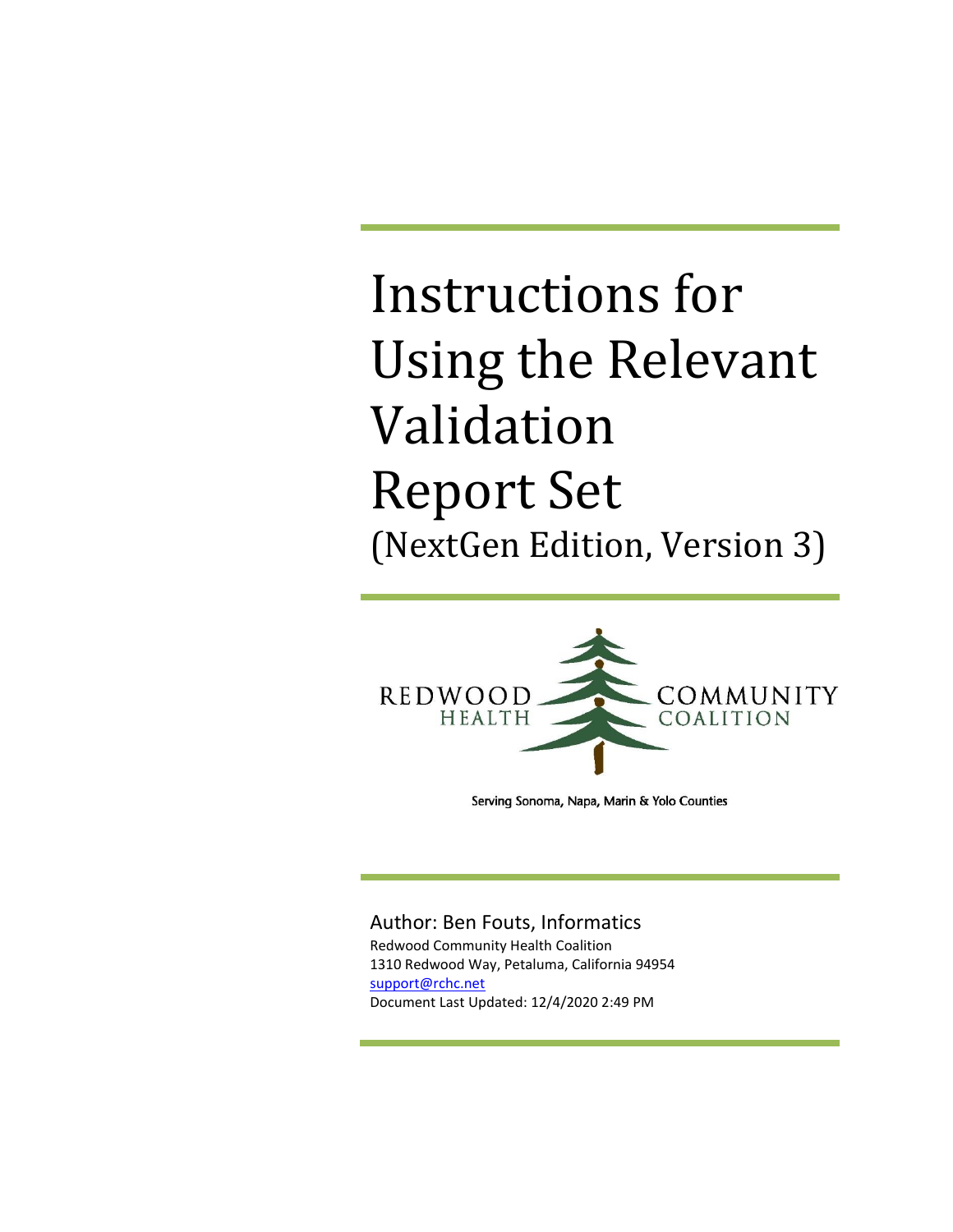

### **Table of Contents**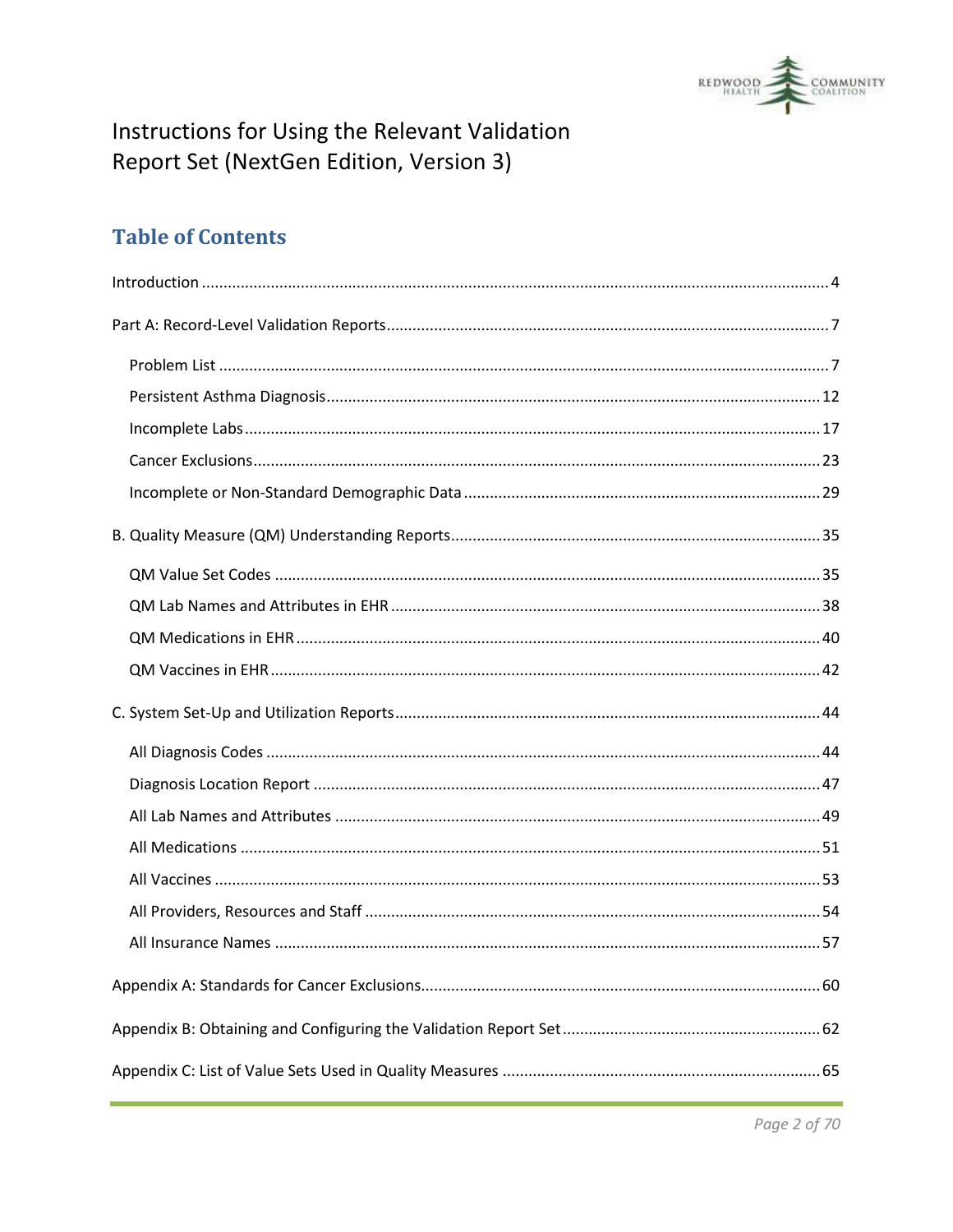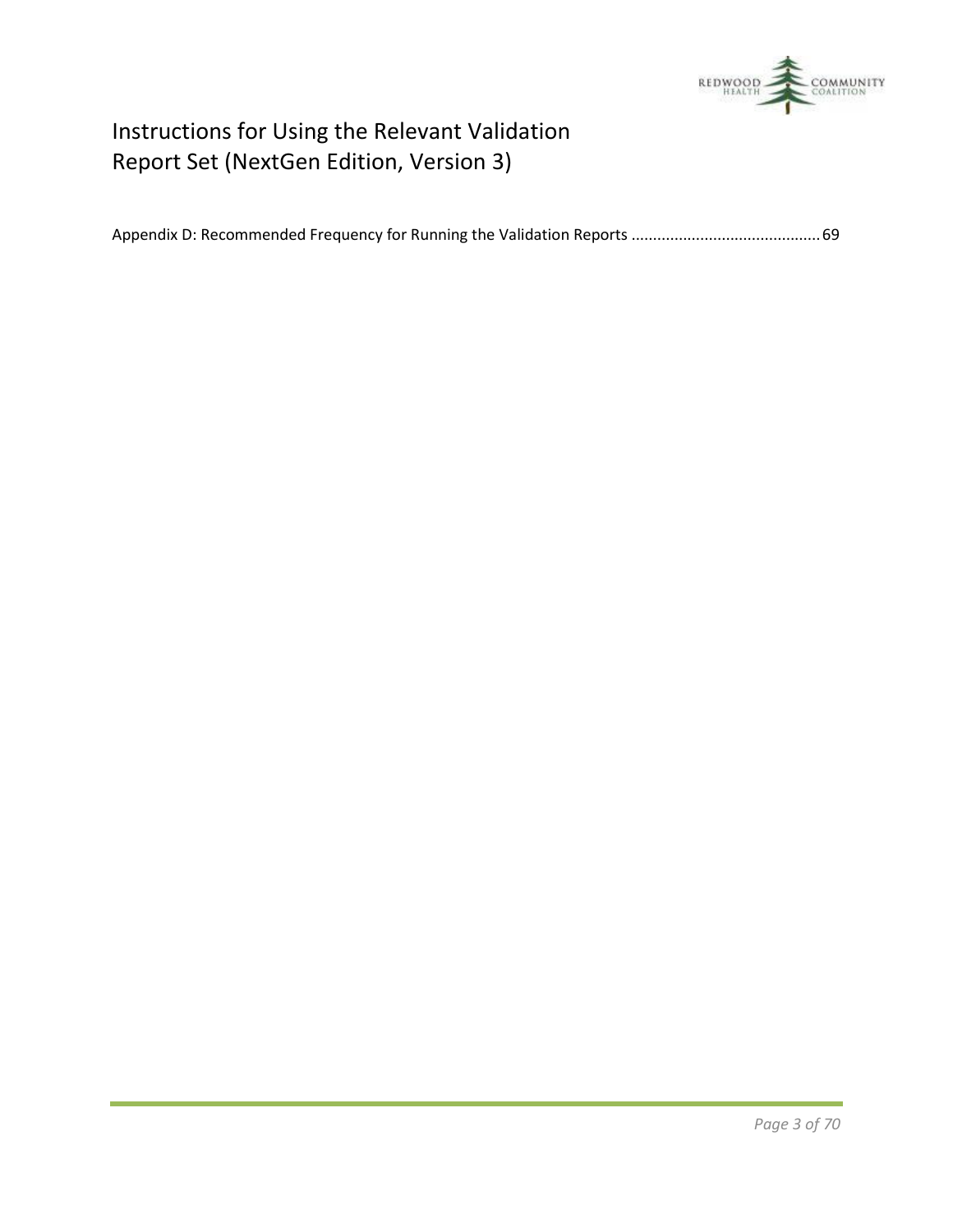

### <span id="page-3-0"></span>**Introduction**

This set of 16 Relevant reports is useful for better understanding the Quality Measure (QM) Value Set codes, how those Value Sets overlap with the codes in NextGen, and for identifying individual patient records that may need additional attention.

The reports are organized into three groups. They are:

- A. **Record-Level Validation Reports.** These reports recognize individual records that might have incomplete or erroneous information and should be investigated further. There are five reports in this group.
- B. **Quality Measure (QM) Understanding Reports**. These reports display the codes that comprise the Value Sets for the QMs and how those codes intersect with what appears in the EHR. There are four reports in this group.
- C. **System Set-Up and Utilization Reports.** These reports reveal all of the codes in the system, regardless if they are Value Set codes or not. There are also reports that display lists of codes or mappings that are not related to Value Sets. There are seven reports in this group.

The table on the following page shows all of the report names, what version they have currently, and a brief comment on their history. This information also exists in the "Version" section of the description header of each report. As of the writing of these instructions, all reports are in the first version, although some of them were based on an incomplete draft set of reports designed (but not finished) in 2019.

As of the writing of these instructions, the 2020 Quality Measures have not yet been released. This means that the Value Sets used and displayed by the reports are from 2019. The new 2020 Value Sets will be uploaded to Relevant when the 2020 Quality Measures are released. The 2020 validation reports will still work with the 2019 value sets but note that the codes may be outdated. From one study that RCHC did comparing the 2018 to the 2019 Value Sets, the codes for at least one Value Set changed for seven of the thirteen UDS Quality Measures.

Also note in the table on the next page that five reports were updated in November 2020. Four of these had some Value Sets added and one (for Cancer Exclusions) was modified to enhance functionality. The changes are described in the "Report Description" section of each report below.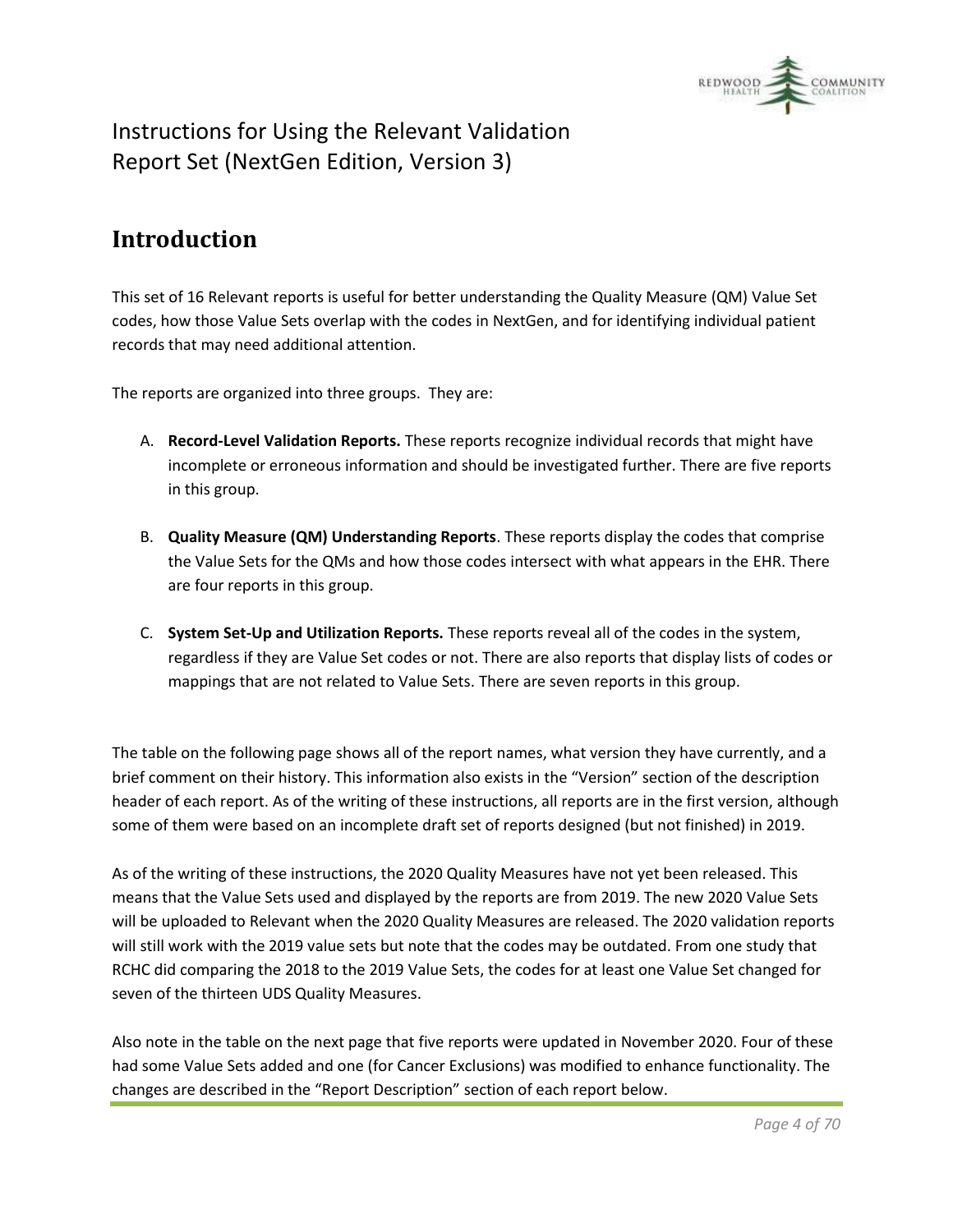

| <b>Record-Level Validation Reports</b>            | Version         | Comment                                  |
|---------------------------------------------------|-----------------|------------------------------------------|
| Problem List                                      | 1st             | Based on 2019 draft                      |
| Persistent Asthma Diagnosis                       | 1st             | Based on 2019 draft                      |
| Incomplete Labs                                   | 1st             | Based on 2019 draft                      |
| <b>Cancer Exclusions</b>                          | 2 <sub>nd</sub> | Report modified in November 2020         |
| Incomplete or Non-Standard Demographic Data       | 1st             | New report in 2020                       |
| <b>Quality Measure (QM) Understanding Reports</b> | Version         | Comment                                  |
| <b>OM Value Set Codes</b>                         | 2nd             | Value Sets were updated in November 2020 |
| QM Lab Names and Attributes in EHR                | 1st             | Based on 2019 draft                      |
| <b>QM Medications in EHR</b>                      | 2 <sub>nd</sub> | Value Sets were updated in November 2020 |
| <b>OM Vaccines in EHR</b>                         | 1st             | Based on 2019 draft                      |
| <b>System Set-Up and Utilization Reports</b>      | Version         | Comment                                  |
| All Diagnosis Codes                               | 2 <sub>nd</sub> | Value Sets were updated in November 2020 |
| Diagnosis Location Report                         | 1st             | New report in 2020                       |
| All Lab Names and Attributes                      | 1st             | New report in 2020                       |
| All Medications and Rx Groups                     | 2 <sub>nd</sub> | Value Sets were updated in November 2020 |
| <b>All Vaccines</b>                               | 1st             | New report in 2020                       |
| All Providers, Resources and Staff                | 1st             | New report in 2020                       |
| All Insurance Names                               | 1st             | New report in 2020                       |

In the instructions below, each report has its own section that includes a description of the report and what it can be used for. There are also details on how the data is pulled and what is displayed in the columns. Appendix D of these instructions contains the recommended frequency for running the validation reports in the set.

In general, the reports were designed to process data in a standard fashion and therefore follow recommendations from the RCHC Data Standards and Integrity Committee. This is especially apparent in the use of eCQM or HEDIS Value Sets to define standard sets of codes. There are reports that list these codes and the corresponding descriptions from your electronic health records software.

In general, there are small differences in some table and field names among the health center instances of Relevant. Therefore, it is recommended that someone with SQL experience and a familiarity with how data is managed within the Health Center instance of Relevant first copy and check the code before implementing its use. This activity can be done in a SQL editing software like DataGrip. Furthermore, health centers can customize their reports to add functionality or custom SQL that better matches their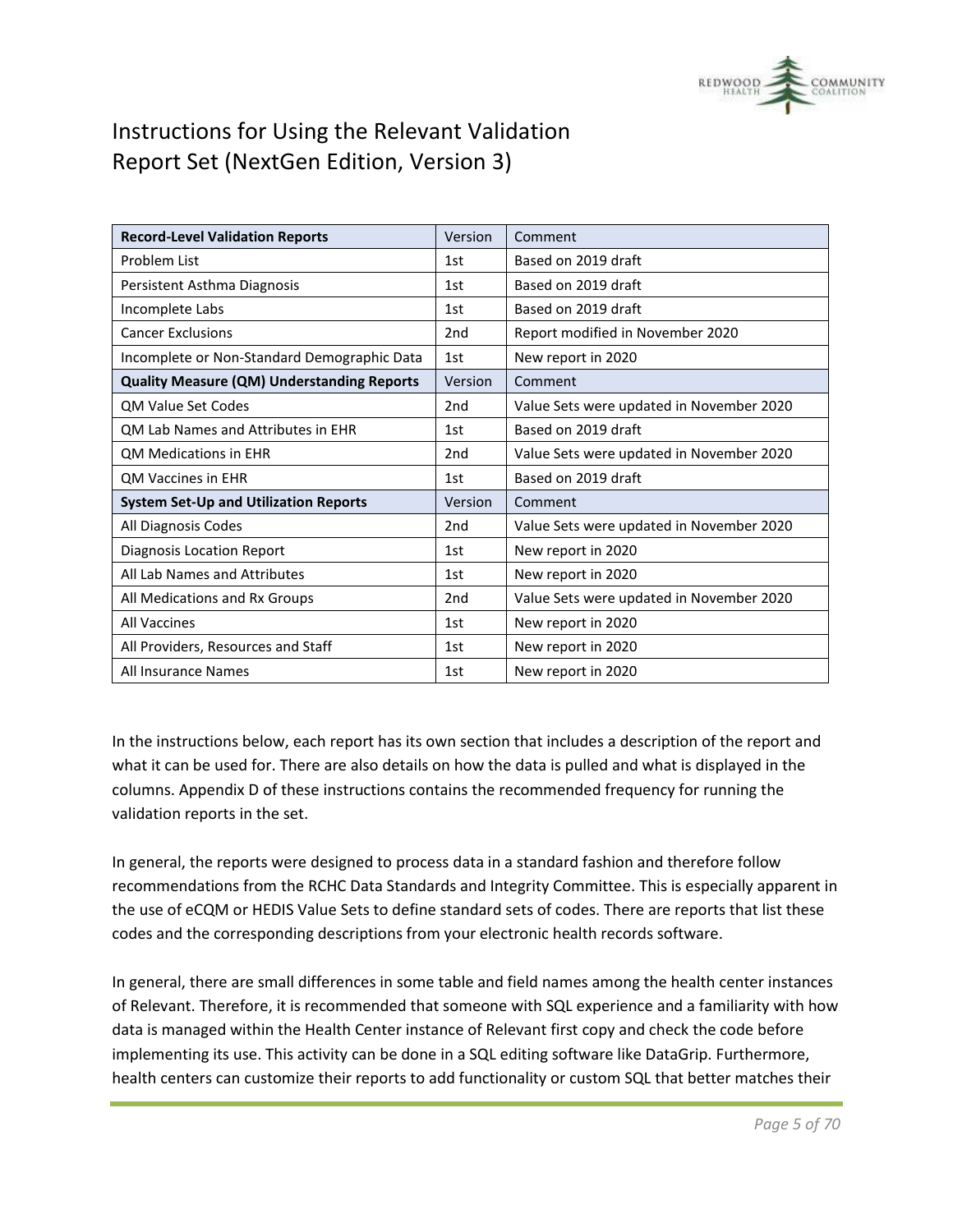

Transformers. The default version of the report does not consider Dentrix data or other sources of data besides NextGen.

The report SQL code must be accessed and copied from the RCHC instance of Relevant. Instructions on how to do this appear in Appendix B of these instructions. To some extent, the reports need to be configured to your system. The reports cannot be run in the RCHC Aggregate instance of Relevant. The normal process would be to copy the report from the RCHC instance to a new report in your instance of Relevant. Once saved, do not run, but rather copy the code to DataGrip and then run the routines and sub-routines individually in logical fashion and deal with any errors that come up.

Note that some reports have more defined and complex configuration issues. These are detailed under a heading called "Custom Set-up at Health Center" in the description of each report below. After understanding the intent of the report and the structure of certain Transformers in your instance of Relevant, follow the instructions to modify your report in a way that makes the most sense to you.

If you modify your report, it is a good idea to document what you did and why you did it. In the future, new versions of these validation reports might be released by RCHC. Therefore, you may need to make the same or similar changes to a new version. Furthermore, over time, your health center might have more than one programmer who does the coding, and so such documentation may be helpful to others as well.

The queries have been designed so that you can read and understand them quickly. Temporary Tables are used to break up the routines and notes have been added to describe the approach. Advanced programmers may perceive short-cuts or options for nesting queries or making them more efficient. The overriding goal of the code structure was to make it easy to read and use.

Lastly, be aware that some of the reports are evaluating data from the raw NextGen data tables in Relevant (i.e., not tables from Transformers). Therefore, some reports can take up to a minute or two to run. Also note that the first group of reports display patient personal health information. There is an option in Relevant to restrict those reports if that is the policy of your health center.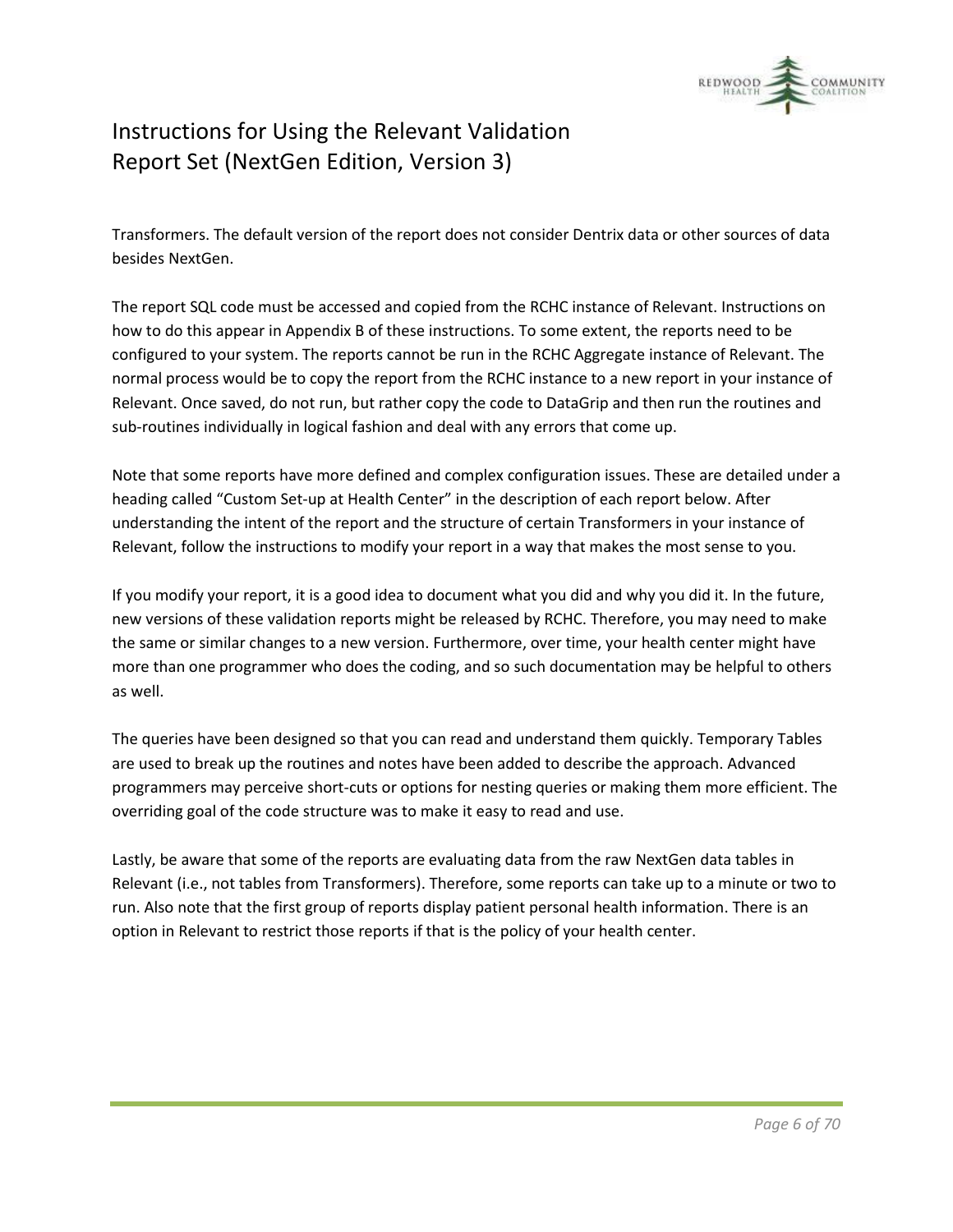

### <span id="page-6-0"></span>**Part A: Record-Level Validation Reports**

This subset of reports provides lists of patient records that should be considered for updating because they may be missing data or have erroneous data. Unlike the next two groups of reports, these reports display patient-level records. Value Sets are used to identify items wherever possible.

### <span id="page-6-1"></span>*Problem List*

Report Name: RCHC Problem List Validation Report NG

Version: First version

#### Background and Context

The national stewards of the Quality Measures provide Value Sets that contain lists of diagnosis codes (commonly referred to as ICD codes) that officially define the chronic diseases. In electronic health records, diagnosis codes can appear in several places, like on encounter assessments, claims and the Problem List. The RCHC Data Standards and Integrity Committee approved an approach to defining a patient clinically diagnosed with a particular chronic disease. This validation report follows those recommendations.

For purposes of chronic disease diagnosis, we are only considering the Problem List as the location in the electronic health record (EHR) where an official clinical diagnosis of a chronic disease is placed. This was approved by the RCHC Data Standards and Integrity Committee. Authorized users of the EHR should be able to add diagnosis codes to the Problem List when a clinical diagnosis is made and also to remove the codes if the disease has somehow resolved or is no longer appropriate. NextGen allows users to associate additional information with the code that is helpful, such as the date of disease onset. Having a list of all clinically-diagnosed chronic diseases together in one place in the EHR also promotes proper workflow, clinical care, and meeting the objectives of Meaningful Use. Therefore, the Problem List should be used as the sole source of diagnosis "truth" for chronic diseases and should be maintained as such for individual patients.

It is advantageous to use the Problem List for this intended purpose and to not rely on diagnosis codes in other locations, such as encounter assessments or claims. Often, codes may appear in these locations that may be provisional or used for payment purposes. Furthermore, once a code is placed in one of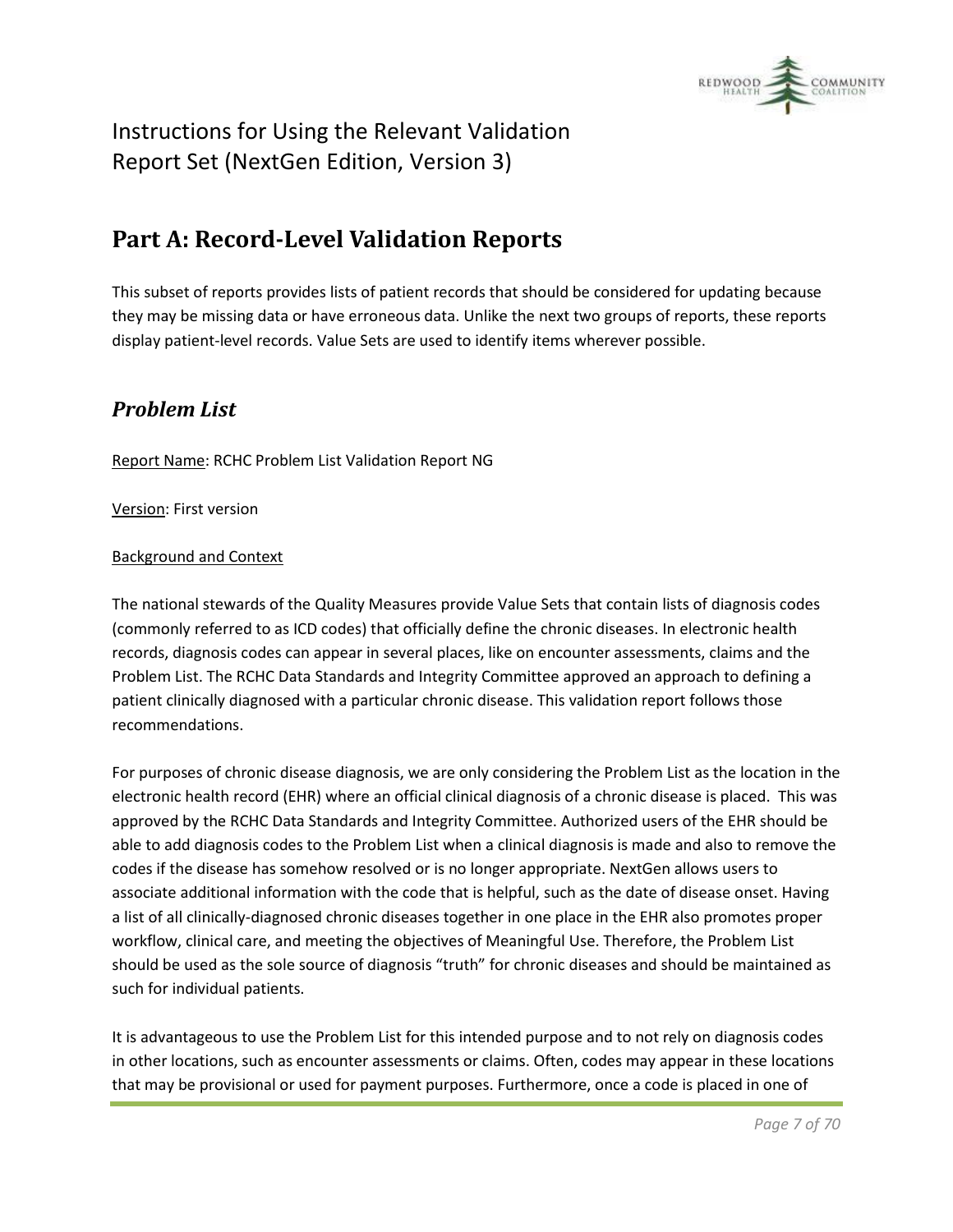

these other locations, it cannot be modified or removed from that location (and therefore the patient cannot be removed from the QM denominator) even in the case when further clinical evidence shows that the patient does not actually have the disease.

This approach will improve the accuracy of reporting and also promote the appropriate treatment of patients because many Quality Measures, Care Gaps and Reports in Relevant rely on patient chronic disease diagnosis. By encouraging a single source of 'truth' about diagnosis, staff will consult the Problem List and add (or, more rarely, remove) codes to the Problem List as clinically appropriate and following the Health Center procedures for doing so. Relying on other configurations will introduce false positives and/or false negatives to the patient population for that chronic disease<sup>1</sup>. The main value of this validation report is to display patients who may be false positives or false negatives based on the existence or absence of diagnosis codes on the Problem List and other evidence in the medical record. It is recommended that Health Centers regularly examine their lists of patients with particular chronic diseases to eliminate as many false negatives and false positives as possible.

Nonetheless, there remains a relationship between the codes on the Problem List and the encounter assessments and claims. In the majority of cases, the same codes appear in all three locations. For example, a patient with hypertension typically has a code for hypertension on the Problem List and when they are seen, a code for hypertension typically goes on their encounter assessment and on the claim.

Because of this strong association, the Problem List Validation Report is helpful for identifying patients who potentially have an issue with a code on their Problem List. This issue can take two forms:

- 1. There is NOT a code for a particular chronic disease on the Problem List but a code for that disease appeared on an encounter assessment or claim recently. As mentioned above, this could have occurred because the diagnosis was provisional or for billing purposes. However, it could also be the case that somebody forgot to legitimately add the code to the Problem List.
- 2. A code for a particular chronic disease appears on the Problem List but a code for that disease has NEVER appeared on an encounter assessment or claim in the past. In this case, the code on the Problem List might be there in error.

 $1A$  false positive is a patient who electronically in Relevant appears to have a particular chronic disease but actually does not have it (and is thus probably not being treated for it). A false negative is a patient who electronically in Relevant appears to not have a particular chronic disease but actually does (and is most likely being treated for it). Having an excessive number of either type of patients in your EHR will affect the accuracy of the denominators and numerators of your measures.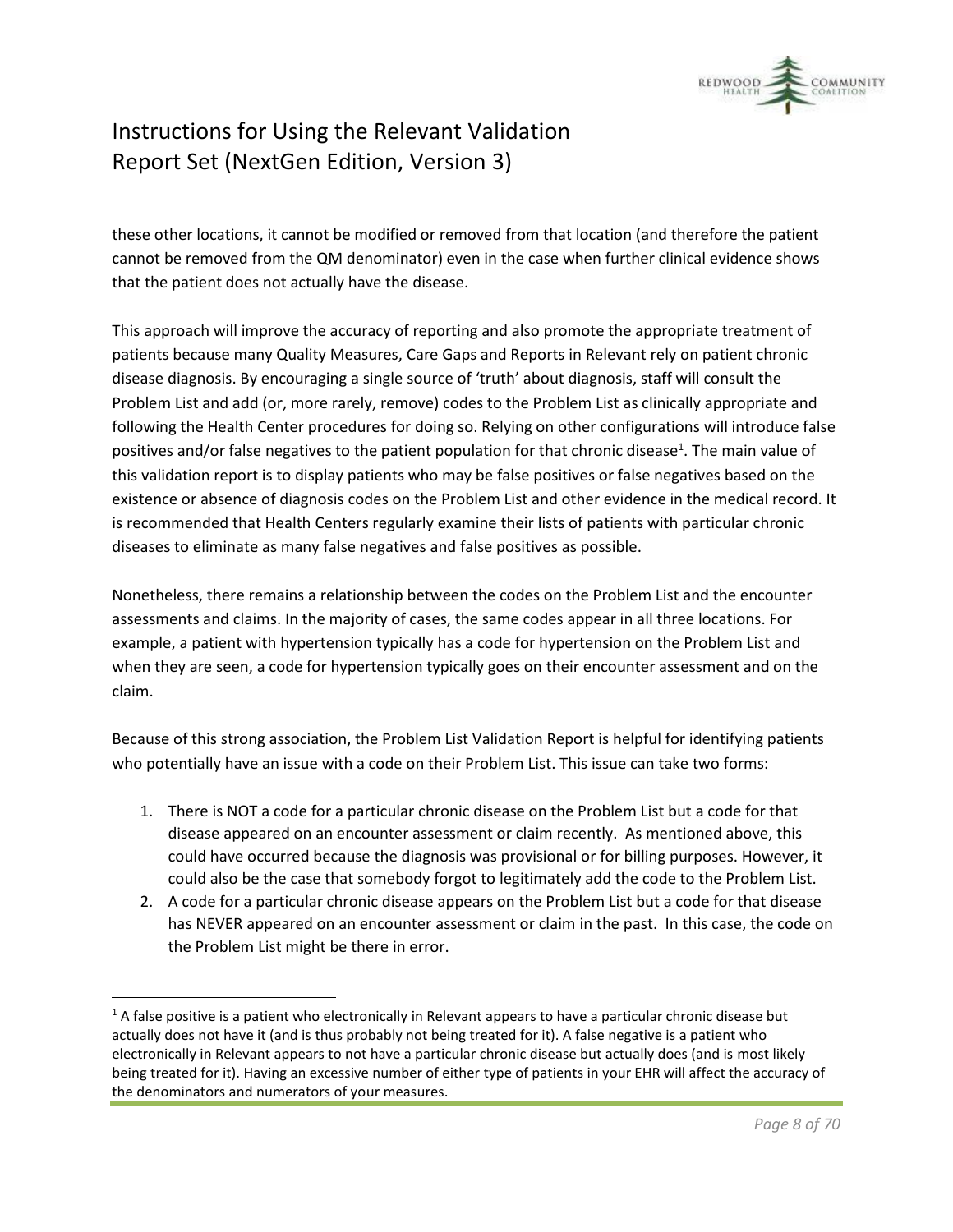

Note that the validation report is merely suggesting patients for further review. To add a code to or remove a code from the Problem List is a clinical decision that should be made by an authorized provider. Follow your Health Center policy in this respect.

The Problem List Validation Report targets the major chronic diseases identified in the UDS and QIP Quality Measures. Value Sets are used to define the diagnosis codes that describe the chronic diseases. The exception is that the Value Set for persistent asthma is not included on this report because there is a special report for that diagnosis (see section "Persistent Asthma Validation Report" next). The Value Sets included in the RCHC Problem List Validation Report are:

| <b>Population</b> |                                          |                                                 |
|-------------------|------------------------------------------|-------------------------------------------------|
| category          | <b>Population criteria</b>               | <b>Value Set</b>                                |
| <b>Diabetes</b>   | Diagnosis: Diabetes                      | <b>Diabetes</b>                                 |
|                   |                                          | $(2.16.840.1.113883.3.464.1003.103.12.1001)$    |
| Hypertension      | <b>Essential Hypertension Diagnosis</b>  | <b>Essential Hypertension</b>                   |
|                   |                                          | $(2.16.840.1.113883.3.464.1003.104.12.1011)$    |
| Depression/       | Diagnosis of Depression                  | Depression diagnosis                            |
| Bipolar           |                                          | (2.16.840.1.113883.3.600.145)                   |
|                   | Diagnosis of Bipolar                     | <b>Bipolar Diagnosis</b>                        |
|                   |                                          | (2.16.840.1.113883.3.600.450)                   |
| <b>IVD</b>        | Ischemic Vascular Disease Diagnosis      | <b>Ischemic Vascular Disease</b>                |
|                   |                                          | $(2.16.840.1.113883.3.464.1003.104.12.1003)$    |
| <b>ASCVD</b>      | History of Clinical ASCVD Diagnoses      | <b>UNION OF</b>                                 |
|                   | ["Diagnosis": "Myocardial Infarction"]   | Myocardial Infarction                           |
|                   |                                          | (2.16.840.1.113883.3.526.3.403)                 |
|                   | ["Diagnosis": "Cerebrovascular disease,  | Cerebrovascular disease, Stroke, TIA            |
|                   | Stroke, TIA"]                            | (2.16.840.1.113762.1.4.1047.44)                 |
|                   | ["Diagnosis": "Atherosclerosis and       | Atherosclerosis and Peripheral Arterial Disease |
|                   | Peripheral Arterial Disease"]            | (2.16.840.1.113762.1.4.1047.21)                 |
|                   | ["Diagnosis": "Ischemic heart disease or | Ischemic heart disease or coronary occlusion,   |
|                   | coronary occlusion, rupture, or          | rupture, or thrombosis                          |
|                   | thrombosis"]                             | (2.16.840.1.113762.1.4.1047.46)                 |
|                   | ["Diagnosis": "Stable and Unstable       | Stable and Unstable Angina                      |
|                   | Angina"]                                 | (2.16.840.1.113762.1.4.1047.47)                 |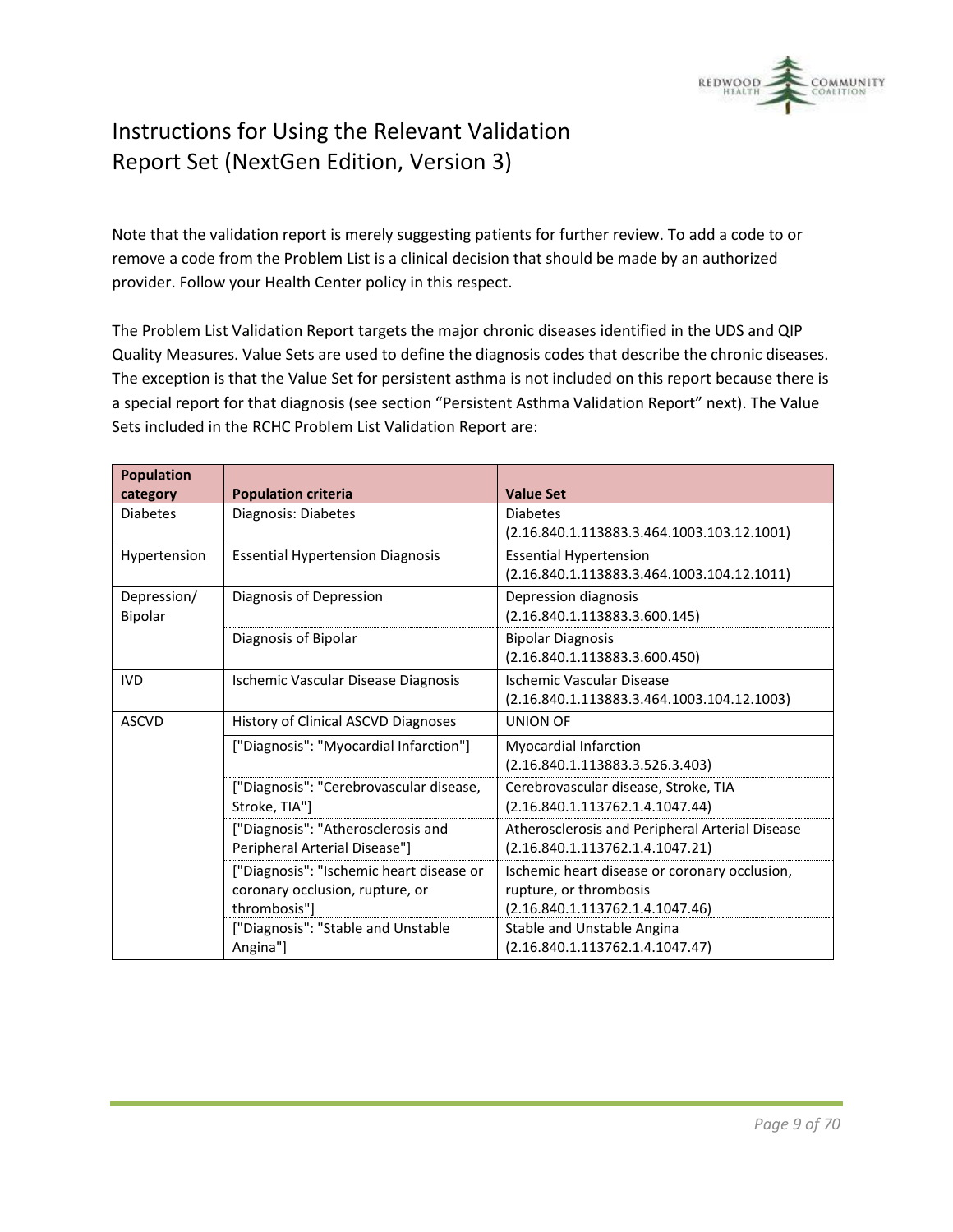

#### Report Description

Denominator patients for the validation report must be active, not deceased, and had at least one UDS Medical Visit in the measurement period, which is defined as the time span between the Start Date in the parameters and the date that the report is run. There is no age range criterion for the report but the age (relative to when the report is run) is displayed in one of the columns in case the user wants to limit patient ages to those described by the respective QMs.

In addition to membership in the Value Set, diagnosis codes recognized by the report must have particular characteristics. These are built into the WHERE section of the SQL code. They are:

#### *Problem List*

- Code must not be deleted
- The code record must not have a resolved date
- Entry into the Problem List does not necessarily have to be tied to a visit
- The "Started on" column is the Onset Date (when entered properly as a date) or else the timestamp it was logged into the Problem List.

#### *Assessments*

- The assessment or encounter must not be deleted
- Tied to completed UDS Universe visits

#### *Claims*

• Tied to completed UDS Universe visits

When looking at the results, it is a good idea to prioritize those patients who have been seen many times in the measurement period. This is done by sorting the list by the columns Diagnosis\_Category and Count\_UDS\_Medical\_Visits in descending order. For example, if you have a patient with a diabetes diagnosis code on the problem list and 20 visits in the measurement period, but no diagnosis code on any assessment or claim, then that patient would be a priority for investigation over a patient who only had one visit but was otherwise similar.

Relevant Database: Staging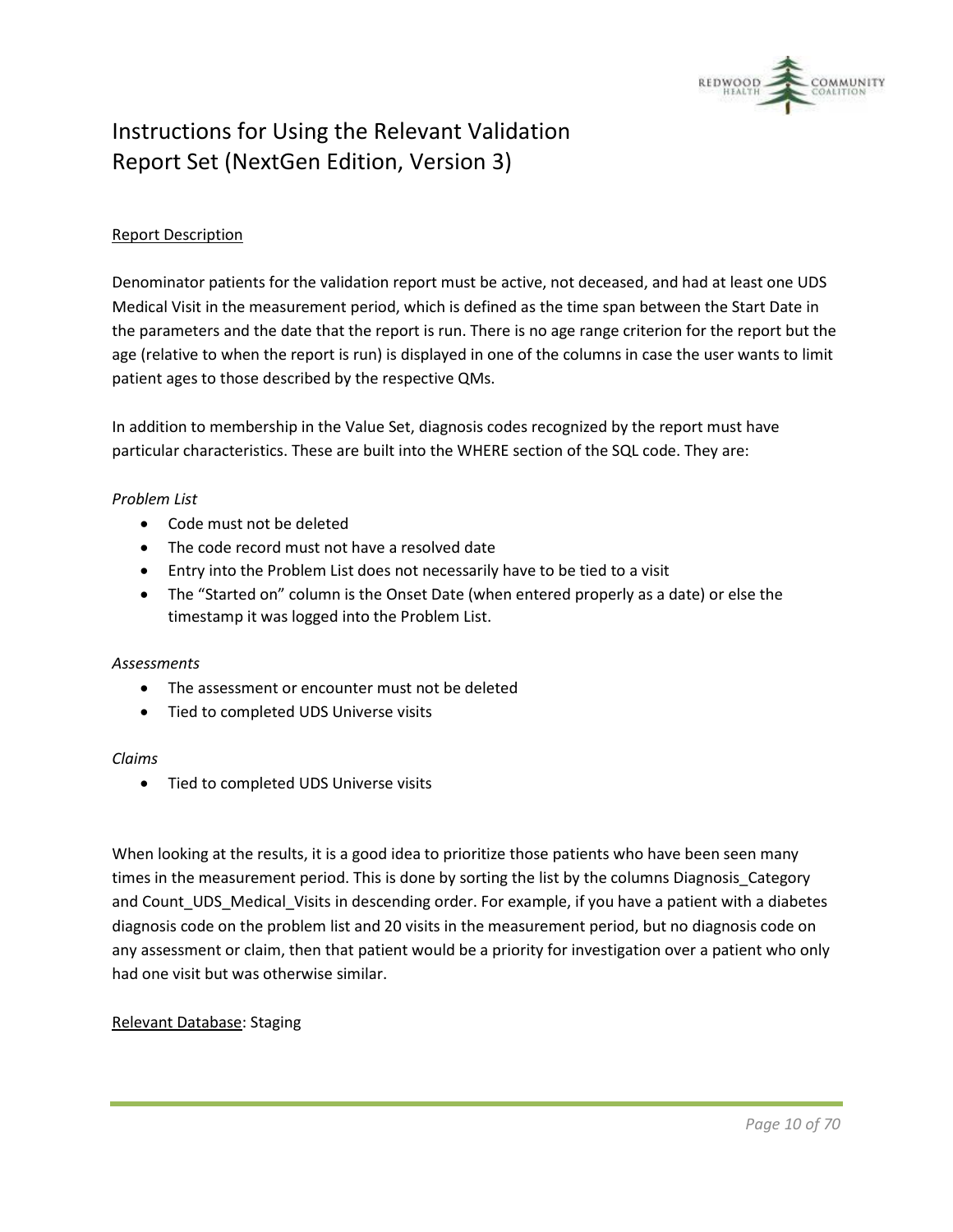

Parameters: The only required parameter in the SQL code is named "startdate." This date is used to define the measurement period, which is between the start date and the date the report is run. The measurement period is applied to the visit range for patients.

#### Column Definitions

| <b>Column Name</b>                | <b>Column Description</b>                                                     |
|-----------------------------------|-------------------------------------------------------------------------------|
| Account no                        | The account number that appears in NextGen                                    |
| Pat last name                     | Patient last name                                                             |
| Pat first name                    | Patient first name                                                            |
| Date of birth                     | Patient date of birth                                                         |
| Age now                           | Age as of the day the report is run                                           |
| Last UDS medical visit            | The date of the last UDS medical visit in the measurement period              |
| Count UDS medical visits          | The number of UDS medical visits in the measurement period                    |
| Diagnosis category                | The Value Set diagnosis category referenced in the row                        |
| Problist exists                   | Displays "Yes" if a diagnosis code from the diagnosis category Value Set      |
|                                   | appears on the Problem List. Otherwise, will display "No"                     |
| Problist detail                   | Displays the first date that any diagnosis code from the diagnosis category   |
|                                   | Value Set appeared on the Problem List, along with the associated SNOMED      |
|                                   | code                                                                          |
| <b>Encounter Diagnosis Exists</b> | Displays "Yes, in past one year" if a diagnosis code from the diagnosis       |
|                                   | category Value Set appeared on an assessment (Encounter Diagnosis) in the     |
|                                   | year prior to when the report was run. Otherwise, it will display "Yes, but   |
|                                   | more than a year ago" if it was only on an assessment before a year ago or    |
|                                   | "Never" it if never appeared                                                  |
| <b>Encounter Diagnosis Detail</b> | Displays the last date that any diagnosis code from the diagnosis category    |
|                                   | Value Set appeared on an Assessment, along with the code itself               |
| <b>Patient Diagnosis Exists</b>   | Displays "Yes, in past one year" if a diagnosis code from the diagnosis       |
|                                   | category Value Set appeared on an assessment (Patient Diagnosis) in the year  |
|                                   | prior to when the report was run. Otherwise, it will display "Yes, but more   |
|                                   | than a year ago" if it was only on an assessment before a year ago or "Never" |
|                                   | it if never appeared                                                          |
| Patient Diagnosis Detail          | Displays the last date that any diagnosis code from the diagnosis category    |
|                                   | Value Set appeared on an Assessment, along with the ICD code itself           |
| Claim exists                      | Displays "Yes, in past one year" if a diagnosis code from the diagnosis       |
|                                   | category Value Set appeared on a Claim in the year prior to when the report   |
|                                   | was run. Otherwise, it will display "Yes, but more than a year ago" if it was |
|                                   | only on a Claim before a year ago or "Never" it if never appeared             |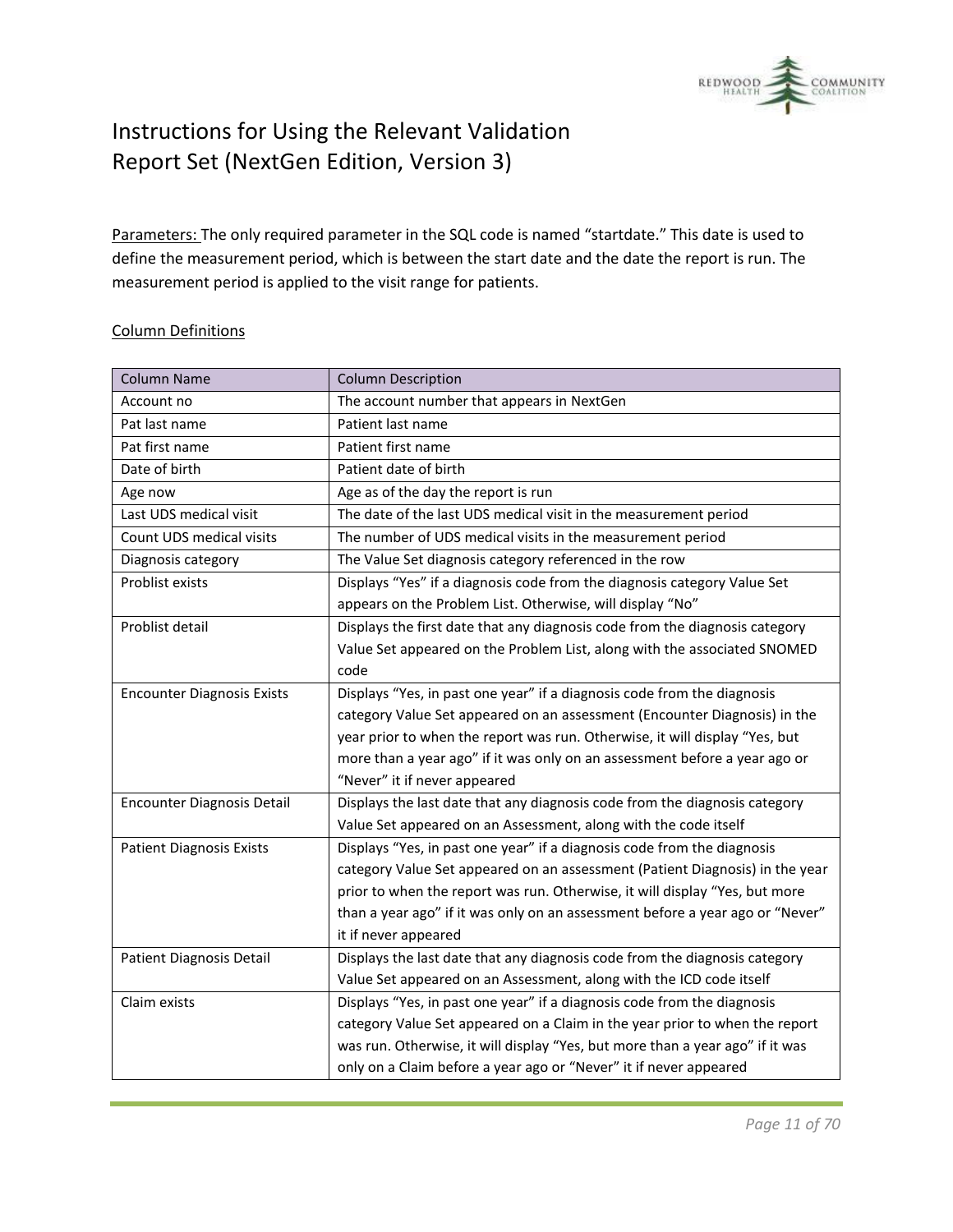

| <b>Column Name</b> | <b>Column Description</b>                                                   |
|--------------------|-----------------------------------------------------------------------------|
| Claim detail       | Displays the last date that any diagnosis code from the diagnosis category  |
|                    | Value Set appeared on a Claim, along with the ICD code itself. The ICD code |
|                    | could have appeared in any position on the claim.                           |
| Record summary     | Summarizes the combination of codes present or missing from the Problem     |
|                    | List, Assessments in past year or Claim in past year                        |
| Check action       | Suggests adding a diagnosis code to the Problem List or verifying the code  |
|                    | already on there, based on the findings in the row                          |

Custom Set-up at Health Center: no additional set-up necessary. Note that in the Relevant report code, encounter diagnosis come from the tables encounter\_diags and patient\_diagnosis. The report has separate columns for these locations. There is an additional report named "RCHC Diagnosis Location Report NG" that calculates the number of unduplicated patients for each major diagnosis group that are obtained from these two tables as well as from the table patient\_problems.

### <span id="page-11-0"></span>*Persistent Asthma Diagnosis*

Report Name: RCHC Persistent Asthma Diagnosis Validation Report NG

Version: First version

#### Background and Context

This validation report takes a similar approach as the previous report to identifying patients who may be false positives or false negatives in the denominator of the asthma quality measures. Please refer to the "Background and Context" section of the Problem List report in the last section for additional detail.

As mentioned in the Problem List section above, it is good clinical practice (and for achieving Meaningful Use objectives) to clearly identify patients with a persistent asthma diagnosis so that providers and their team members can follow clinical guidelines to treat these patients comprehensively. Furthermore, this report uses additional information on medications and also on conflicting codes to ensure that the number of false negatives and false positives are kept to a minimum.

The patients displayed by the report are candidates for further review and action. It is important to have a "clean" asthma Quality Measure denominator in order to more accurately report the Quality Measure.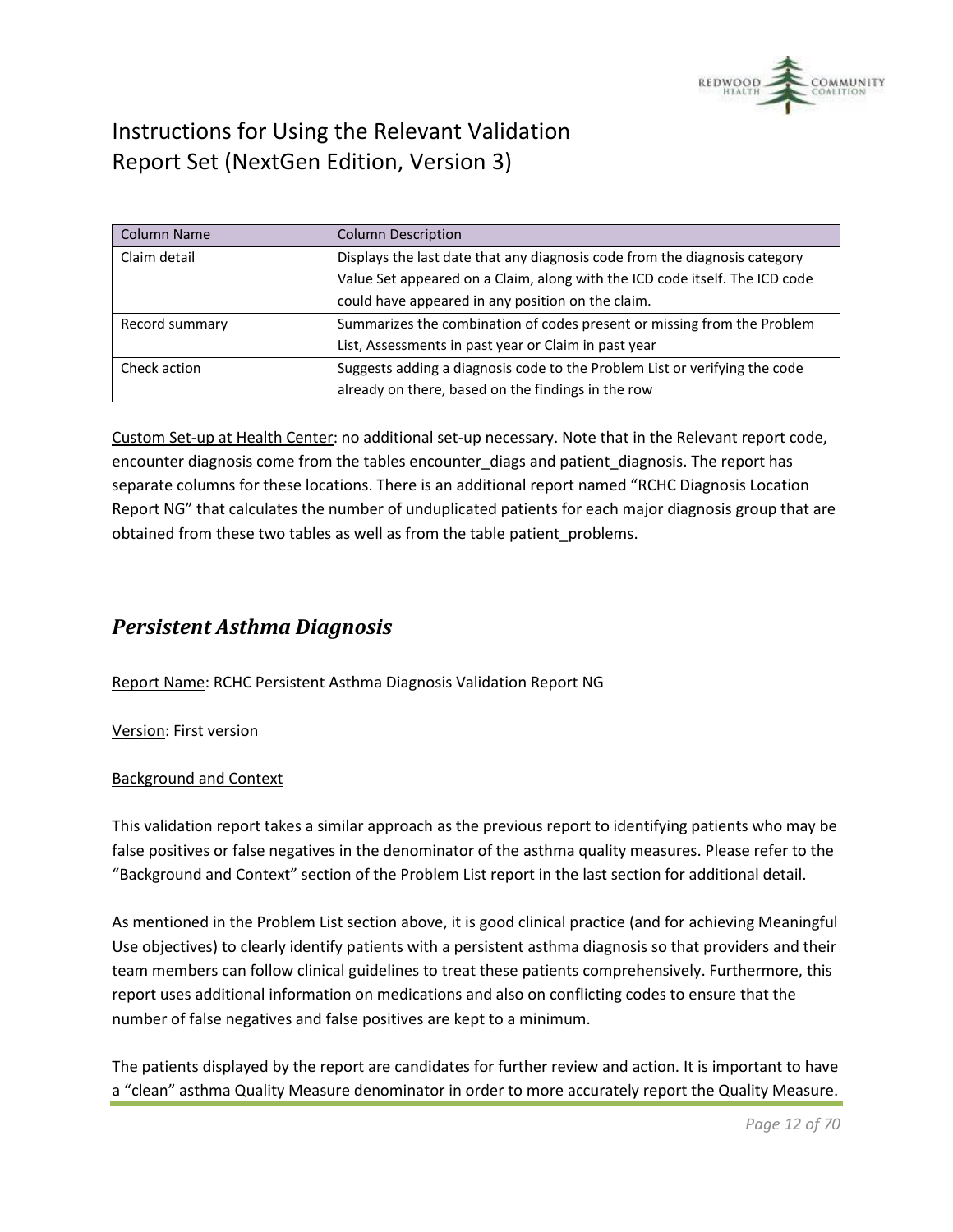

In general, adding or removing patients from the denominator using the list generated by the report and following the instructions will improve the numerator percentage of the measure. The candidate universe is composed of the following sub-populations (which may overlap):

| <b>Sub-population</b>                                  | <b>Action</b>                                            |
|--------------------------------------------------------|----------------------------------------------------------|
| Diagnosis for persistent asthma on the Problem List    | Verify that a clinical diagnosis of persistent asthma is |
| but never had a persistent asthma medication or a      | appropriate. If it is not, remove the code from the      |
| claim or assessment with a persistent asthma code      | Problem List                                             |
| No diagnosis for persistent asthma on the Problem List | Consider a clinical diagnosis of persistent asthma and   |
| and a claim or assessment with a persistent asthma     | place an appropriate code on the Problem List            |
| code in the past year                                  |                                                          |
| No diagnosis for persistent asthma on the Problem List | Consider a clinical diagnosis of persistent asthma and   |
| and use of appropriate asthma medication in the past   | place an appropriate code on the Problem List            |
| year                                                   |                                                          |
| Patients with both persistent and intermittent asthma  | Consider removing one of the codes from the Problem      |
| diagnosis codes on the Problem List                    | List depending on the appropriate clinical diagnosis     |

As a side note, the official eCQM Value Set for this measure is named "Persistent Asthma" (OID = 2.16.840.1.113883.3.464.1003.102.12.1023). However, for this validation report only, the Value Set named "Asthma" (OID = '2.16.840.1.113883.3.117.1.7.1.271') is used to describe more broadly patients with asthma and then to separate out those with persistent asthma. This respect is unique among the chronic diseases tracked by QMs. The "Asthma" Value Set contains ICD-9 codes for general asthma and ICD-10 codes for intermittent and persistent asthma. The Relevant QM and associated Transformer should only use the ICD-10 codes in the Value Set "Persistent Asthma" to identify patients for the denominator. Therefore, you might find patients with old ICD-9 codes are being picked up by the validation report (these should always be updated to ICD-10 codes on the Problem List).

#### Report Description

Patients in the denominator must fall within the age range of the Quality Measure, which is between 6 and 64 years of age as of the date the report is run. Furthermore, denominator patients for the validation report must be active, not deceased, and have at least one UDS Medical Visit in the measurement period, which is defined as the time span between the Start Date in the parameters and the date that the report is run.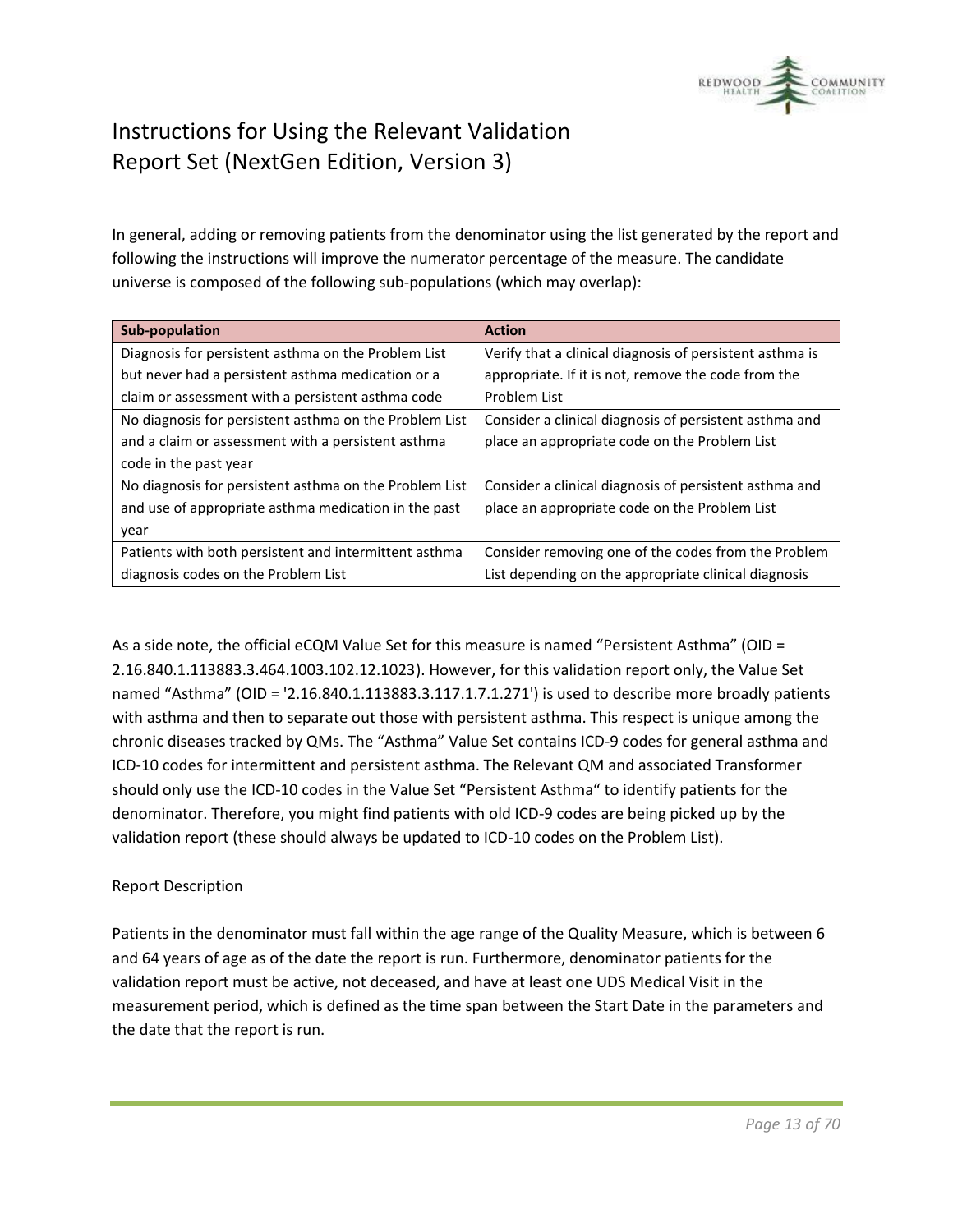

Diagnosis codes from the Problem List recognized by the report must have particular characteristics. These are built into the WHERE section of the SQL code. They are:

#### *Problem List*

- Code must not be deleted
- The code record must not have a resolved date
- Entry into the Problem List does not necessarily have to be tied to a visit
- The "Started on" column is the Onset Date (when entered properly as a date) or else the timestamp it was logged into the Problem List

#### *Assessments*

- The assessment or encounter must not be deleted
- Tied to completed UDS Universe visits

#### *Claims*

• Tied to completed UDS Universe visits

When looking at the results, it is a good idea to prioritize those patients who have been seen many times in the measurement period. This is done by sorting the list by the column Count\_UDS\_Medical\_Visits in descending order. For example, if you have a patient with a persistent asthma diagnosis code on the Problem List and 15 visits in the measurement period, but no diagnosis code on any assessment or claim and no long-term asthma medication, then that patient would be a priority for investigation over a patient who only had one visit. In other words, it could be assumed that a patient with a persistent asthma diagnosis on the Problem List and more than 15 visits should have had a diagnosis code for persistent asthma placed on at least one assessment or claim in that time, so that is sufficient cause for investigation.

#### Relevant Database: Staging

Parameters: The only required parameter in the SQL is named "startdate." This date is used to define the measurement period, which is between the start date and the date the report is run. The measurement period is applied to the visit range for patients.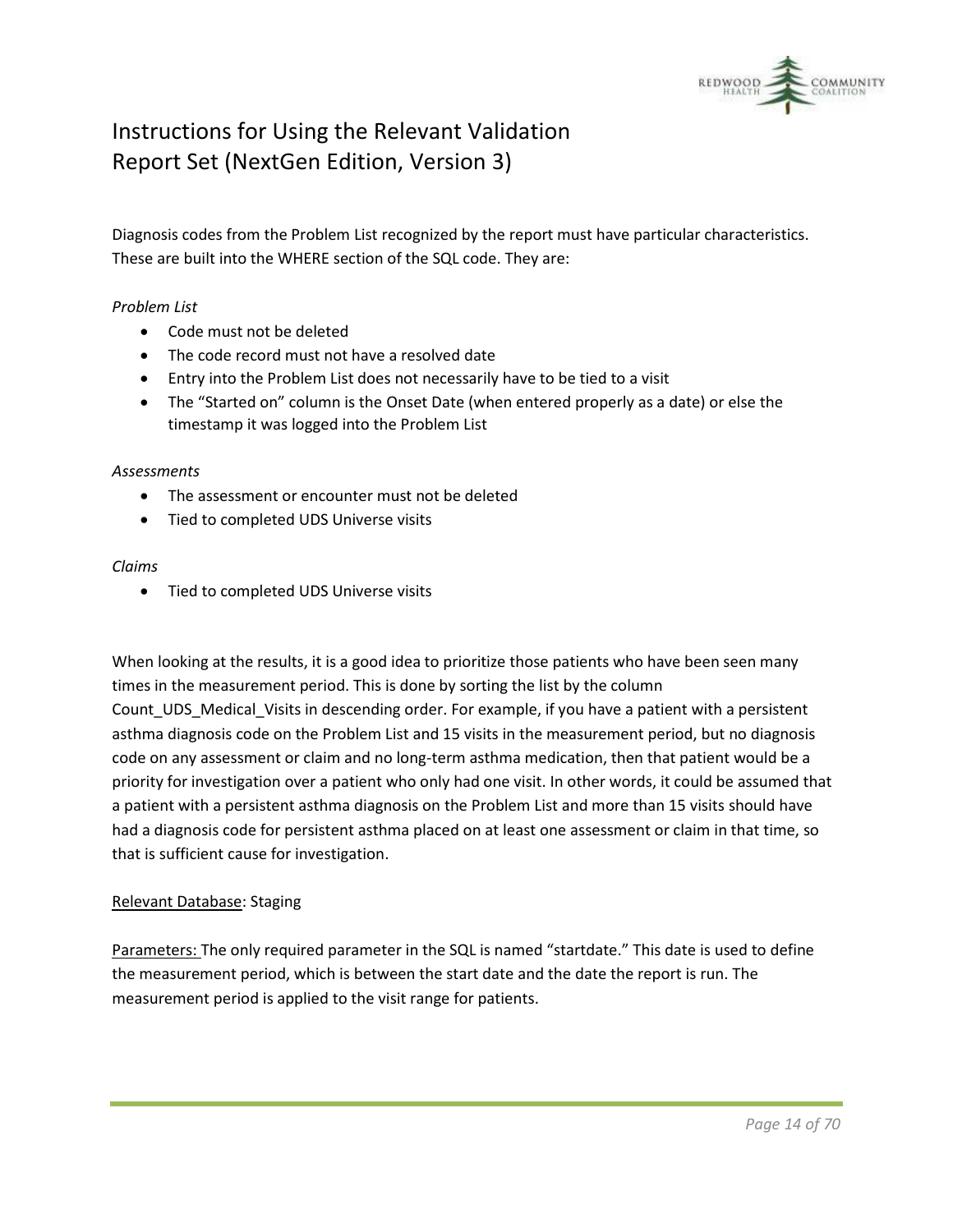

### Column Definitions

| <b>Column Name</b>                | <b>Column Description</b>                                                      |
|-----------------------------------|--------------------------------------------------------------------------------|
| Account no                        | The account number that appears in the EHR                                     |
| Pat last name                     | Patient last name                                                              |
| Pat first name                    | Patient first name                                                             |
| Date of birth                     | Patient date of birth                                                          |
| Age now                           | Age as of the day the report is run                                            |
| Last UDS medical visit            | The date of the last UDS medical visit in the measurement period               |
| Count UDS medical visits          | The number of UDS medical visits in the measurement period                     |
| Persist problist exists           | Displays "Yes" if a diagnosis code for persistent asthma appears on the        |
|                                   | Problem List. Otherwise, will display "No"                                     |
| Persist problist detail           | Displays the first date that any persistent asthma diagnosis code appeared on  |
|                                   | the Problem List, along with the code itself                                   |
| Intermit problist exists          | Displays "Yes" if a diagnosis code for intermittent asthma appears on the      |
|                                   | Problem List. Otherwise, will display "No"                                     |
| Intermit problist detail          | Displays the first date that any intermittent asthma diagnosis code appeared   |
|                                   | on the Problem List, along with the code itself                                |
| Both persist intermit             | Displays "Both Codes" if a diagnosis code for both persistent asthma and       |
|                                   | intermittent asthma appear on the Problem List                                 |
| <b>Encounter Diagnosis Exists</b> | Displays "Yes, in past one year" if a persistent asthma diagnosis appeared on  |
|                                   | an Encounter Diagnosis in the past year. Otherwise, will display "Never" or    |
|                                   | "Yes, but more than a year ago."                                               |
| <b>Encounter Diagnosis Detail</b> | Displays the last date and the last persistent asthma code that appeared on    |
|                                   | an Encounter Diagnosis within the past year                                    |
| <b>Patient Diagnosis Exists</b>   | Displays "Yes, in past one year" if a persistent asthma diagnosis appeared on  |
|                                   | a Patient Diagnosis in the past year. Otherwise, will display "Never" or "Yes, |
|                                   | but more than a year ago."                                                     |
| Patient Diagnosis Detail          | Displays the last date and the last persistent asthma code that appeared on a  |
|                                   | Patient Diagnosis within the past year                                         |
| Claim exists                      | Displays "Yes, in past one year" if there was a persistent asthma diagnosis    |
|                                   | appears on a Claim in the past year. Otherwise, will display "Never" or "Yes,  |
|                                   | but more than a year ago."                                                     |
| Claim detail                      | Displays the last date and the last persistent asthma code that appeared on a  |
|                                   | Claim within the past year                                                     |
| Med exists                        | Displays "Yes, in past one year" if there was any action on persistent asthma  |
|                                   | medication within the past year.                                               |
| Med detail                        | Displays the last date and the last persistent asthma medication name that     |
|                                   | had any medication action within the past year                                 |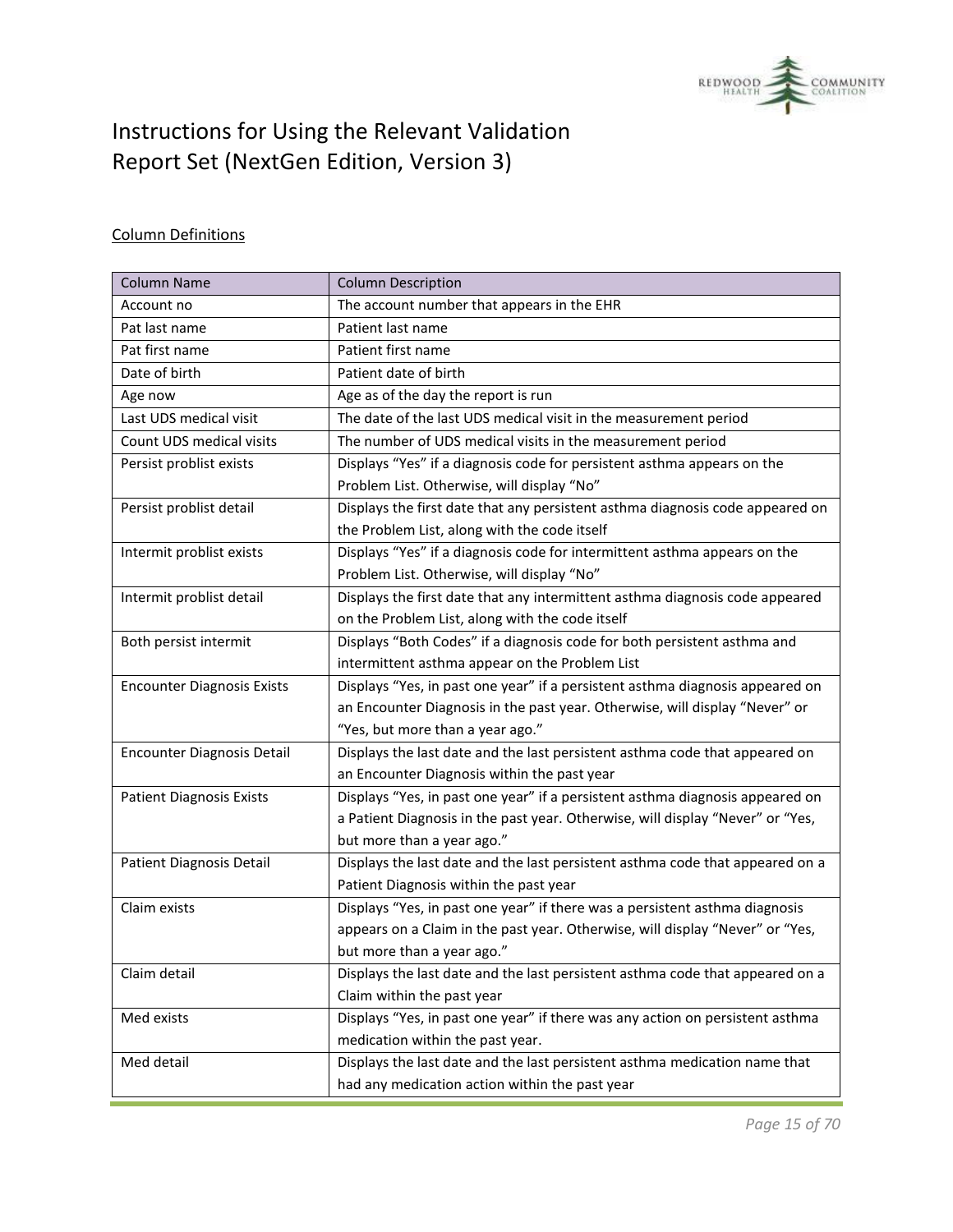

| Column Name  | <b>Column Description</b>                                                  |
|--------------|----------------------------------------------------------------------------|
| Check action | Suggests adding a diagnosis code to the Problem List or verifying the code |
|              | already on there, based on the findings in the row                         |

#### Custom Set-up at Health Center

In the normal configuration of Relevant, a Transformer contains the code to pull the raw medication data and the Importer standardizes the column names and output for use in the Quality Measure. For example, this can be seen at most health centers with ARB medications where the transformer most commonly named "relevant arb medications" pulls the original data and the Importer "ARB Medications" simply selects the columns needed for the Quality Measure.

However, at some health centers, this typical configuration is not followed for asthma medications. Some health centers have no Transformer and the code to pull the asthma medications exists in the Importer. This poses a problem for this validation report because it is built in the Relevant Staging Database and thus does not have access to the output from Importers. Note that this is the code for obtaining medications for the 2019 UDS Measure "Use of Appropriate Medications for Asthma"<sup>2</sup> not code for obtaining medications for the 2020 QIP measure "Asthma Medication Ratio."

Therefore, depending on where the medication code exists (in the Transformer or the Importer) you will need to customize the code of this validation report. First, go to the TEMPORARY TABLE sub-routine in the code that begins with a note: "-- Persistent asthma medications Importer- HEALTH CENTERS: COPY HERE."

- If your health center does NOT have an asthma medication Transformer, replace the code in this sub-routine with the code in your Importer "asthma\_treatments" (on the Importer webpage, this may be titled "Asthma Treatments").
- If your health center uses an asthma medication Transformer, delete the code in this subroutine and go to the next sub-routine that begins with the note: "--Persistent asthma medications during the past year." In this sub-routine, replace the statement "FROM asthma treatments temp" with "FROM {name of your asthma meds Transformer}" Then make sure that all the column names are appropriately aliased for later sub-routines.

In either case, note that in the Main Statement sub-routine<sup>3</sup>, the column "Med\_Detail" displays the name of the last asthma medication. If you are adding code from your Importer, you can choose to also

<sup>&</sup>lt;sup>2</sup> As of the writing of these instructions, the 2020 UDS QM versions have not been released.

<sup>&</sup>lt;sup>3</sup> Typically preceded by a note like "-- Main Statement"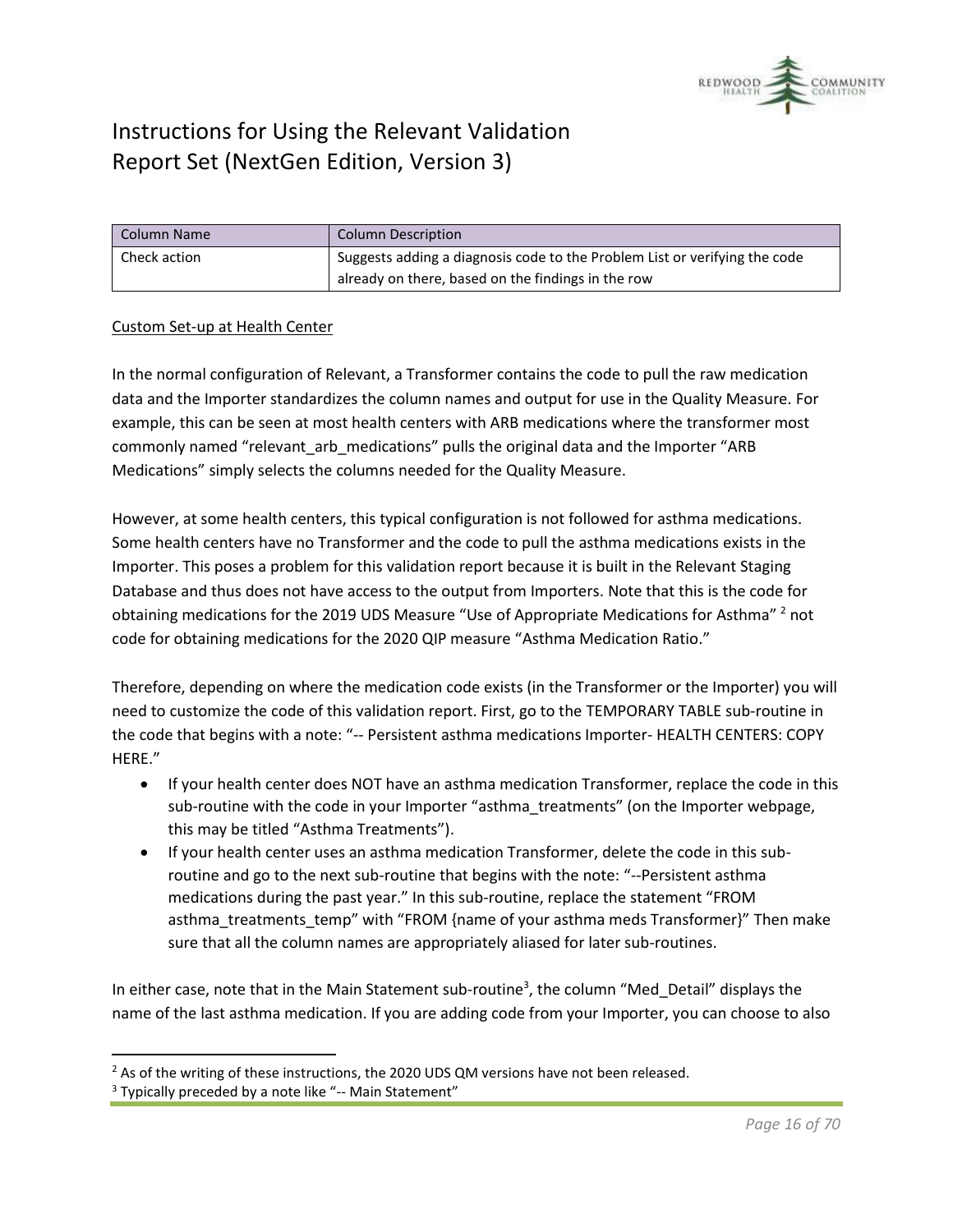

add the medication name (with alias "description") so that it displays in the final output. If you are adding your Transformer directly (if it exists), you can choose to add the medication name to your Transformer if it is not already there.

Note that in the case of adding code from your Importer, running the validation report will take a long time because it has to process all the medication data. On the other hand, if you have an asthma medication Transformer, the data would be processed at night just like the other Transformers. Your health center might consider adding the asthma medication code to a new Transformer (for example, named "relevant\_asthma\_treatments") and simply displaying the appropriate columns in the Importer instead. This would standardize the configuration in your system and make running the validation report more efficient.

### <span id="page-16-0"></span>*Incomplete Labs*

Report Name: RCHC Incomplete Lab Validation Report NG

Version: First version

#### Background and Context

This validation report displays individual records of labs that appear to have been done but are incomplete in some way. Missing data might result in the lab not being recognized by the Relevant Transformer and therefore not included in the Quality Measure.

Some health centers may have particular data entry standards for labs that are defined in a documented procedure and taught to staff involved with lab data entry. Even among the different lab Transformers, there may be differences in how lab records are distinguished as "completed" <sup>4</sup>. It has been observed that the manner in which labs are identified and evaluated as 'complete' vary between health centers, and furthermore, vary between Transformers within a single health center. This validation report attempts to "standardize" the way labs are pulled and evaluated. However, for any unique lab, the coding standards on the report might not be exactly the same as the coding standards for a particular

<sup>&</sup>lt;sup>4</sup> It is a good idea to examine and document the way that particular labs are recognized by the Relevant Transformers and how they are evaluated as being "complete." As mentioned in this section, the default version of the report uses five criteria for completeness.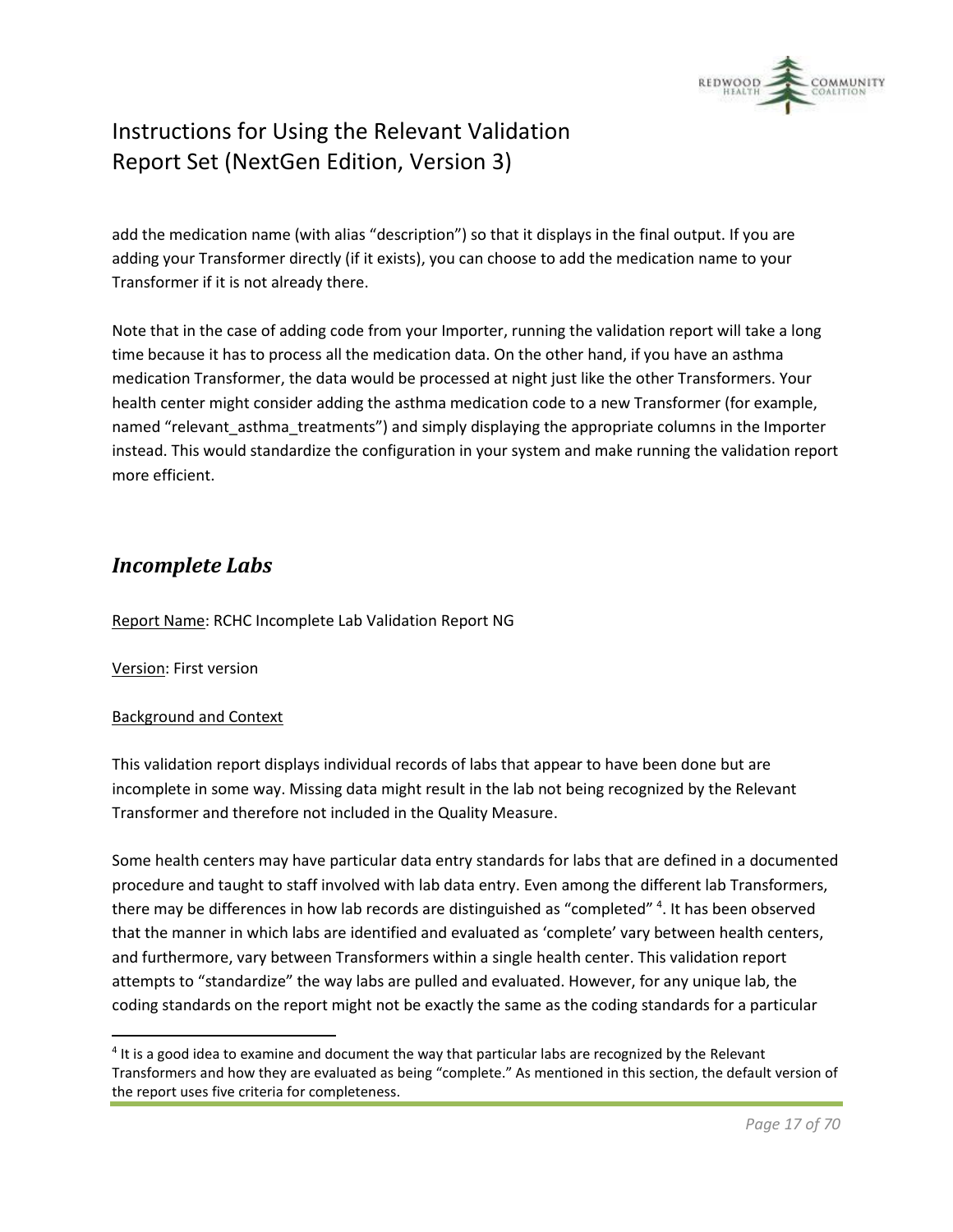

Transformer at your health center. It is generally recommended that health centers align of all of their Transformers with documented procedures for completing lab records.

The 17 labs in the table below are required by the UDS Quality Measures and displayed on the lab validation report. All labs on this report are defined by the associated Value Sets.

| 2020 Quality Measure                                                                   | <b>Value Set Description</b>                                               | Value Set OID                            |
|----------------------------------------------------------------------------------------|----------------------------------------------------------------------------|------------------------------------------|
| <b>Cervical Cancer Screening</b>                                                       | Pap Test                                                                   | 2.16.840.1.113883.3.464.1003.108.12.1017 |
| <b>Cervical Cancer Screening</b>                                                       | <b>HPV Test</b>                                                            | 2.16.840.1.113883.3.464.1003.110.12.1059 |
| <b>Colorectal Cancer Screening</b>                                                     | <b>Fecal Occult Blood Test</b><br>(FOBT)                                   | 2.16.840.1.113883.3.464.1003.198.12.1011 |
| <b>Colorectal Cancer Screening</b>                                                     | <b>FIT DNA</b>                                                             | 2.16.840.1.113883.3.464.1003.108.12.1039 |
| Diabetes: Hemoglobin A1c<br>(HbA1c) Poor Control (> 9%)                                | <b>HbA1c Laboratory Test</b>                                               | 2.16.840.1.113883.3.464.1003.198.12.1013 |
| Statin Therapy for the<br><b>Prevention and Treatment</b><br>of Cardiovascular Disease | LDL-c                                                                      | 2.16.840.1.113883.3.117.1.7.1.215        |
| <b>HIV Screening</b>                                                                   | Human Immunodeficiency<br>Virus (HIV) Laboratory Test<br>Codes (Ab and Ag) | 2.16.840.1.113762.1.4.1056.50            |
| Childhood Immunization<br><b>Status</b>                                                | Anti Hepatitis A IgG Antigen<br>Test                                       | 2.16.840.1.113883.3.464.1003.198.12.1033 |
| Childhood Immunization<br>Status                                                       | Anti Hepatitis B Virus<br>Surface Ab                                       | 2.16.840.1.113883.3.464.1003.198.12.1073 |
| Childhood Immunization<br><b>Status</b>                                                | Measles Antibody Test (IgG<br>Antibody Titer)                              | 2.16.840.1.113883.3.464.1003.198.12.1059 |
| Childhood Immunization<br><b>Status</b>                                                | Measles Antibody Test (IgG<br>Antibody presence)                           | 2.16.840.1.113883.3.464.1003.198.12.1060 |
| Childhood Immunization<br><b>Status</b>                                                | Mumps Antibody Test (IgG<br>Antibody Titer)                                | 2.16.840.1.113883.3.464.1003.198.12.1061 |
| Childhood Immunization<br><b>Status</b>                                                | Mumps Antibody Test (IgG<br>Antibody presence)                             | 2.16.840.1.113883.3.464.1003.198.12.1062 |
| Childhood Immunization<br><b>Status</b>                                                | Rubella Antibody Test (IgG<br>Antibody Titer)                              | 2.16.840.1.113883.3.464.1003.198.12.1063 |
| Childhood Immunization<br>Status                                                       | Rubella Antibody Test (IgG<br>Antibody presence)                           | 2.16.840.1.113883.3.464.1003.198.12.1064 |
| Childhood Immunization<br>Status                                                       | Varicella Zoster Antibody<br>Test (IgG Antibody Titer)                     | 2.16.840.1.113883.3.464.1003.198.12.1066 |
| Childhood Immunization<br><b>Status</b>                                                | Varicella Zoster Antibody<br>Test (IgG Antibody<br>Presence)               | 2.16.840.1.113883.3.464.1003.198.12.1067 |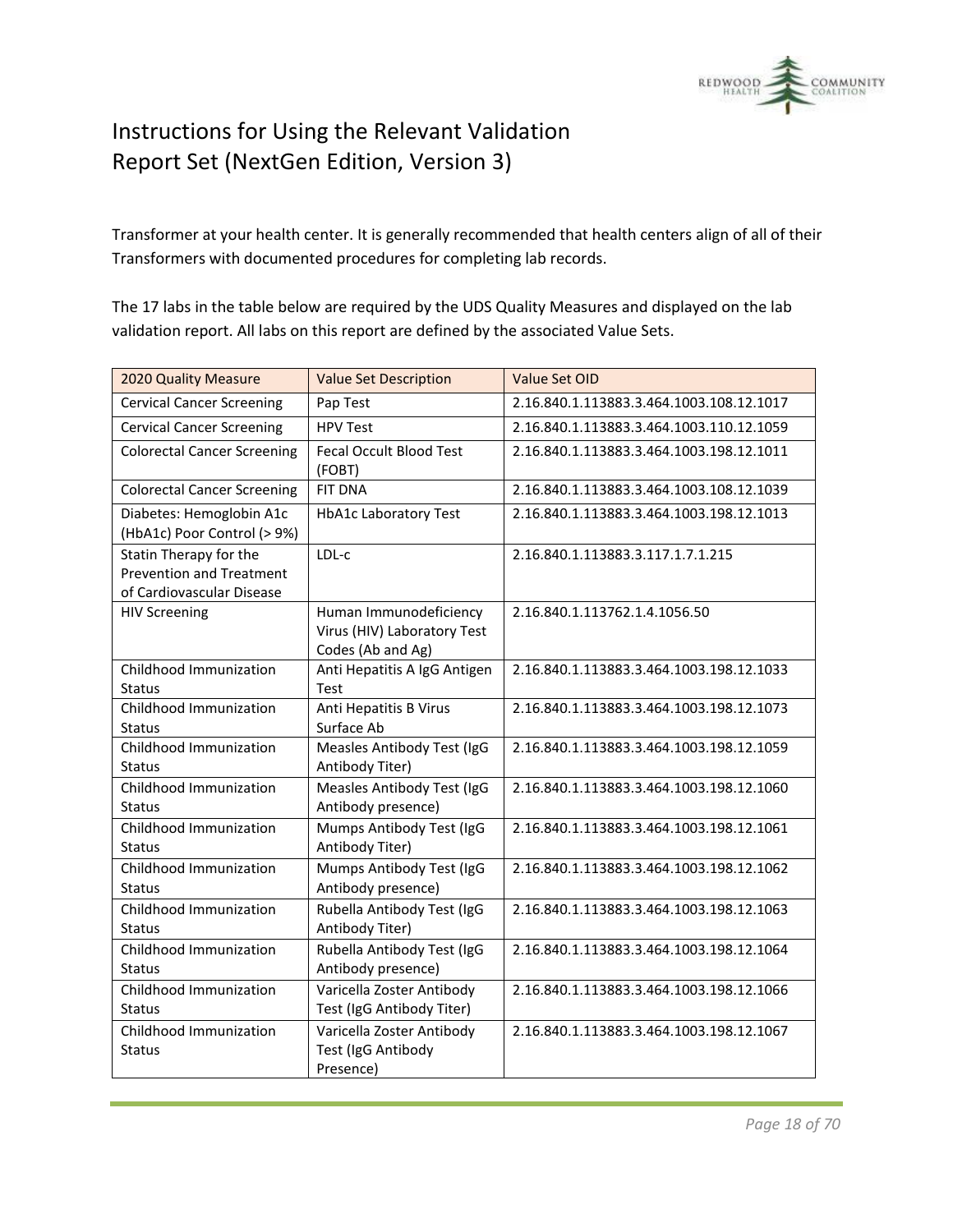

#### Report Description

The report displays records to consider for review. Since there are potentially many combinations of fields that the report considers incomplete or contradictory, the default version of the report may display records that actually appear complete in NextGen. In other words, not every possible logical combination of fields is coded in the default version of the report. Health centers are encouraged to modify the code to fit their unique and documented data entry procedures and workflow that define lab completeness. Below is a description of the approach used to create the default version of this report. More detail on coding exists in the section "Custom Set-up at Health Center" below.

This report defines a completed lab as having the following components:

- 1. A lab date is present, which is a Collected Date OR a Result Date
- 2. AND a lab result is present, which is any entry in the observed value field (the exception is for A1c and LDL labs, where the entry into this field must be a number<sup>5</sup>)
- 3. AND no lab results or lab comments that indicate the lab was not actually performed (e.g., "cancelled" or "not adequate" etc. See code for all options)
- 4. AND the observed result status is equal to  $F^6$
- 5. AND lab test status equal to "OrderCompleted" or "Final"
- 6. AND no delete flags on any of the associated lab tables

Note that criteria for lab completeness might differ among health centers. If your health center has a different standard and different data entry procedures, you might consider modifying the SQL code in the validation report. However, the usefulness of the report is in its ability to define a standard for lab data entry and then display labs that do not meet that standard so that they can be completed and appropriate feedback given to those staff members responsible for meeting that standard. If the completeness criteria are too "loose" in the Relevant Transformers and the validation report is modified accordingly, you risk accepting labs for the Quality Measure that were not actually done or are missing vital information necessary for the meaningful use of the electronic health record.

The objective of this report is to list lab records that are not "complete" (by the definition above) and therefore not likely to be recognized by the Transformer and included in the associated Quality Measure. At a minimum, the report will reveal records that may need to be "fixed" in order to meet the

<sup>5</sup> The A1c and LDL labs must have a numerical Lab Value because that value is evaluated by the Quality Measure  $^6$  In the code, this is the field (lab\_results\_obx.observ\_result\_stat = 'F')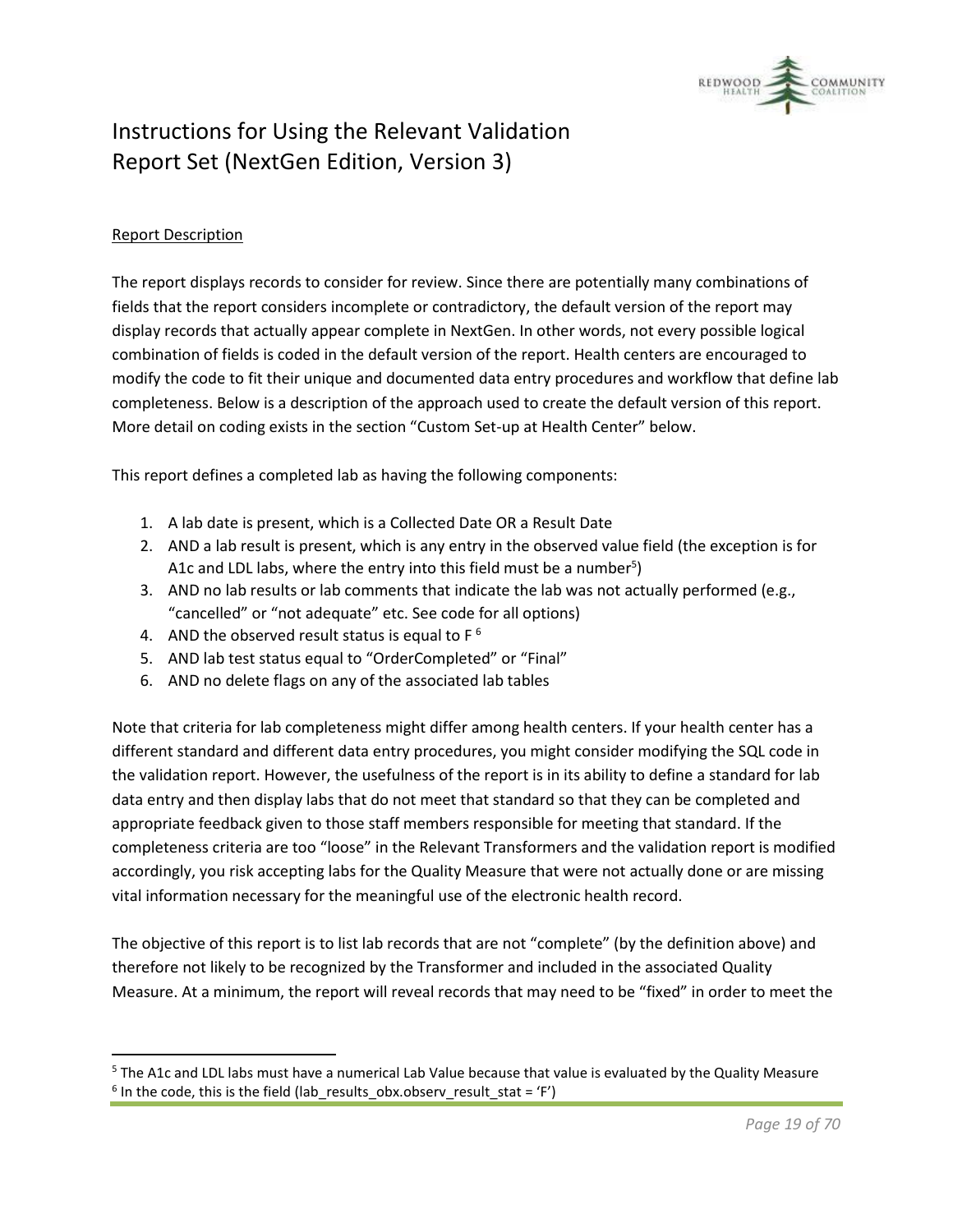

completeness standard. This report can also be used for data-entry quality initiatives where feedback is given to data entry staff. This is usually more of an issue for in-house labs than labs sent out.

Typically, there may be many records in your EHR for labs that were ordered but never completed. Ideally, these labs should be cancelled or deleted in the system (according to your health center policy). The report does not display labs with any delete flag. If there is a way that cancelled labs can be distinguished from deleted labs, code should be added to the report to exclude these.

It has been observed that at some health centers, numerous labs that were not done were not marked as deleted, but rather had text entered into the value or comment fields indicating that the lab was not actually done<sup>7</sup>. Since this is entered as free text, there could be potentially dozens of words, phrases, abbreviations, etc. in the field. The validation report was designed to ignore the most common ones, but a health center may decide to modify the list if there are additional words frequently used for the same purpose.

Hence, the validation report will not display any records with the following words or phrases (used as wild cards) in the Result field: bad sample, bad specimen, cancel, cancelled, cx, deceased, decline, declined, did not bring, did not come, did not do, did not present, duplicate order, duplicate, error, expired, improper, inadequate, incomplete, inconclusive, insuf, invalid, never done, never got done, no cell, no data, no endo, no fit, no pap, no result, no sample, no show, no specimen, no suitable, no test, non adhere, non-satisfactory, not able, not adequate, not adhere, not collected, not complete, not done, not needed, not performed, not recorded, not run, not submitted, not suf, not suitable, obscur, redundant, refuse, TNP, too old, TPN, unable, unsat, and unsuitable.

In terms of lab records that appear on the validation report, there are two tests that a lab record must meet. The first test evaluates if *anything* was entered into a set of key fields. This would indicate, at a minimum, some data entry took place. The second test determines that there is also some missing data in any of the *key* fields. In combination, these two tests provide lab records where some data entry was done, but not all of the important fields were completed.

 $<sup>7</sup>$  This is not the recommended practice, but the validation report recognizes its existence</sup>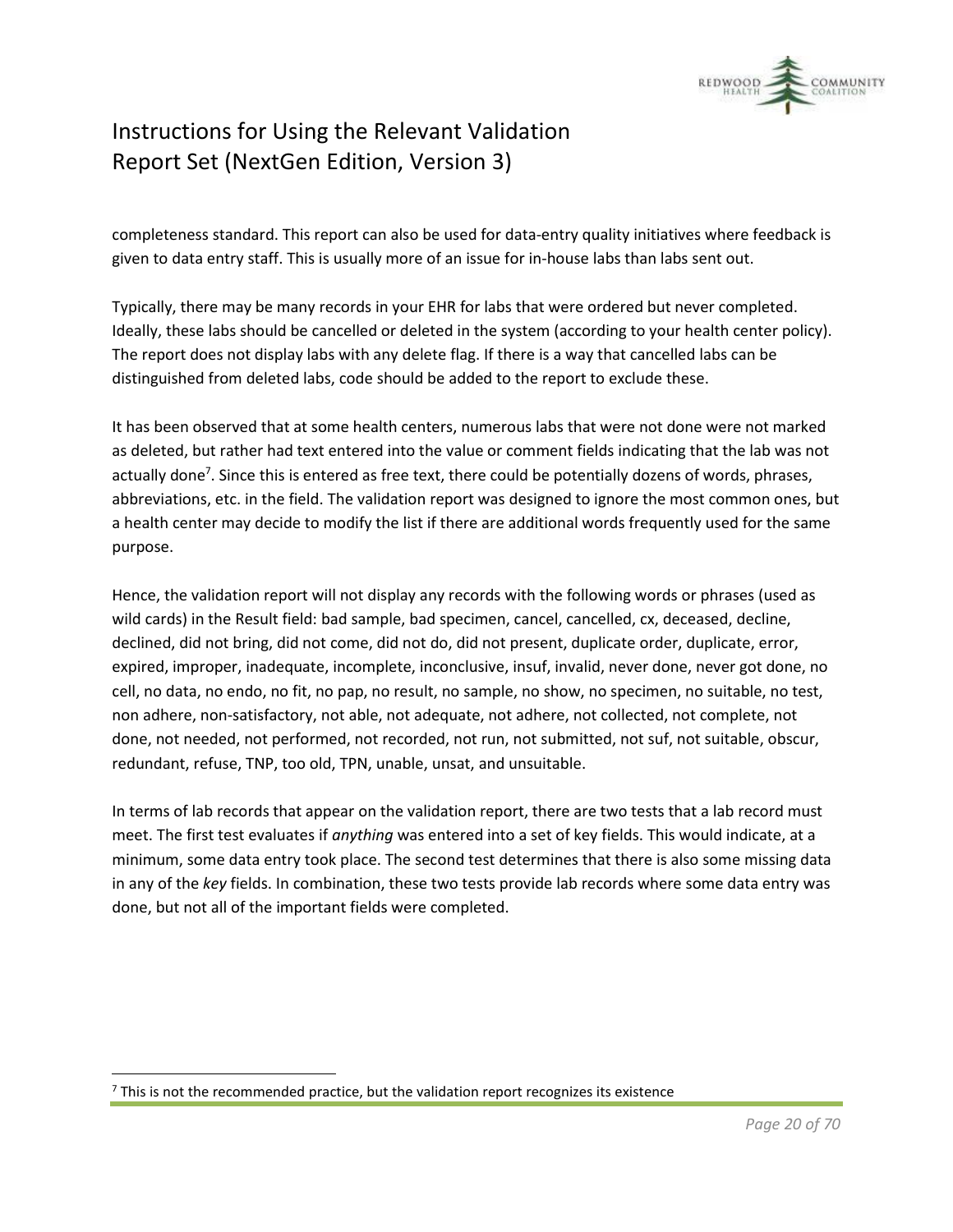

More specifically, to be initially considered for the report (test #1), there must be data entry in at least one of the following key fields:

- Collected Date
- Result Date
- Order completed date
- Lab Observed Value
- Lab test status is equal to "OrderCompleted" or "Final"
- NextGen status is equal to "Signed-Off"
- Observed result status is equal to "F" or is null
- Order action status is equal to "Completed" or "Result received"

Then, to appear on final list of labs to be reviewed, at least one of the following conditions must be present (test #2):

- Missing both the Collected and Result Dates
- Missing Lab Observed Value
- Lab test status not equal to "OrderCompleted" or not equal to "Final"
- Observed result status not equal to "F"

In addition to columns identifying the patient and specific lab under review, the validation report displays the data from all of these key fields. Also, there is an informative column named "main\_issue" that pronounces the problem with the record. Only one problem is expressed for one record and the problems are evaluated in the same order as mentioned above (test #2). Therefore, when working on the list and completing data entry in the EHR, consider the main issue first, but check all key fields to make sure the record is complete.

#### Relevant Database: Staging

Parameters: The only required parameter in the SQL code is named "startdate." This date is used to define the measurement period, which is between the start date and the date the report is run. All labs displayed by the report were ordered in the measurement period.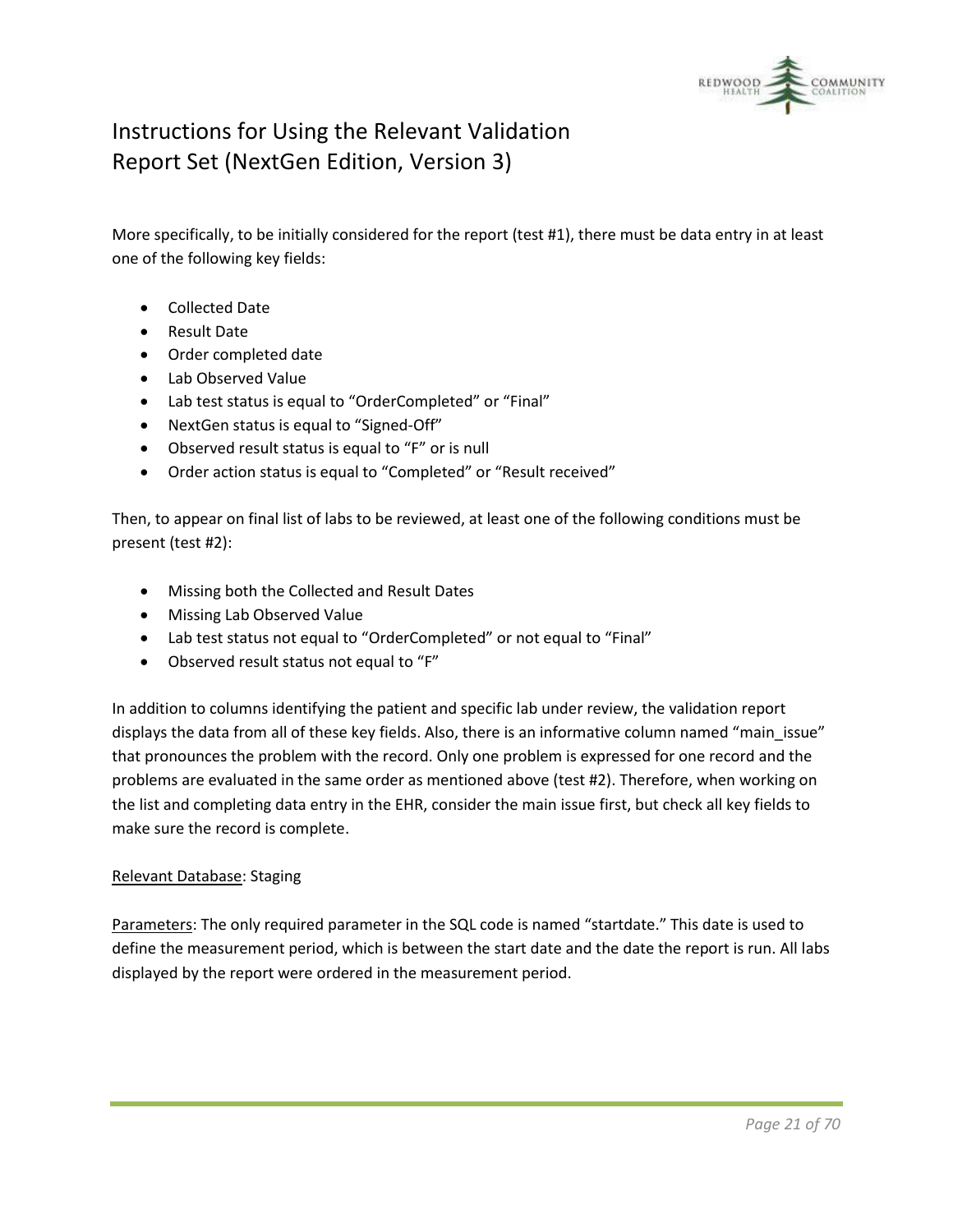

#### Column Definitions

| Column Name                 | <b>Column Description</b>                                                     |
|-----------------------------|-------------------------------------------------------------------------------|
| <b>Account No</b>           | The account number that appears in the EHR                                    |
| Pat Last Name               | Patient last name                                                             |
| Pat First Name              | Patient first name                                                            |
| Date Of Birth               | Patient date of birth                                                         |
| Value Set Name              | The CMS name of the Value Set containing the lab LOINC code                   |
| Value Set Oid               | The CMS Value Set identification number                                       |
| Labtest Name                | The Lab Test name                                                             |
| <b>Result Name</b>          | The lab Attribute name                                                        |
| Loinc Code                  | The LOINC code that identifies the lab attribute                              |
| Observ Value                | The result or value on the lab record                                         |
| Units                       | The units associated with the lab result or value                             |
| <b>Result Comment</b>       | The comment entered into the lab record                                       |
| <b>Ldl A1c Value Number</b> | The numerical value recognized for LDL and A1c lab results                    |
| Order Date                  | The date the lab was ordered                                                  |
| <b>Collected Date</b>       | The Collected Date on the lab record                                          |
| <b>Result Date</b>          | The Result Date on the lab record                                             |
| Sign Off Date               | The Sign-off Date on the lab record                                           |
| Order Provider              | The provider who ordered the lab                                              |
| <b>Test Status</b>          | The status of the lab test                                                    |
| <b>Ngn Status</b>           | The NextGen status of the lab test                                            |
| <b>Observ Result Stat</b>   | The observed result status of the lab test                                    |
| Order Completeddate         | The order completed date on the lab record                                    |
| <b>Order Actstatus</b>      | The order active status of the lab record                                     |
| Main Issue                  | Will display one of five potential problems with the lab record, evaluated in |
|                             | order                                                                         |

#### Custom Set-up at Health Center

The validation report defines a standard set of fields that must have proper data entry in order for a lab record to be considered "complete." The specifications are described in the Report Description section above. If your health center has a different standard that is published in a policy or training materials, you may consider modifying the code in the WHERE statement of the TEMPORARY TABLE initial\_lab\_list. You may also have to modify the CASE WHEN statement of the field main\_issue in the Main Statement in order to accommodate your custom specification.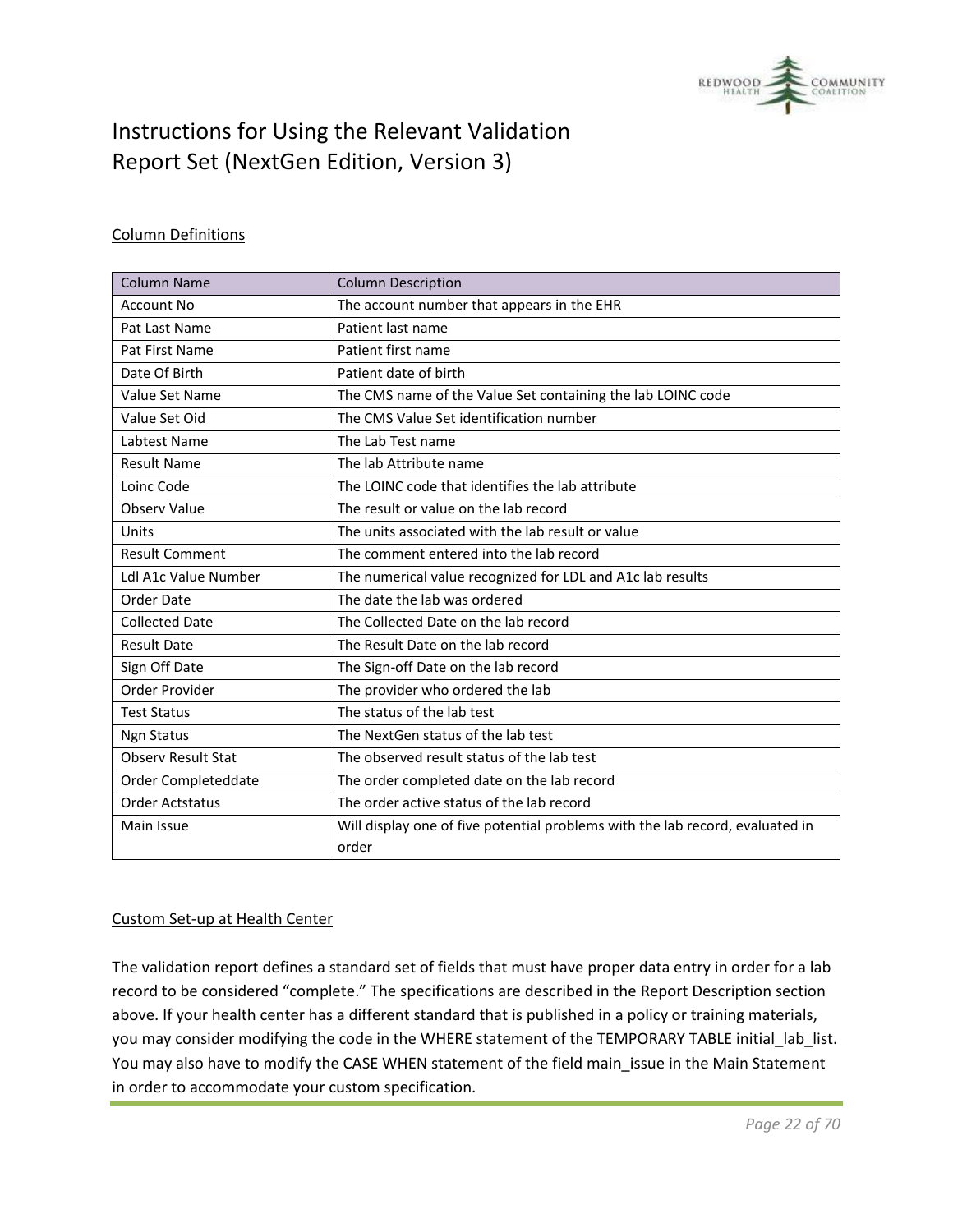

If staff at your health center are not deleting (or cancelling) labs that were never performed, but rather entering text explaining the situation into the Result field of the lab record, you may consider adding more key words to the list of words in the last WHEN statement of the TEMPORARY TABLE initial\_lab\_list.

### <span id="page-22-0"></span>*Cancer Exclusions*

Report Name: RCHC Cancer Exclusion Validation Report NG

Version: Second version. Report from 2019 modified in November 2020 to enhance functionality by adding patients with cancer exclusion diagnosis codes from Assessments.

#### Background and Context

There are three Quality Measures that focus on screening and detection of cervical, breast and colorectal cancers. Each of these measures have exclusion criteria for patients who have had surgeries to completely remove the organ that was the site or potential site of the cancer. These patients should therefore not be included in the denominator of the measure.

The RCHC Data Standards and Integrity Committee agreed on recommendations for the standard manner that patients with cancer exclusions should be documented in the health record. These standards as well as diagnosis codes and key text words appear in Appendix A at the end of these instructions. Relevant Transformers and Importers at the health center should follow these recommendations. If data entry at the health center does not follow these guidelines, then patients may potentially be included in the denominator who should actually be excluded. Since these patients are less likely to have the required screening, they frequently count against the health center in the measure numerator.

The approach adopted by the RCHC Data Standards and Integrity Committee assumes that a patient who meets the normal denominator criteria of a measure should be screened for cancer unless there is enough evidence in the medical record to exclude them. When a provider sees a patient who meets the criteria for cancer screening (i.e., generally the Quality Measure denominator criteria for that cancer), Care Gaps in Relevant Visit Planning should prompt the provider to initiate the cancer screening process. If the provider determines that, based on patient history, the patient should be excluded from this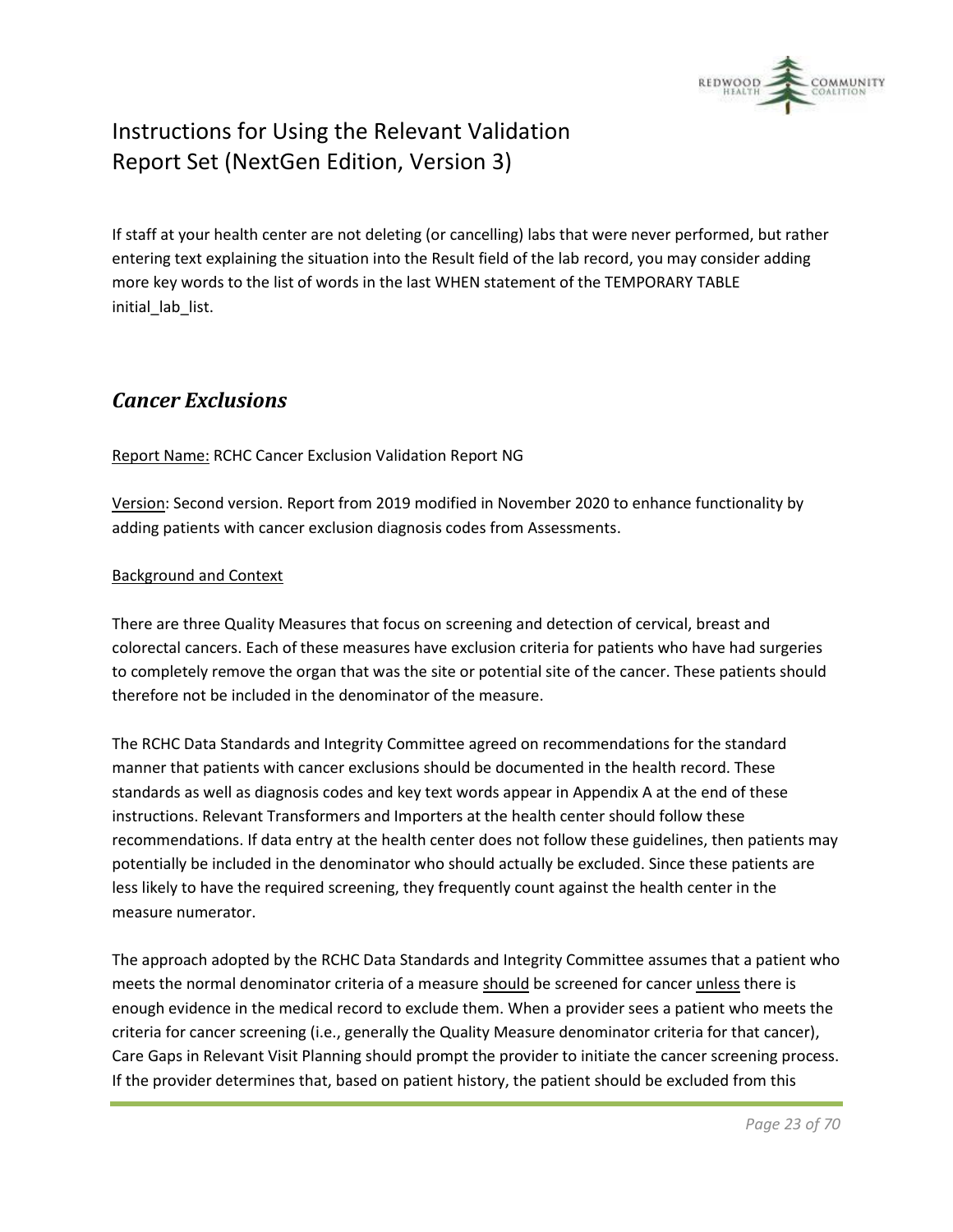

screening, the correct diagnosis code should be placed on the Problem List, or the correct key text placed into Surgical History, so that the Care Gap will no longer be active. This action will also cause the Quality Measure to exclude the patient. Therefore, it is important that data entry practices are matched to the code that exists in the Transformers, Quality Measures and Care Gaps for the identification of patients who should be excluded from screening.

#### Report Description

Three data items are needed in order for the Quality Measure report to evaluate the screening exclusion:

- 1. Identification of the relevant organ associated with the Quality Measure
- 2. Indication that the entire organ was removed, not just a part of it (residual organs still need to be screened for cancer)
- 3. Date that the organ was removed

In most cases, the health centers using NextGen are using two locations to document cancer exclusions: Surgical History and Patient Diagnoses. Surgical History is dependent on key words entered into a text field, which is generally a less reliable method. Nonetheless, the RCHC standard allows this and the report recognizes combinations of key text words. The Surgical History screen has a date field associated with the surgery, which is needed to define when the patient should first be removed from the measure denominator. Diagnosis codes, on the other hand, are structured and indicate the entire organ was removed. Theoretically, the Problem List is the best location in NextGen for this kind of diagnosis code because there is a field for the surgery date (i.e., the Onset Date). However, the validation report targets Patient Diagnoses because that location seems to be where the codes are being entered and also where the Relevant Transformers point to.

Because Surgical History is not structured, it is the major source of the records that will appear in the validation report output. These records only partially meet the standard and are therefore not currently used to exclude the patient from the cancer report denominator. In other words, some text exists in the record that indicates the patient perhaps might have an exclusion, but the evidence does not meet the required three criteria of the standard.

For example, in some cases, there may be a description of the surgery, but not whether the entire organ was removed. In other cases, a surgery date is not present or not in a format that can be recognized as a date.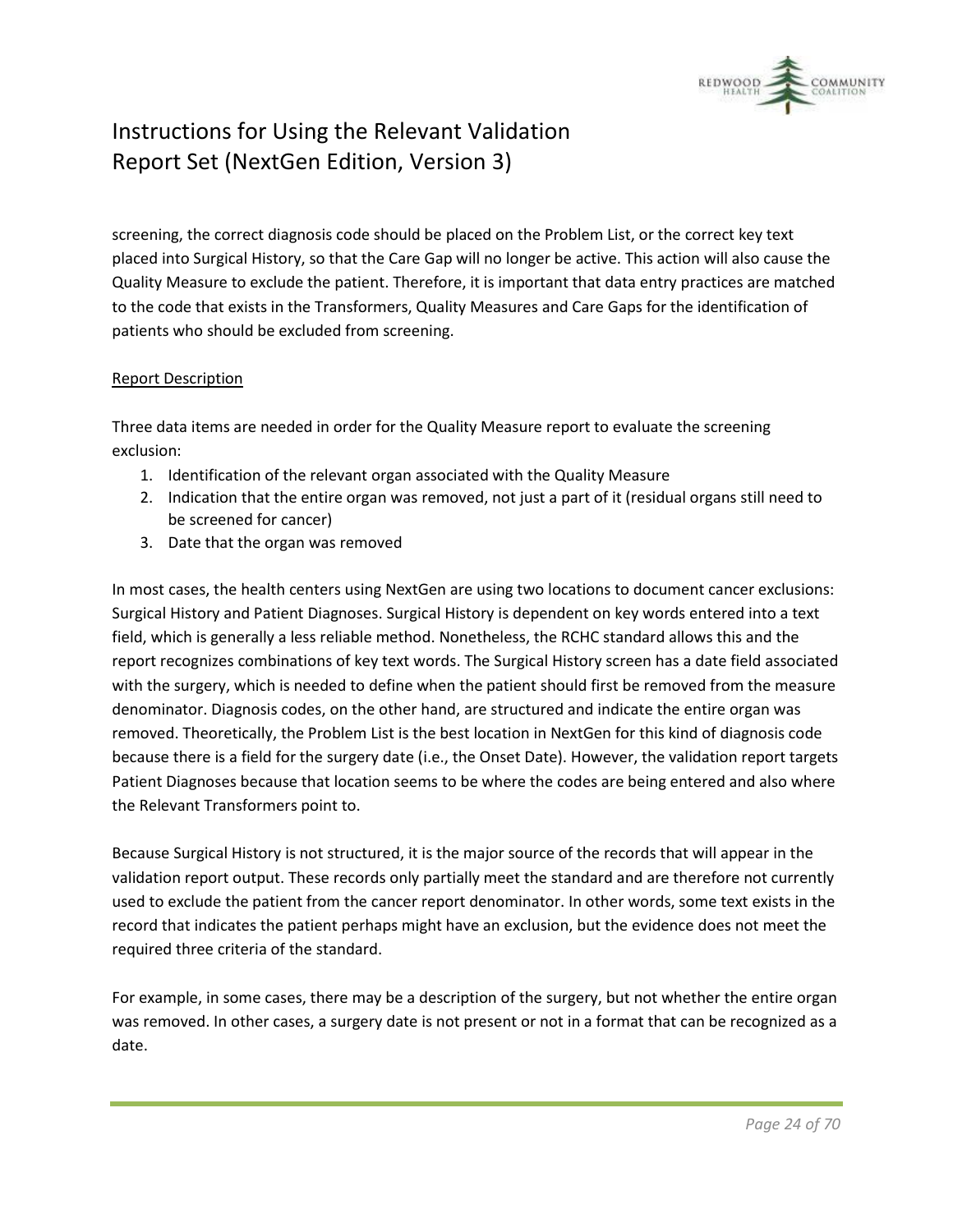

There are three locations used by the validation report to obtain cancer exclusion diagnosis codes: Patient Diagnosis, Encounter Diagnosis and the Problem List. Because, in most cases, the Patient Diagnosis location is the standard for the cancer exclusion Transformers in Relevant, it is primarily used by the validation report<sup>8</sup>. Therefore, the report will display patients who have a cancer exclusion code in Encounter Diagnosis or the Problem List, but not in Patient Diagnosis. This is the general pattern used for this standard validation report, but health centers should customize the report depending on what approach their Transformers are actually using.

The records displayed by the report should be considered candidates for exclusions if additional evidence can be found in the medical record indicating the patient meets the normal exclusion requirements described by national cancer screening guidelines and the Quality Measure. The report displays the text containing the potential exclusion or the diagnosis code (column "Possible evidence") and the cancer type (column "Cancer type"). The report user can evaluate the evidence and decide if additional investigation in the medical record itself is warranted. Sometimes, typed descriptions in Surgical History contain additional information not recognized by the report code. Patients on the list obviously not meeting the exclusion criteria can be ignored (they will remain in the denominator if they otherwise quality for the measure). Other patients should be investigated further in NextGen. If they qualify for the exclusion, the health center should follow their own guidelines for data entry based on the recommendations of the RCHC Data Standards and Integrity Committee<sup>9</sup>.

The results displayed on the report are automatically narrowed for patient age ranges that correspond to the Quality Measure definitions. This means that patients outside of the age range are not displayed. To be sure, the ranges are: breast cancer (between 50 and 74 years), cervical cancer (between 23 and 64 years) and colorectal cancer (between 50 and 75 years). Furthermore, patients are excluded from the report if they already meet any exclusion criteria for the Quality Measure (including non-cancer related criteria).

On the report, each row corresponds to one patient with one potential exclusion for one cancer type. Therefore, some patients may appear duplicated if they have potential exclusions for more than one

<sup>&</sup>lt;sup>8</sup> As mentioned above, Patient Diagnosis may not be the "best" location from a data quality standpoint. In any case, health centers should ensure that all of their cancer exclusion Transformers identify the appropriate eCQM Value Set diagnosis codes from a standard location using a standard approach for all three types of cancer.

<sup>&</sup>lt;sup>9</sup> Also, review the Transformers to ensure that they accept the diagnosis codes and appropriate text recommended by the RCHC Data Standards and Integrity Committee. If they do not, then they are evaluating patients differently than the validation report.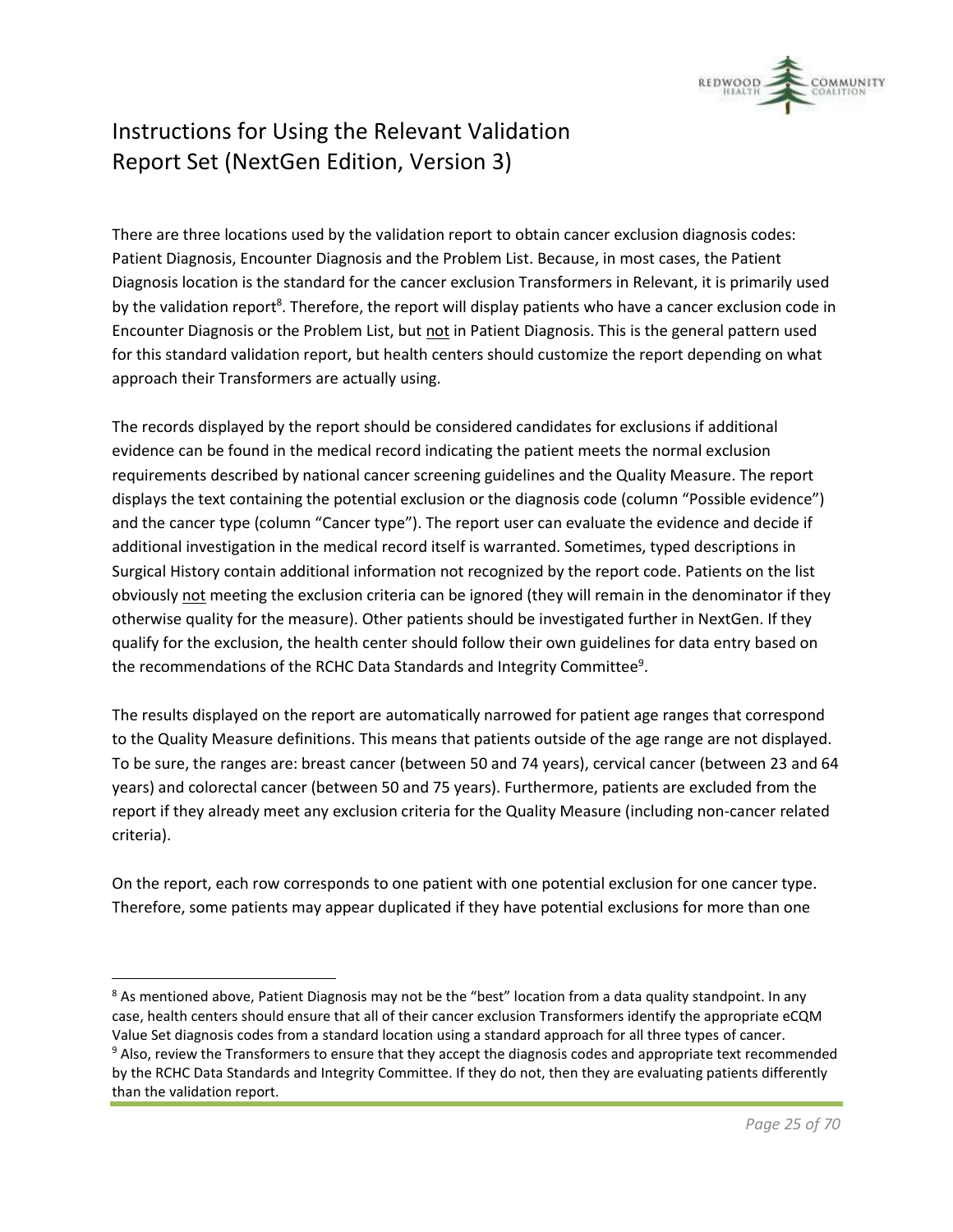

cancer. The last text or code entry, by source, is displayed on the report in the column "Possible evidence." The results are ordered by cancer type and patient.

#### Relevant Database: Staging

Parameters: The only required parameter in the SQL code is named "startdate." This date is used to define the measurement period, which is between the start date and the date the report is run. Patients displayed on the report must have had at least one UDS medical visit in the measurement period.

#### Column Definitions

| <b>Column Name</b>       | <b>Column Description</b>                                                        |
|--------------------------|----------------------------------------------------------------------------------|
| Account no               | The account number that appears in the EHR                                       |
| Pat last name            | Patient last name                                                                |
| Pat first name           | Patient first name                                                               |
| Date of birth            | Patient date of birth                                                            |
| Age now                  | Age as of the day the report is run                                              |
| Last UDS medical visit   | The date of the last UDS medical visit in the measurement period                 |
| Count UDS medical visits | The number of UDS medical visits in the measurement period                       |
| Cancer type              | The type can be cervical, breast or colorectal cancer                            |
| Possible evidence        | The last raw text entry containing the partial exclusion criteria                |
| Entry encounter date     | The last data entry date                                                         |
|                          | • For surgical history, this is the date of the last (most recent) text entry    |
|                          | • For diagnosis codes, this is the last encounter date when code was entered     |
| Raw performed on         | The raw text date the surgery was performed                                      |
|                          | • For surgical history, this is the date of the last (most recent) text entry of |
|                          | the 'Performed On' date, as entered into NextGen                                 |
|                          | • For diagnosis codes, this is the last encounter date when code was entered     |
|                          | (for Encounter Diagnosis) or the Onset Date (for Problem List)                   |
| Final performed on       | The 'performed on' date, using code to transform the date to a standard date     |

#### Custom Set-up at Health Center

This report is built in the Relevant Staging Database. Not all instances of Relevant have Transformers that define the cancer exclusions, but these Transformers are assumed to exist and are used in the report. If your health center has the code for exclusions built only in the Importers, those outputs will not be available in the Staging Database.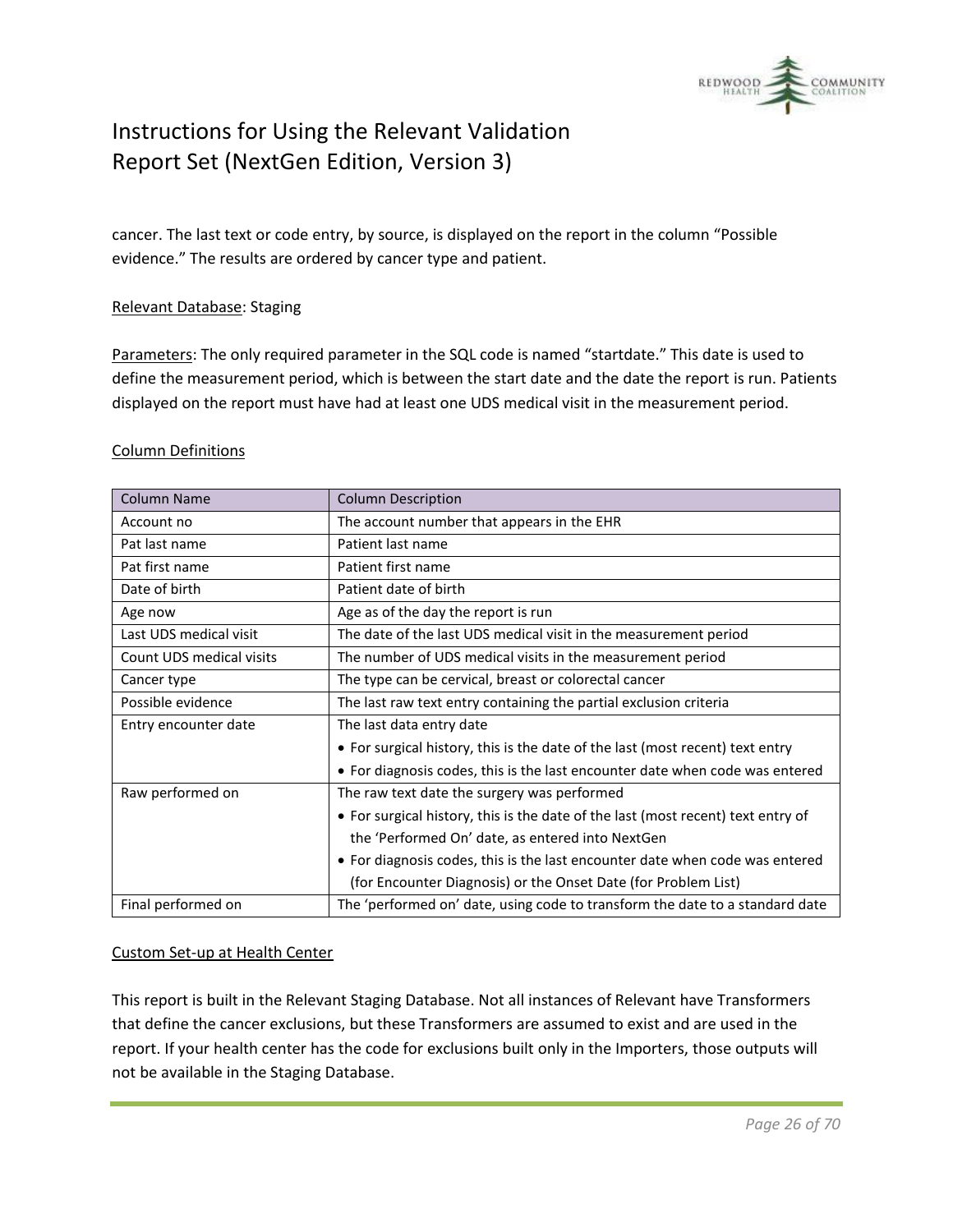

Therefore, the first step to customizing this report is to determine if your instance of Relevant features Transformers for all of the necessary 2020 exclusions. Possible names for these Transformers are:

- relevant\_hysterectomies
- relevant mastectomies
- relevant colon cancer
- relevant colectomies
- relevant\_hospice\_care
- relevant\_long\_term\_care\_stays
- relevant\_frailty\_cases
- relevant advanced illness cases
- relevant dementia medications

If these Transformers exist, they should be used in the validation report code directly. If they do not exist, then the Importer Code copied to the sub-routine<sup>10</sup>.

The SQL code is broken down into seven parts, which are labelled in the notation heading of each TEMPORARY TABLE (read the text after the two dashes, or "--"). The cancer exclusions are combined in "Part 4" of the code which creates a Temporary Table "cncr\_exclusions." If your instance of Relevant has Transformers for the cancer exclusions (i.e., hysterectomies through colectomies in the bulleted list above) then they should be all added to Part 4 of the code.

If any of the cancer exclusions exist only in an Importer, the Importer code must be copied to the report and run as a Temporary Table. The default version of the report uses copies of the Colectomies and Colorectal Cancer Cases Importers in parts 2 and 3 of the code. For example, a Temporary Table "colectomies copy" was created in Part 2 of the code and then joined to the cancer exclusions Temporary Table in Part 4 of the code.

If your instance of Relevant has a Transformer for colectomies, you should delete Part 2 of the code and join your Transformer directly to Part 4 of the code (in place of the "colectomies\_copy" in the default

 $10$  Hospice care is also an exclusion for the Quality Measure and should, theoretically, be part of this list of Transformers. However, the Transformer relevant hospice care interventions does not appear to be picking up data at any NextGen health center and so it is currently excluded from the code in this version of the report. If your health center establishes a routine for documenting hospice care using a Transformer, add it directly to the report. If the code is in an Importer only, copy the code to a Temporary Table and add to the report.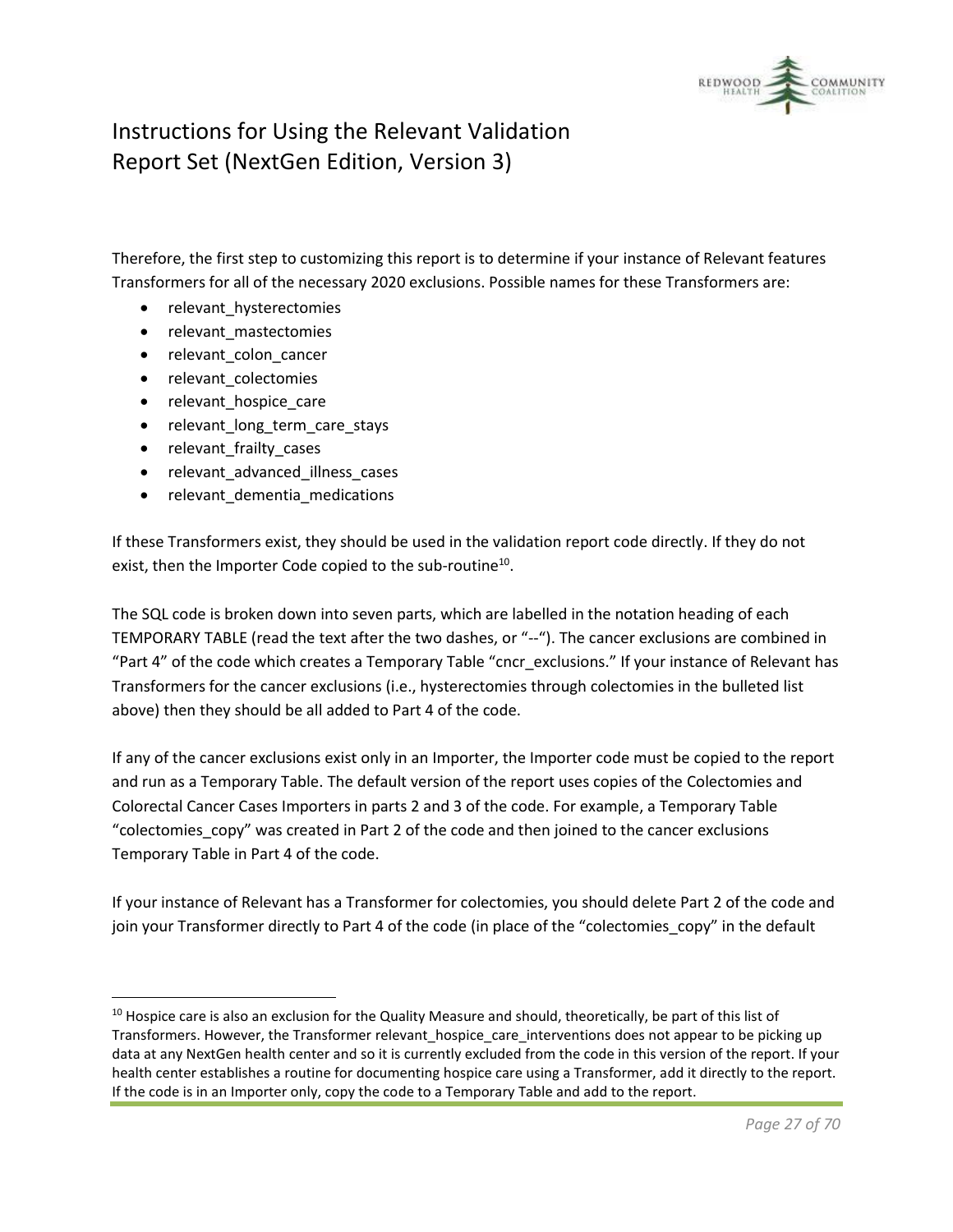

code). Since the Temporary Table in Part 4 is a UNION query, make sure that the fields you display in the SELECT statement are aligned with the fields in the other SELECT statements there.

If your instance of Relevant is missing any other cancer exclusion Transformers, create as many Temporary Tables as necessary and copy the code in the Importer to them. It is suggested that you name the Temporary Tables in obvious fashion and notate what you did (you can even continue the notation using the existing scheme, like Part 3A, Part 3B, etc.).

All of these cancer exclusion Temporary Tables built from Importers should be joined into the cancer exclusion Temporary Table in Part 4 of the code. You can use the UNION, SELECT DISTINCT and FROM statements already present in that Temporary Table as guides for your customization. Again, the column names and intention of the Temporary Table in Part 4 must be preserved all the way through all the UNION sub-queries. The cncr\_exclusions Temporary Table in Part 4 is joined to the Main Statement of the report in Part 7 of the code. No patient with an exclusion in cncr\_exclusions should appear in the validation report (they are already excluded from the QM).

Likewise, End of life exclusions are combined together in Part 5 of the code using UNION commands. By default, it is assumed that these exclusions exist in Transformers. However, if the SQL code exists in Importers, this code must be copied to Part 5 using the appropriate alias names for fields so that the UNION will execute without an error. The endoflife\_cases Temporary Table in Part 5 is joined to the Main Statement of the report in Part 7 of the code. No patient with an end of life exclusion should appear in the validation report (they are already excluded from the QM).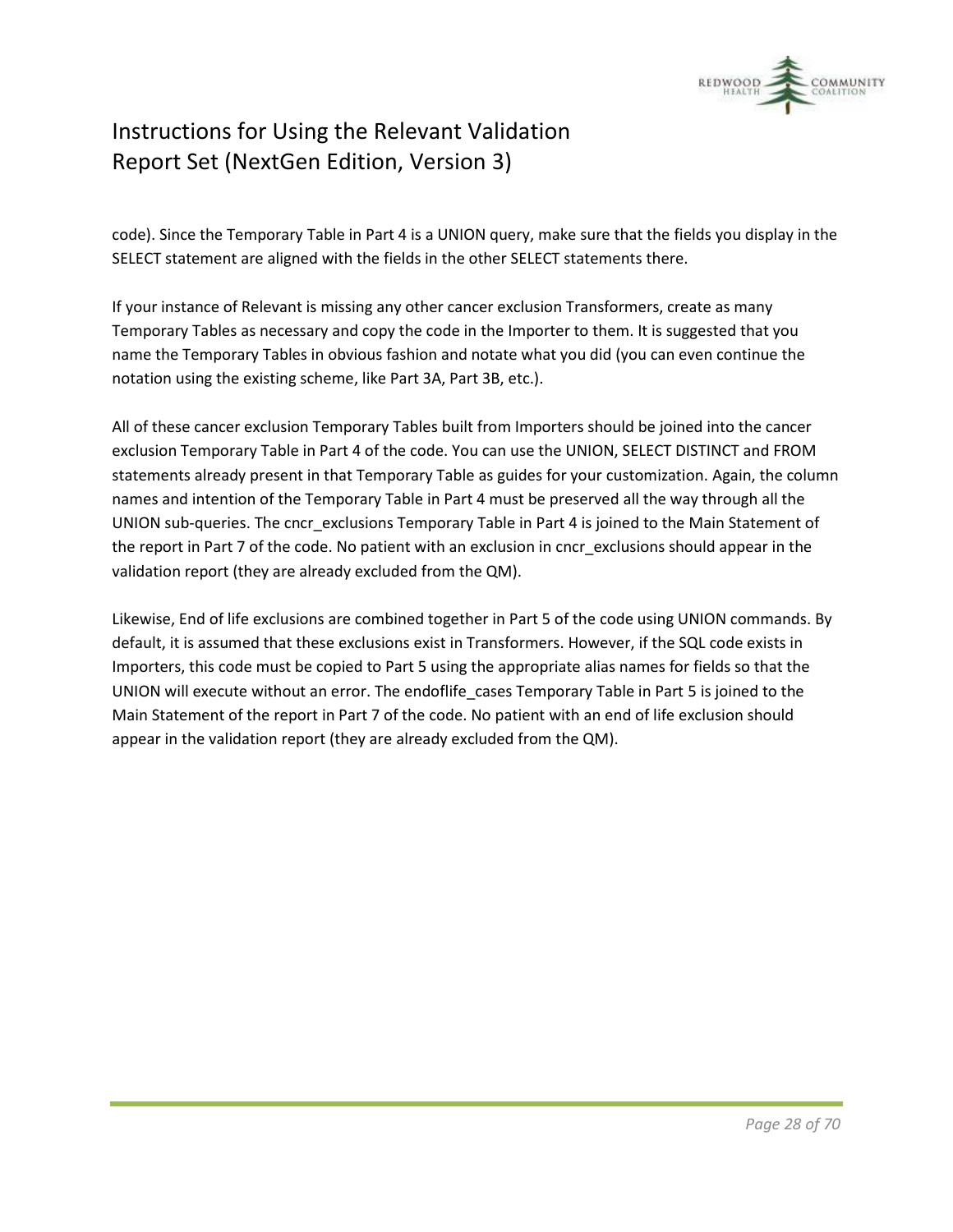

### <span id="page-28-0"></span>*Incomplete or Non-Standard Demographic Data*

Report Name: RCHC Demographics Validation Report NG

Version: First version

#### Background and Context

The UDS and OSHPD reports feature tables that summarize various patient demographic characteristics. Identifying patients with missing or incomplete demographic fields and correcting them is an important step in ensuring the accuracy of reporting this data. It is sometimes necessary for the Relevant Transformers to place non-standard data into the standard categories. Because non-standard data can come in many forms, they might end up in a category like "unknown" or "unreported." The health center should have an opportunity to identify these patients and make a correction so the patient can be counted appropriately.

The goal is to make reporting more accurate, which often means reducing the number of unknowns but can also mean ensuring that patients are reported in the correct summary category. To achieve this, patient records displayed by the report can be updated, but results can also lead to tweaking the Transformers, when appropriate. The report should be modified when changes are made to the Transformers, or when coding differences are detected between the report and the Transformers. In other words, the report should display data missed or not recognized by the Transformers, and so it might need to incorporate little extra custom coding.

One row of the report is one patient who has something in their record that needs attention. However, not only does the report show patient records that may need to be changed, but it also shows how some kinds of data are being summarized. Therefore, if you run the report and get a couple thousand patients, do not automatically think you have to make a couple of thousand changes! You may look at how the report is pulling patients and decide that those records do not need to be manually changed. For example, you may have many patients without a language entered in NextGen. The report will display these patients (the point is to reduce the number of unknowns so that the data can be reported more accurately). But if you are fine with all of those patients not having a language entered in NextGen, you can just ignore them or modify the report code to not display them anymore. In other words, the report can also help you understand your data and could lead you to make adjustments to the report or to the Transformers, if needed. The report intentionally displays many ID fields in Relevant to help you investigate unexpected data using DataGrip.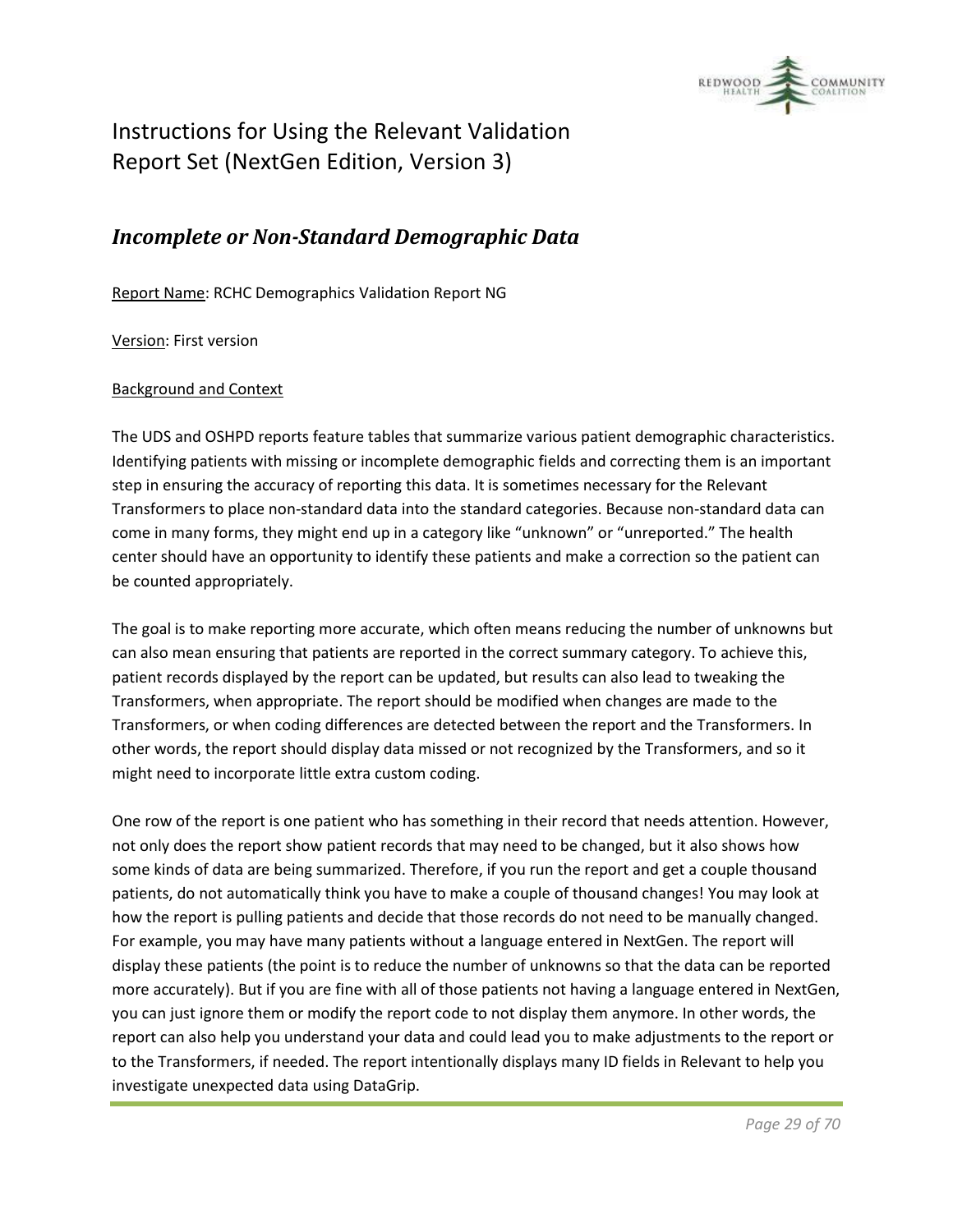

#### Report Description

This report is intended to be exported to Excel and then sorted or filtered accordingly. Because of the potential backlog of missing or non-standard data, the first running of the report could reveal dozens, hundreds or thousands of records. The health center can prioritize these records based on the type of missing information. Some types of "problems" may have more records than others and may be more vital to review. It is a good idea to consider records together that have the same text in the column "Action Needed Agg."

The report only displays patients who need to be reviewed and the type of review is displayed in the column "Action Needed Agg." One patient may have more than one action needed. The following is a list of attributes that the report focuses on:

- 1. Zip code: missing or non-standard. A zip code should be 5 digits or 5 digits plus a dash and another 4 digits
- 2. Age: actions will display for age options under the following circumstances:
	- a. Missing date of birth,
	- b. Date of birth in the future
	- c. Age over 111 years
- 3. Race: actions will display for race options under the following circumstances:
	- a. The Transformer does not pick up any race for the patient
	- b. The race ID displayed by the Transformer is not mapped
	- c. The Transformer is saying that the race is unknown because the race entered into NextGen is non-standard
- 4. Ethnicity: actions will display for ethnicity options under the following circumstances:
	- a. The Transformer does not pick up any ethnicity for the patient
	- b. The ethnicity ID displayed by the Transformer is not mapped
	- c. The Transformer is saying that the ethnicity is unknown because the ethnicity entered into NextGen is non-standard.
- 5. Language: missing language entry
- 6. Gender: This category covers both the options for sex/gender assigned at birth sections (UDS table 3A and OSHPD report page 3) and the gender identity section (UDS table 3B). The point is not to force any particular patient into any particular category (there is always an "Other" option for gender identity) but rather to highlight patients who seem to have conflicting entries in different fields, or to simply display how certain data combinations are being summarized. Gender identity can come from several potential places in NextGen. A comparison between all places cannot be made because health centers enter it in different ways. Therefore, a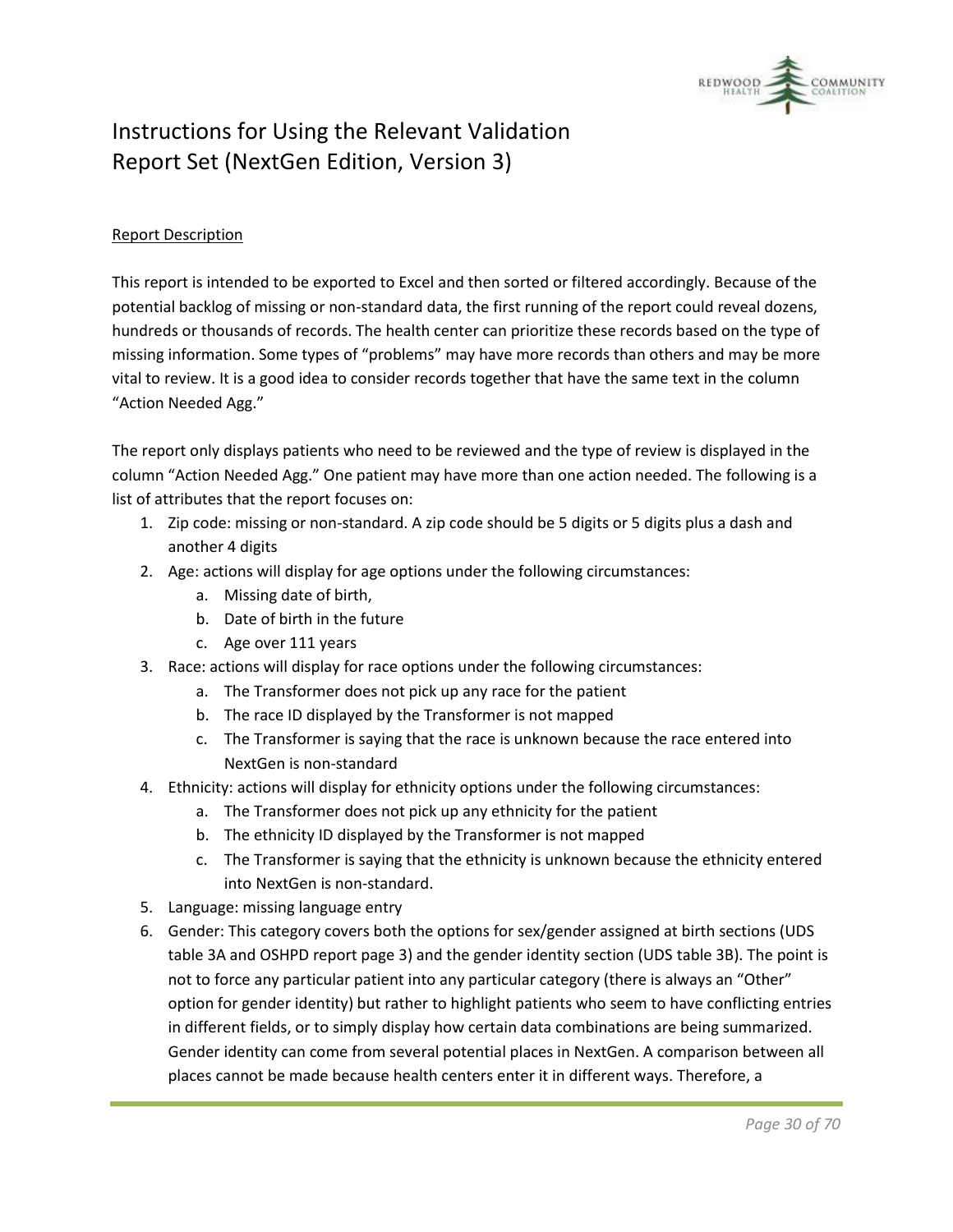

comparison is made between the final product of the Transformer "relevant genders" and what exists in the "Hub" (i.e., the main patient information screen). The cases identified are:

- a. The Transformer does not pick up any gender identification
- b. The report flags a patient if a binary gender option (male or female) is picked up by the Relevant Transformer which is opposite to the binary gender option chosen in the Hub.
- c. The Transformer displays "Choose not to disclose" for gender identification but the patient has a binary gender option in the Hub
- d. The patient has the Transgender option marked in the Hub but both the Transformer and the Hub show the same binary option
- 7. Sexual orientation: The sexual orientation ID displayed by the Transformer is not mapped
- 8. Poverty: A fee schedule and poverty status has not been determined for an uninsured patient in the past two years
- 9. Insurance: The insurance ID displayed by the Transformer is not mapped to a Relevant insurance group<sup>11</sup>, or to a UDS or OSHPD category.

The areas in the patient's record that need attention are aggregated in the report column "Action Needed Agg." Lists of patients can be given to staff members who have authorization to make changes to the patient record in NextGen. Clear policies around standard and proper data entry should be developed and followed by the health center. Remove the columns intended for code developers (the ID columns) from the lists given to others for record modification. Alternately, make a second version of the report that is customized to display only the actions that a front desk person needs to "fix."

#### Relevant Database: Staging

Parameters: The measurement period start and end dates define the range of UDS visits from which unduplicated patients displayed by the report are drawn. The end date also defines the last date that a sliding scale or insurance enrollment can be examined for the columns that look at those items.

 $11$  Note that at some health centers, when an insurance name does not display any corresponding payer groups on the relevant payers table, this is interpreted as "Other public insurance" for the UDS report by default. This kind of insurance should be thoroughly investigated (it most likely belongs in another category). In this situation, the text 'UDS insurance id not mapped to a Relevant category' will appear in the column "Action needed agg"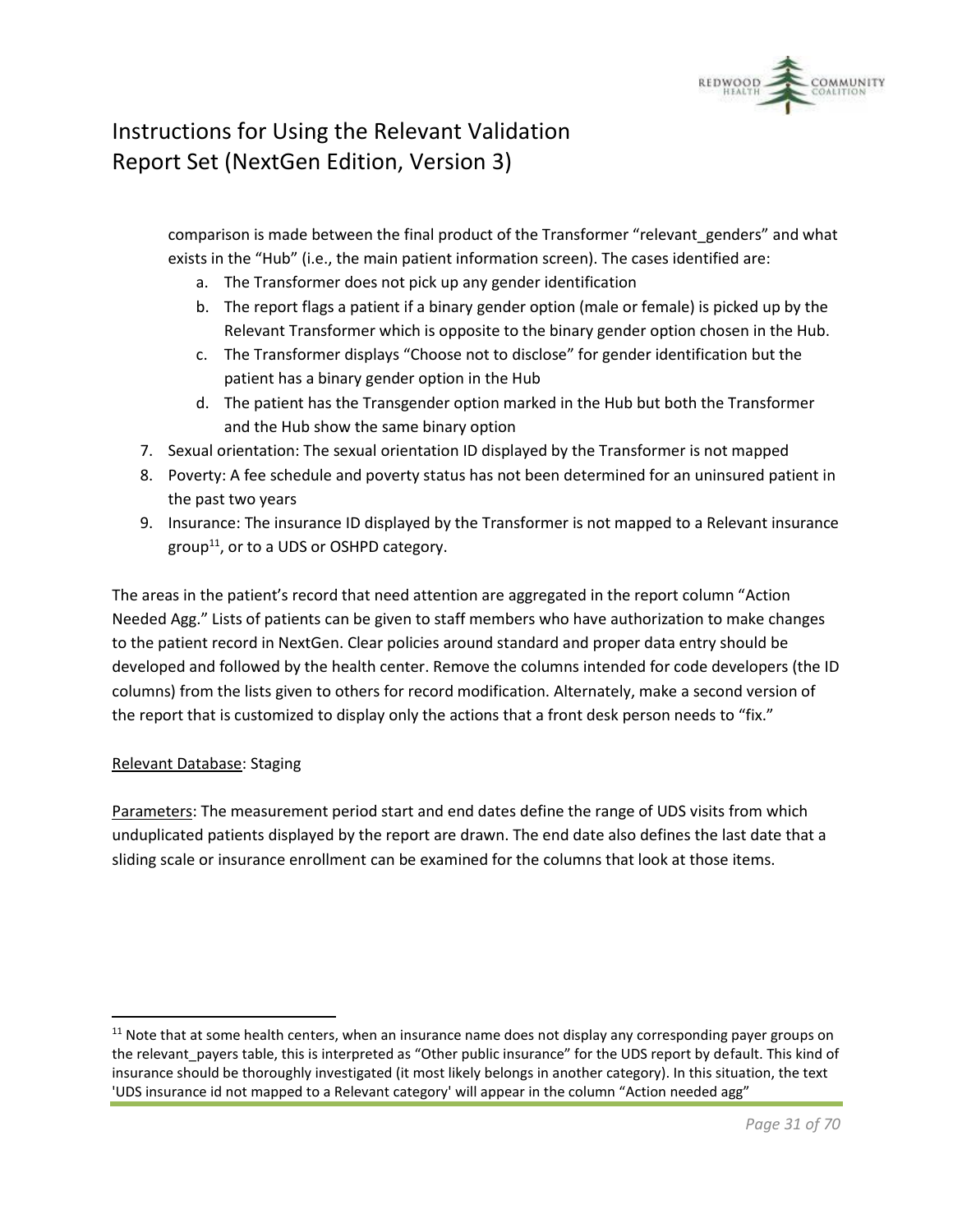

### Column Definitions

| <b>Column Name</b>             | <b>Column Description</b>                                                      |
|--------------------------------|--------------------------------------------------------------------------------|
| Patient Id                     | Internal patient ID code                                                       |
| Mrn                            | The account number that appears in the EHR                                     |
| Last Name                      | Patient last name                                                              |
| First Name                     | Patient first name                                                             |
| Date Of Birth Transf           | Date of birth as displayed on the table relevant_patients created by a         |
|                                | Transformer                                                                    |
| Date Of Birth Raw              | Date of birth as displayed on the raw NextGen table "person"                   |
| Age End Mp                     | Age of the patient at the end of the measurement period                        |
| Zip Code Transf                | Zip code as displayed on the table relevant_patients created by a Transformer  |
| Zip Code Raw                   | Zip code as displayed on the raw NextGen table "person"                        |
| Language Transf                | Language as displayed on the table relevant_patients created by a              |
|                                | Transformer                                                                    |
| Language Raw                   | Language as displayed on the raw NextGen table "person"                        |
| Race Id                        | Race ID code as displayed on the table relevant_patients created by a          |
|                                | Transformer                                                                    |
| Race Text Transf               | Race text that corresponds to the race ID code in Relevant                     |
| Race Raw                       | Race text as displayed on the raw NextGen table "person"                       |
| Ethnicity Id                   | Relevant ethnicity ID code as displayed on the table relevant_patients created |
|                                | by a Transformer                                                               |
| <b>Ethnicity Text Transf</b>   | Ethnicity text that corresponds to the Relevant ethnicity ID code in Relevant  |
| <b>Ethnicity Raw</b>           | NextGen ethnicity ID code(s) as displayed on the raw NextGen table "person"    |
| Gender Id                      | Gender ID code as displayed on the table relevant_patients created by a        |
|                                | Transformer                                                                    |
| <b>Gender Text Transf</b>      | Gender text that corresponds to the gender ID code in Relevant                 |
| Assigned Female At Birth       | Field for assigned female at birth as displayed on the table relevant_patients |
|                                | created by a Transformer                                                       |
| Sex Raw Hub                    | Sex as displayed on the raw NextGen table "person"                             |
| Gender Raw Sh                  | Gender as displayed on the alternate raw NextGen table for genders (this is    |
|                                | different for different health centers, but might originally come from Social  |
|                                | History)                                                                       |
| Sexual Orientation Id          | Sexual orientation ID code as displayed on the table relevant_patients         |
|                                | created by a Transformer                                                       |
| <b>Sexual Orientation Name</b> | Sexual orientation text that corresponds to the sexual orientation ID code in  |
|                                | Relevant                                                                       |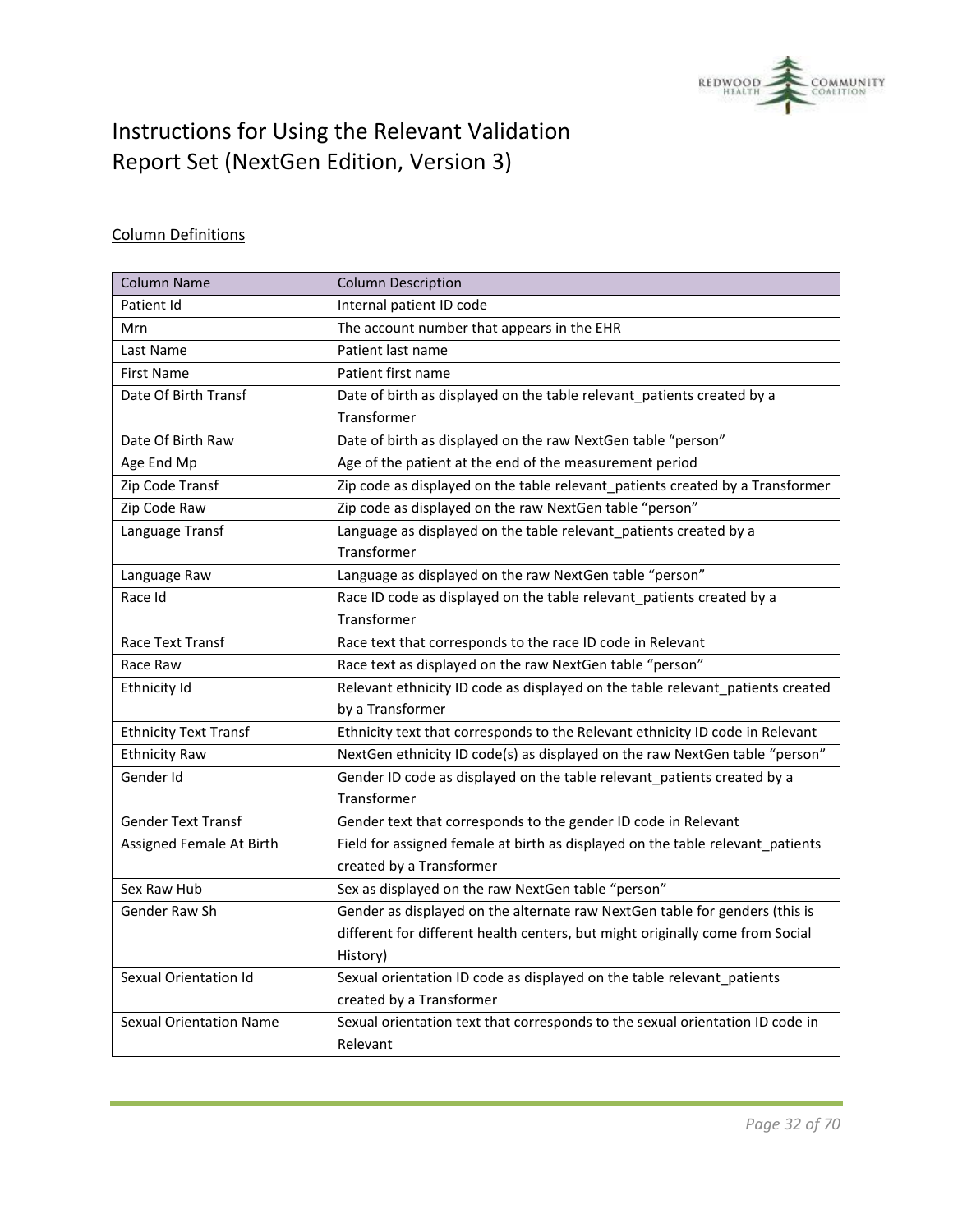

| <b>Column Name</b>           | <b>Column Description</b>                                                       |
|------------------------------|---------------------------------------------------------------------------------|
| Poverty Level Percent        | Poverty level percentage that appeared on the last sliding scale assigned       |
|                              | before the end of the measurement period                                        |
| Pov Assigned Year            | The year that the last poverty level was assigned before the end of the         |
|                              | measurement period                                                              |
| Pov Refused To Report        | Will display TRUE (i.e., a check mark) if the patient refused to report poverty |
| Ins Id Lastvisit             | Insurance ID code (otherwise known as the payer ID code) that appeared on       |
|                              | the last claim before the end of the measurement period, as displayed on the    |
|                              | table relevant_insurance_enrollments created by a Transformer                   |
| Ins Name Lastvisit           | The insurance name text that corresponds to the insurance/payer ID code in      |
|                              | Relevant                                                                        |
| Ins Group Lastvisit Uds      | The insurance group name used for UDS reporting that corresponds to the         |
|                              | insurance/payer ID code in Relevant                                             |
| Ins Group Lastvisit Relevant | The insurance group name Relevant assigns to the insurance/payer ID code        |
| <b>Action Needed Agg</b>     | An aggregated list of recommended actions to investigate and possibly           |
|                              | respond to in order to more accurately display data in this record              |

Custom Set-up at Health Center: Generally, no set-up is necessary for the report to work. However, as mentioned above, over time you may need to tweak the report so that it pulls and interprets the data similar to how your Transformers work. Alternately, you may want to eliminate groups of patients with certain characteristics because you have determined that those records do not need to be changed. The report identifies areas that need attention with code in the Temporary Table for "action\_items\_temp."

It appears that NextGen health centers do not have a Transformer for Insurance Enrollments. Therefore, in the default version of the report, the code from the Importer "Insurance Enrollments" is copied to a temporary table named "relevant\_insurance\_enrollments\_temp." If the code from this Importer is different in your instance of Relevant, copy it to the report. Note that to reduce overall running time for the report, the initial list of patients from the first temporary table "pt\_list\_temp" is joined to this query.

If your health center combines demographic data from two or more databases (for example, NextGen plus Dentrix), you will need to modify the code to add the Dentrix demographics. The default report is for NextGen only. This might involve adding a UNION to the temporary tables for "pt\_list\_temp" and "main statement temp."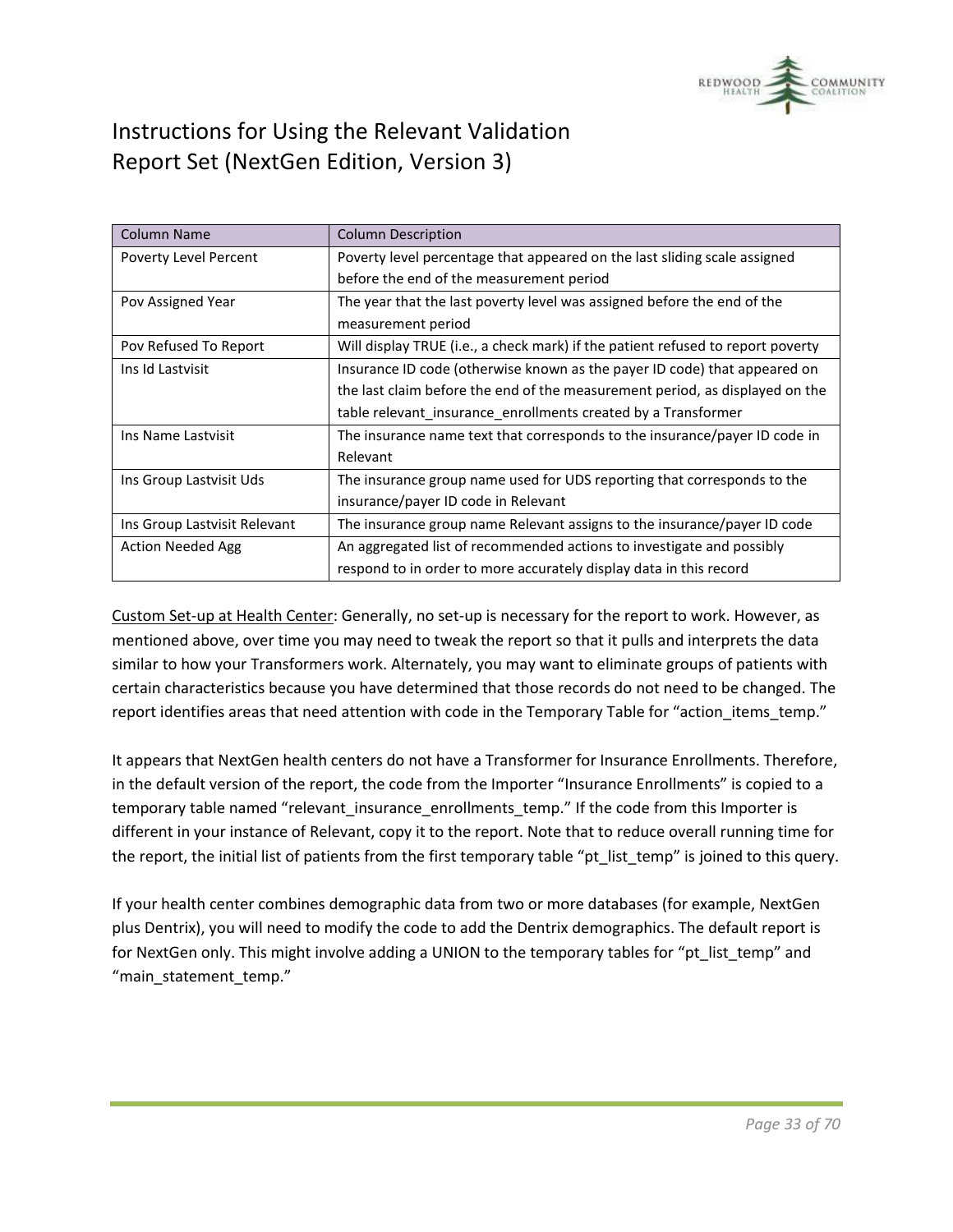

Different health centers obtain Gender identity from different locations. Look at your Transformer for "Build relevant patients" to see how it is done. If your health center has a TEMPORARY TABLE statement for "temp\_gender" then the default code is fine for you. If not, do the following:

- 1. Delete the section in the report code for the TEMPORARY TABLE for "temp\_gender"
- 2. Go to the section "--Prepare data for Main Statement" (CREATE TEMPORARY TABLE main statement temp) and remove the join after the WHERE statement that says "LEFT JOIN temp\_gender ON temp\_gender.person\_id = pt\_list\_temp.person\_id" and "LEFT JOIN relevant\_genders gender2 ON gender2.id = temp\_gender.gender\_id"
- 3. Then in the SELECT section of the Main Statement replace the line "gender2.name AS gender\_raw\_sh" with "person.current\_gender AS gender\_raw\_sh"

By default, the report is taking race and ethnicity from the "persons" table (see temporary table "main\_statement\_temp"). You may adjust this if your instance of Relevant is using the table "person race xref" directly in the Transformer relevant races. The idea is to display the most basic race and ethnicity data as it exists in NextGen so that it can be compared to what has been interpreted by the Transformer.

In the temporary table "main\_statement\_temp" there is a section 'Gender actions.' Have a look at how the data is displayed in the columns "sex\_raw\_hub" and "gender\_raw\_sh" in terms of single letters (M or F) or words (Male or Female). Adjust the CASE WHEN statement as necessary.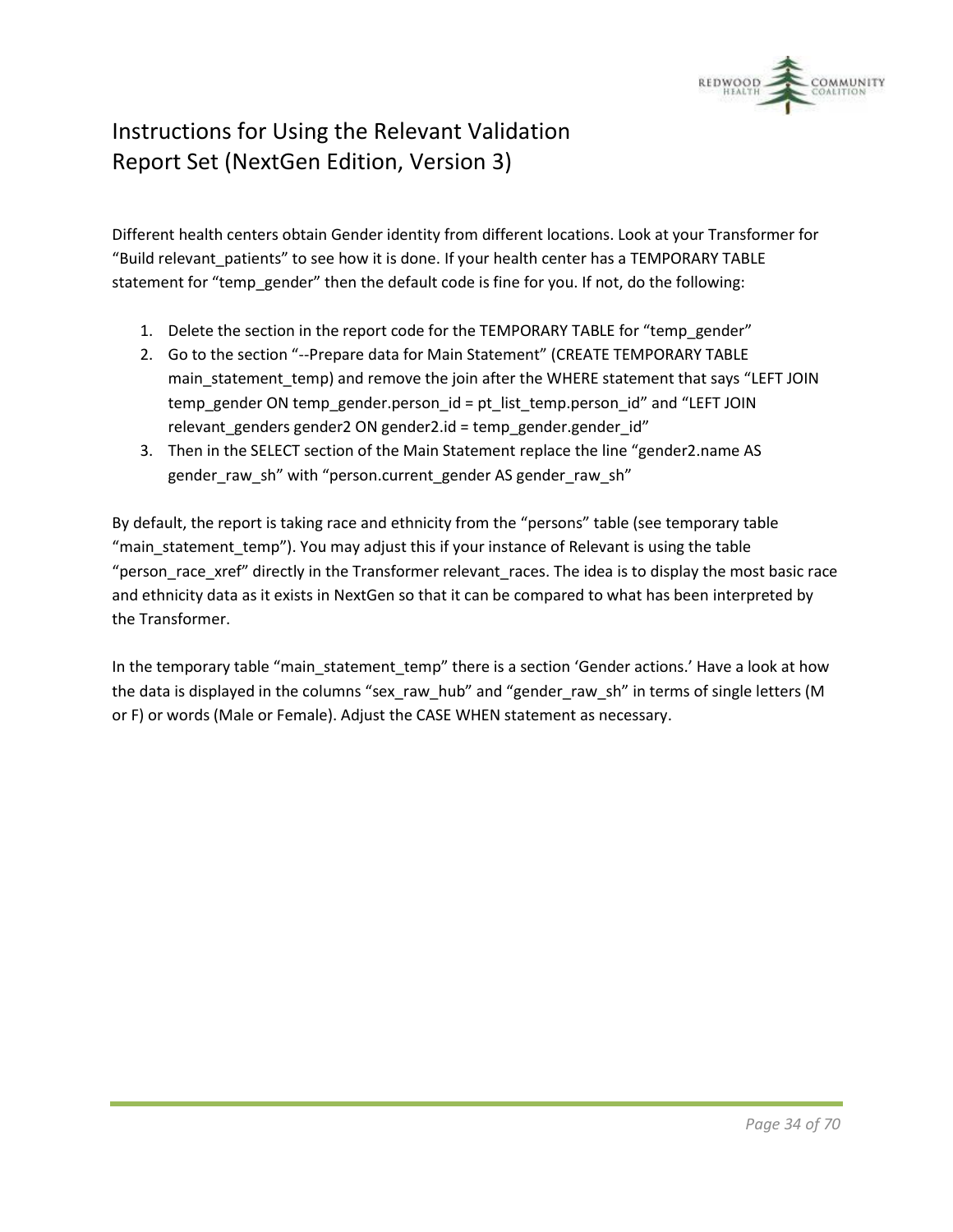

# <span id="page-34-0"></span>**B. Quality Measure (QM) Understanding Reports**

The main purpose of this sub-set of reports is to describe the overlap between the Value Sets and the data that is in your EHR. The RCHC Data Standards and Integrity Committee recommended in 2019 that all health centers define labs, medications, vaccines, and diagnoses (especially for chronic diseases) using the Value Sets. This can be done with coding directly in the Relevant Transformer because these Value Sets are updated by Relevant every year when the new set of Quality Measures becomes available. Conversely, if a health center chooses to "hard-code" the definitions, the codes utilized must be synonymous with current Value Set, and then must be manually checked and updated every year because the Value Sets can change over time.

This sub-set of reports begins with "QM Value Set Codes" which simply displays all of the codes for all of the Value Sets used by the Quality Measures regardless of use or presence in the EHR. Appendix C lists the Value Sets themselves in a large table. Then there are reports for labs, medications and vaccines that show which of these items in your EHR intersect with the codes of the Value Sets. For example, there is a Value Set that defines cervical cancer screening labs, so one report displays all of the lab names and attributes that were used in the EHR in a defined period of time. The reports also display internal EHR ID codes (where available) for individual items so that developers can investigate things that do not look right.

### <span id="page-34-1"></span>*QM Value Set Codes*

Report Name: RCHC List of QM Value Set Codes NG

Version: Second version. Value Sets were updated in November 2020 (see end of Report Description section below).

#### Background and Context

The Quality Measure definitions from major reporting agencies depend on Value Sets to define essential components in a standard manner. In this way, all health centers reporting the measures distinguish these components in the same way and data can be considered "standardized" when it is aggregated on the RCHC Relevant Instance. The Value Sets are normally updated annually on a national level by an expert authority.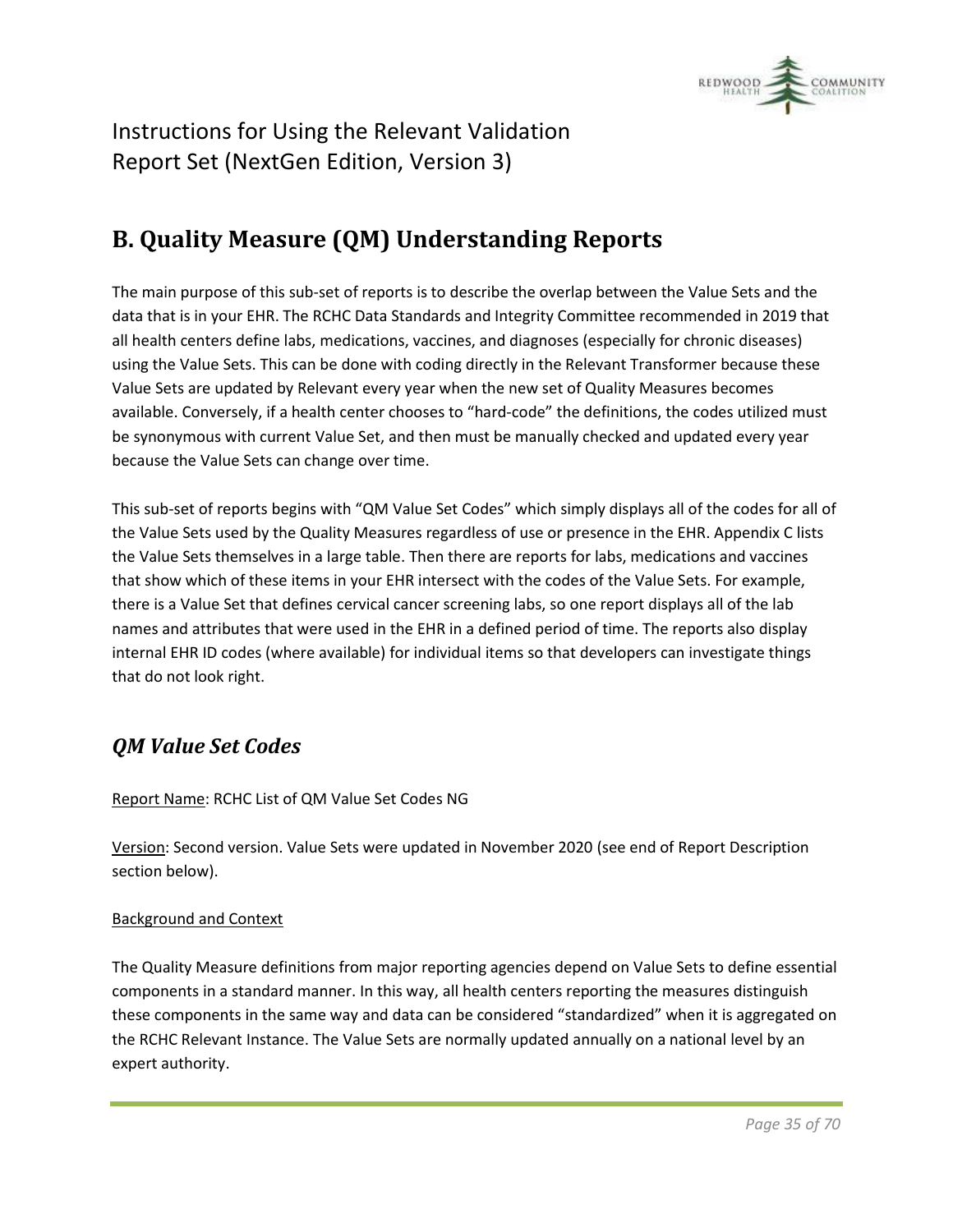

The RCHC Data Standards and Integrity Committee decided to directly incorporate Value Sets into the Relevant Transformers so that the correct and most recent codes are consistently applied<sup>12</sup>. When a new set of reports is released by Relevant (for example, the 2020 UDS Quality Measures), the Value Set will also be updated to the same version as described by the Quality Measure technical documents (otherwise known as the eCQMs).

Each Value Set contains a number (sometimes dozens) of codes, normally of one type. Depending on the needs of the measure, there may be different Value Sets defining code types such as diagnosis codes, labs, medications, procedures, and vaccines. Depending on the type, codes in a Value Set are matched to the same codes in a particular location in your EHR. For example, a patient with a diagnosis code on the Problem List that matches a diagnosis code belonging to the Value Set for diabetes can then be further considered for the diabetes Quality Measure.

Appendix C lists all of the Value Sets that should be associated with Transformers or Importers for each Quality Measure. The report QM Value Set Codes displays the individual codes that are contained within the Value Sets.

#### Report Description

This report is a reference report that is useful for understanding other validation reports or Quality Measures that rely on Value Set codes. The objective of the report is to display all Value Set codes associated with the UDS and QIP Quality Measures. Note that all codes are listed, whether or not they are associated with codes recently used in the EHR. The other reports in the Quality Measure Understanding group of reports (for labs, medications, and vaccines) display which codes are being used in a particular measurement period in your EHR, as well as some additional characteristics.

The QM Value Set Code report displays codes for diagnosis (ICD-9 and ICD-10), labs (LOINC), medications (RXNORM), procedures (CPT), and vaccines (CVX)<sup>13</sup>. Only codes from the most recent (i.e., current) Value Sets are displayed, not all historical codes. One row of the report represents one code from one Value Set. It is recommended that you export the results to Excel so you can filter and sort the list as needed. The results of this report should not change during the year unless the underlying Value Set file is changed.

 $12$  If a health center "hard-codes" the Value Set codes into Transformers, etc., it is very time-consuming and difficult to verify them each year when new sets are released. The Quality Measures that RCHC-affiliated health centers are monitoring in 2020 feature more than 100 Value Sets and thousands of codes.  $13$  The exception is that QIP asthma medications are defined by NDC codes.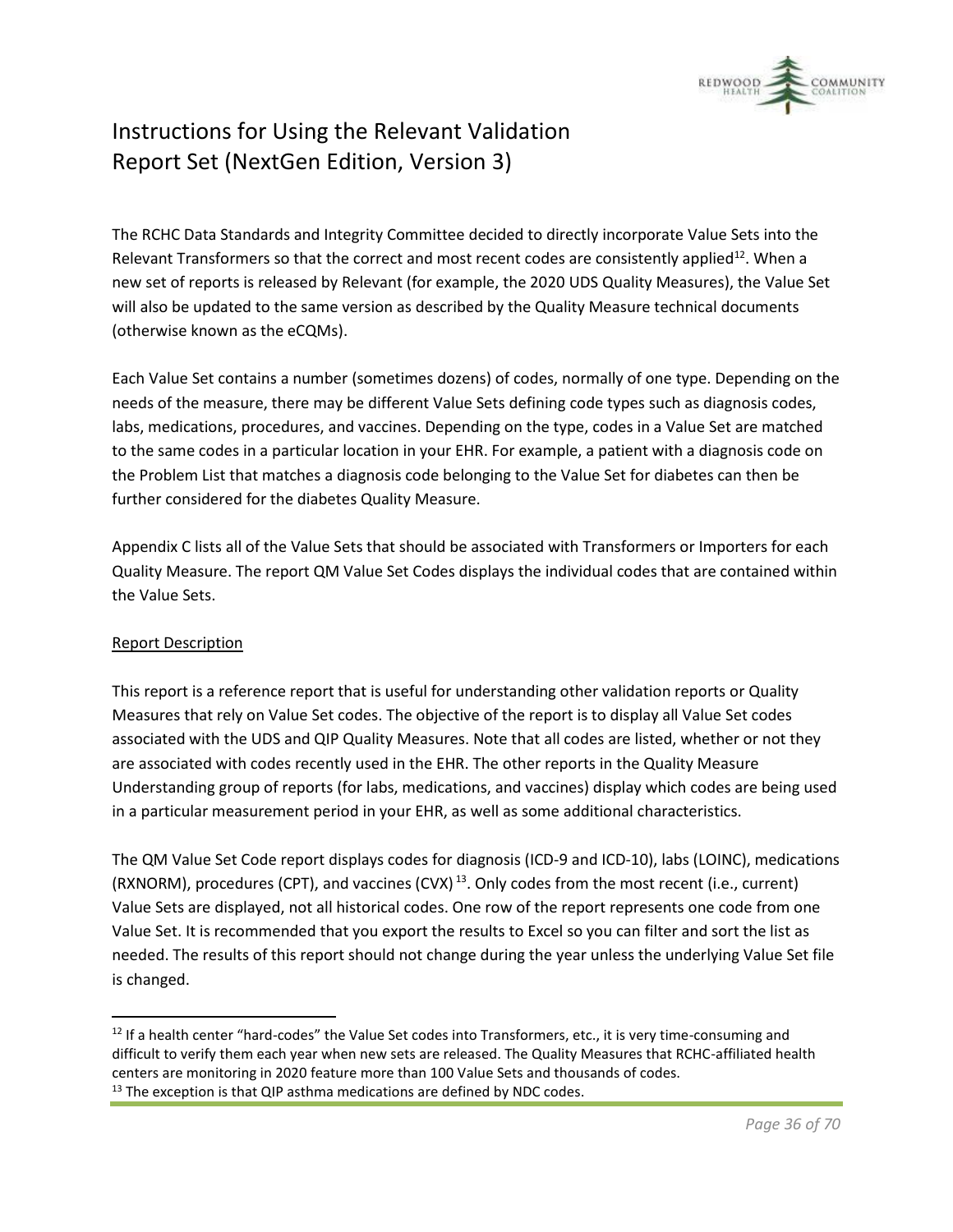

Columns of the report describe the Quality Measure to which the Value Set applies (and if the Value Set applies to more than one Quality Measure), as well as certain details about the Value Set and the codes it contains. There is a column named "ehr\_target" that displays where the codes are applied in the Electronic Health Record, for example, to labs or vaccines. Note that there are a number of potential places in the EHR that diagnosis codes can be applied, depending on the intention of the Quality Measure. Diagnosis codes used to define populations of patients with chronic diseases are applied to the Problem List. Some diagnosis codes are not for chronic diseases but are still applied to the Problem List. Yet other diagnosis codes describe conditions that are normally added to Assessments because they are time-limited conditions.

Note that the majority of Value Sets and codes are associated with the 2020 UDS report and defined by an eCQM. Any Value Set with a number in the column "Value set oid" comes from an eCQM (the quality measure name and CMS number/version are also displayed by the report for your reference). When a UDS measure is the same as a QIP measure, the eCQM Value Set is displayed by the report (and should be the one used by the Relevant Transformers). In 2020, two QIP measures are unique. The Value Sets for these measures can be distinguished because they have "QIP" in the column "Cms code" and the value set name in the column "Value set oid" instead of a number.

Update in November 2020: Four Value Sets were added for diagnosis groups and one Value Set added for medications. These were 2020 Value Sets used by the Quality Measures but left off the previous version of the report.

#### Relevant Database: Staging

Parameters: This report does not have any parameters. It does not display any data that comes from NextGen and therefore is not dependent on time periods present in the medical record. The Value Sets displayed are always the latest ones present in Relevant.

#### Column Definitions

| Column Name | <b>Column Description</b>                                                 |
|-------------|---------------------------------------------------------------------------|
| Measure gm  | The name of the Quality Measure to which the Value Set applies. Note that |
|             | some Value Sets are used in more than one Quality Measure (see the column |
|             | "More than one qm" below)                                                 |
| Cms code    | The CMS (Centers for Medicare and Medicaid Services) reference number for |
|             | the Quality Measure name                                                  |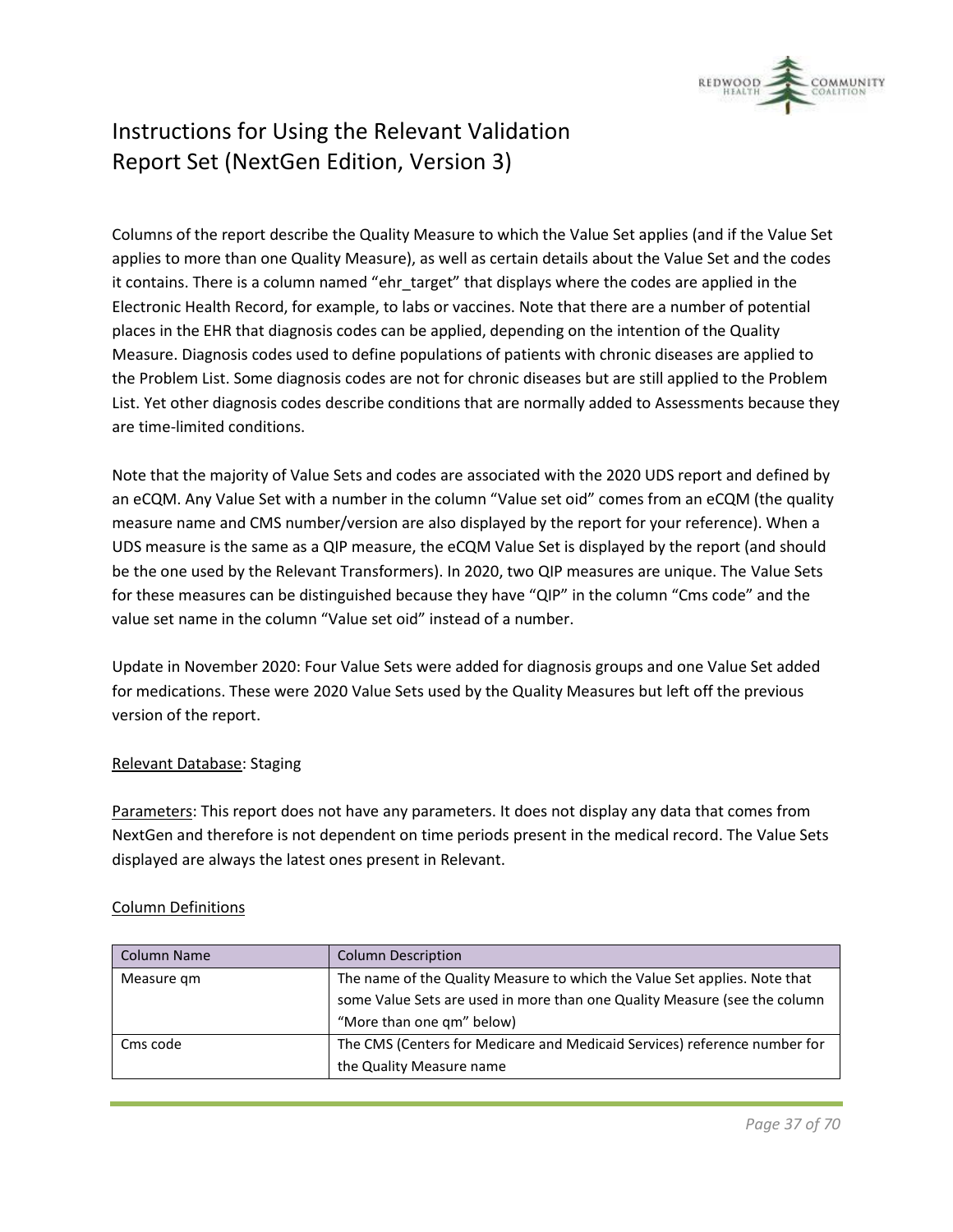

| <b>Column Name</b>  | <b>Column Description</b>                                                   |
|---------------------|-----------------------------------------------------------------------------|
| Value set name      | The CMS name of the Value Set                                               |
| Value set oid       | The CMS identification code of the Value Set                                |
| Ehr target          | The location in the EHR to which the Value Set applies                      |
| Code system name    | The type of code                                                            |
| Code value          | The code itself                                                             |
| Code description    | The CMS description of the code                                             |
| Code system version | The CMS version of the code (the latest one that exists in Relevant)        |
| More than one gm    | Column will display "Yes" if the Value Set is used in more than one Quality |
|                     | Measure                                                                     |

Custom Set-up at Health Center: no additional set-up necessary

### <span id="page-37-0"></span>*QM Lab Names and Attributes in EHR*

Report Name: RCHC List of QM Lab Names and Attributes NG

Version: First version

#### Background and Context

In NextGen, labs are defined from Value Sets according to their association with standard LOINC codes. One lab can have several components, called lab attributes. In NextGen, each attribute normally has some kind of lab value along with a unit of measurement and a comment. It is the lab attribute that is actually linked to the LOINC code in the system, not the general lab name. In most cases, the correct LOINC code is already present in the lab compendium because the commercial laboratories contracted with your health center use the standard LOINC codes to identify labs for their own purposes. However, the correct LOINC codes should always be confirmed, and this is especially important for in-house or other custom labs added to your system. Refer to the report "RCHC List of QM Value Set Codes" to get a list of all LOINC codes that define a Value Set for a lab that is part of the Quality Measure you are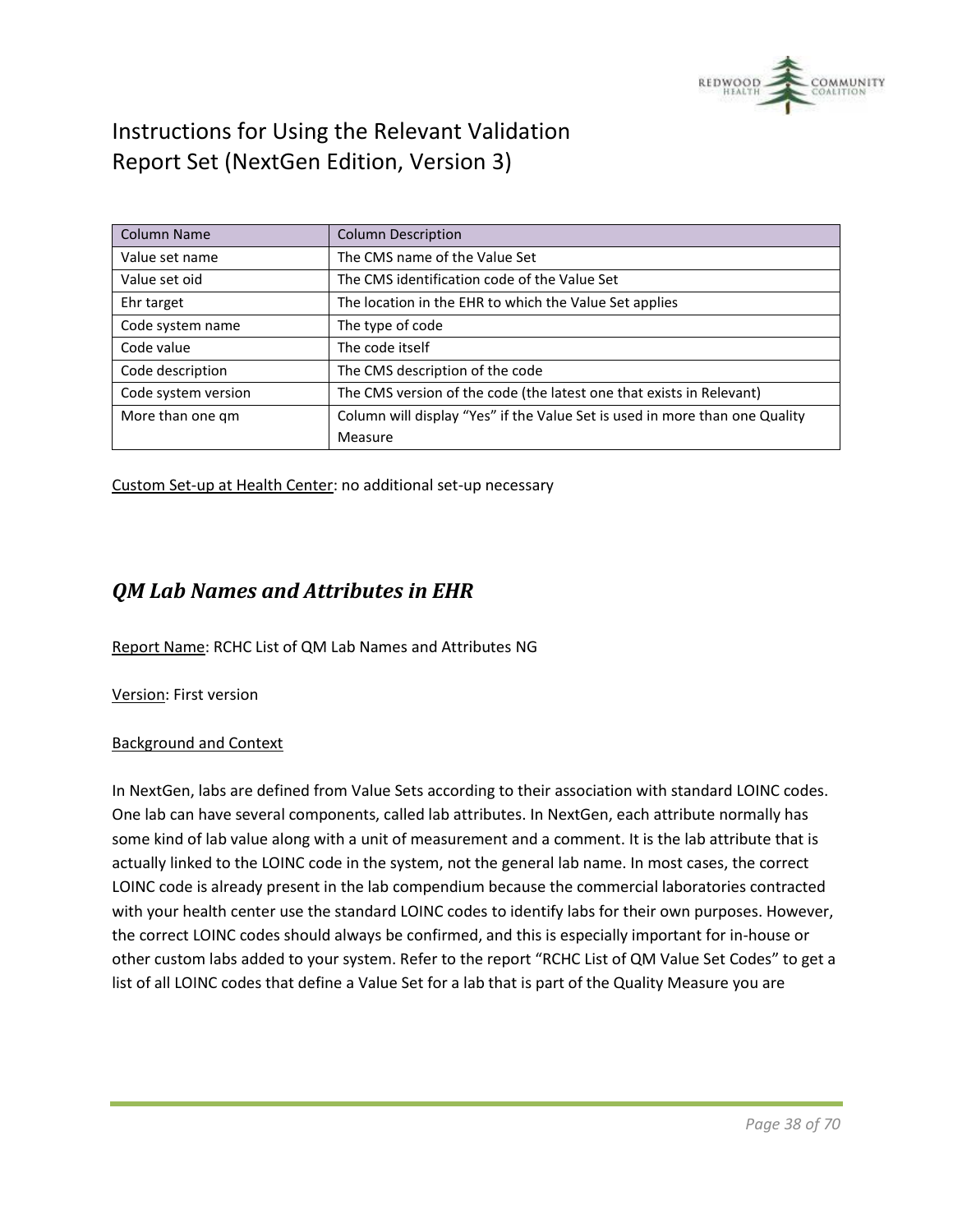

interested in regardless of what is being used in your system. An authorized EHR administrator may need to make changes to the lab attribute / LOINC code associations in your system<sup>14</sup>.

The report "RCHC List of QM Lab Names and Attributes NG" lists all of the lab names and attributes in the health center EHR that match the Value Set LOINC codes for labs among the various Quality Measures that incorporate labs. This list can be used to ensure that lab attributes have the correct LOINC codes assigned to them. First, check the list for a specific Value Set to see if any lab attributes do not belong. They probably have the wrong LOINC code. Then, using your knowledge of what labs are commonly used in the system, look to see if any labs on the list are missing. As mentioned previously, this is especially important for in-house labs, but can also apply to other labs and new labs. The RCHC validation report "All Lab Names and Attributes" can also help with this purpose (see a description of this report in a section below). Association with Value Sets can also be seen on that report, but the denominator is all labs (not just Value Set labs).

#### Report Description

In order for a lab to be counted and displayed, it must have been ordered in the measurement period defined in the report parameters. Labs must also have a Collected Date, a Lab Value or result comment, and not have been itself deleted or cancelled. Note that the criteria for inclusion in this report may be different than for inclusion in the Quality Measures. Therefore, the number of labs displayed on the report is not necessarily the same as those identified by any lab-related Transformer in Relevant.

This report does not contain any specific patient information. Instead, each row features one lab attribute associated with a Value Set belonging to a Quality Measure. The user can also see if the lab was used frequently (the column Number labs MP displays the number of labs in the measurement period) and used very recently (the column Last date MP displays the last date the lab was ordered in the measurement period). Note that the frequency and recent activity of labs are provided for comparison purposes only (for example, seeing that one lab was ordered relatively more or less frequently than another, or seeing which lab was ordered the most within one category). This information is not the number of labs or unduplicated patients that may be displayed in a Quality Measure, or billed in the measurement period, etc.

#### Relevant Database: Staging

 $14$  Be sure to follow your health center policy in this respect and thoroughly research any potential consequence of the change.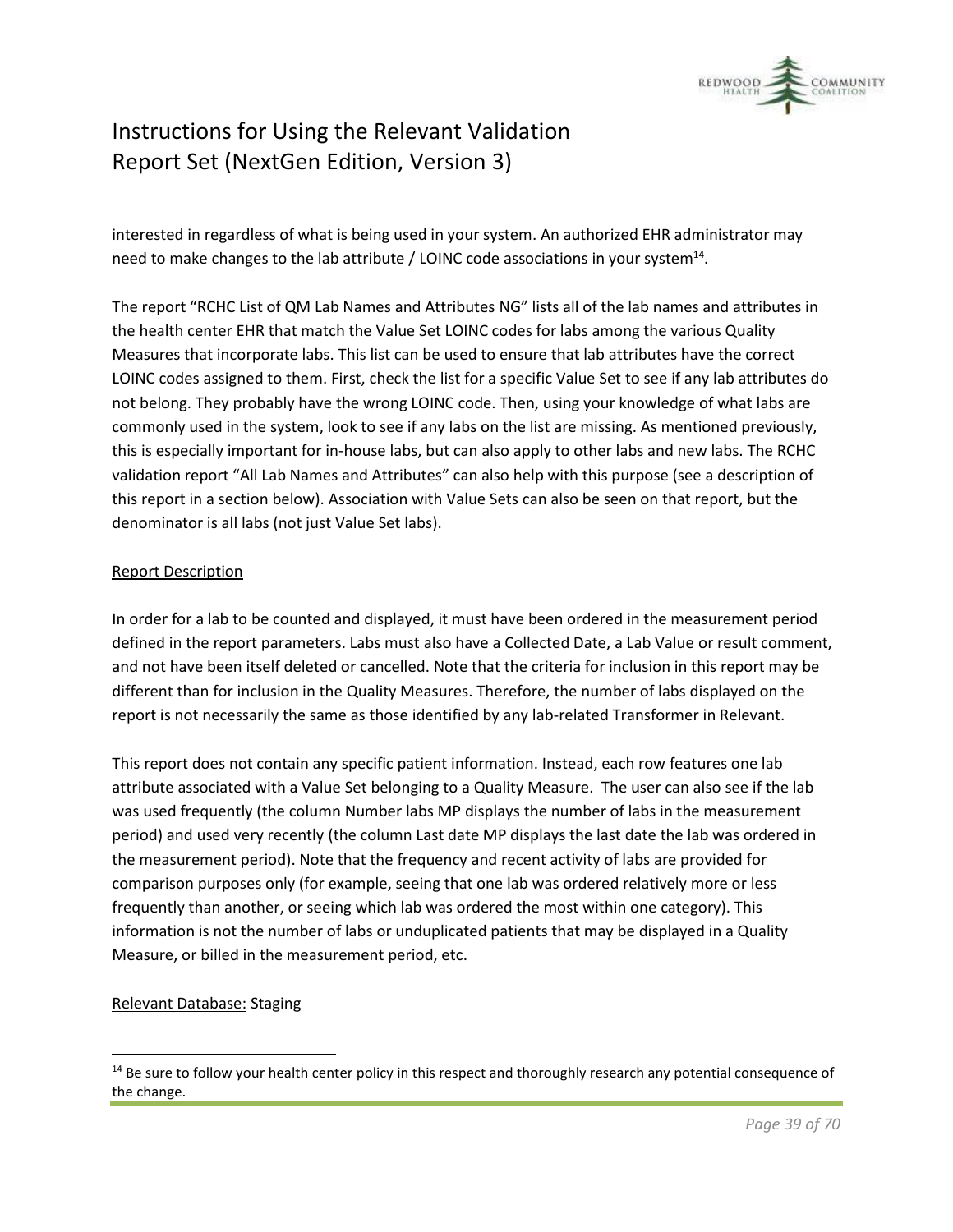

Parameters: The only required parameter is the measurement period start date. Labs displayed by the report were ordered between the start date and the date the report was run.

#### Column Definitions

| Column Name                | <b>Column Description</b>                                                  |
|----------------------------|----------------------------------------------------------------------------|
| Qm name                    | The name of the Quality Measure to which the Value Set containing the code |
|                            | applies.                                                                   |
| Valueset name              | The CMS name of the Value Set                                              |
| Valueset oid               | The CMS identification code of the Value Set                               |
| Labtest name               | The lab name in NextGen                                                    |
| Labattribute name          | The lab attribute name in NextGen                                          |
| Valueset loinc             | The LOINC code itself in NextGen                                           |
| Valueset loinc description | The CMS description of the LOINC code                                      |
| Number labs mp             | The number of times the attribute was associated with a "completed" lab in |
|                            | the measurement period                                                     |
| Last date mp               | The last date the attribute was associated with a "completed" lab in the   |
|                            | measurement period                                                         |

Custom Set-up at Health Center: no additional set-up necessary

### <span id="page-39-0"></span>*QM Medications in EHR*

Report Name: RCHC List of QM Medications NG

Version: Second version. Value Sets were updated in November 2020 (see end of Report Description section below).

#### Background and Context

The eCQM Value Sets define medications according to a standard called RxNorm<sup>15</sup>. However, in NextGen, medications are identified with NDC Codes. This is important to note because you will not directly see any of the RxNorm codes from the report "QM Value Set Codes" in your EHR. A table in the

 $15$  In contrast, the QIP asthma medications are defined by NDC codes.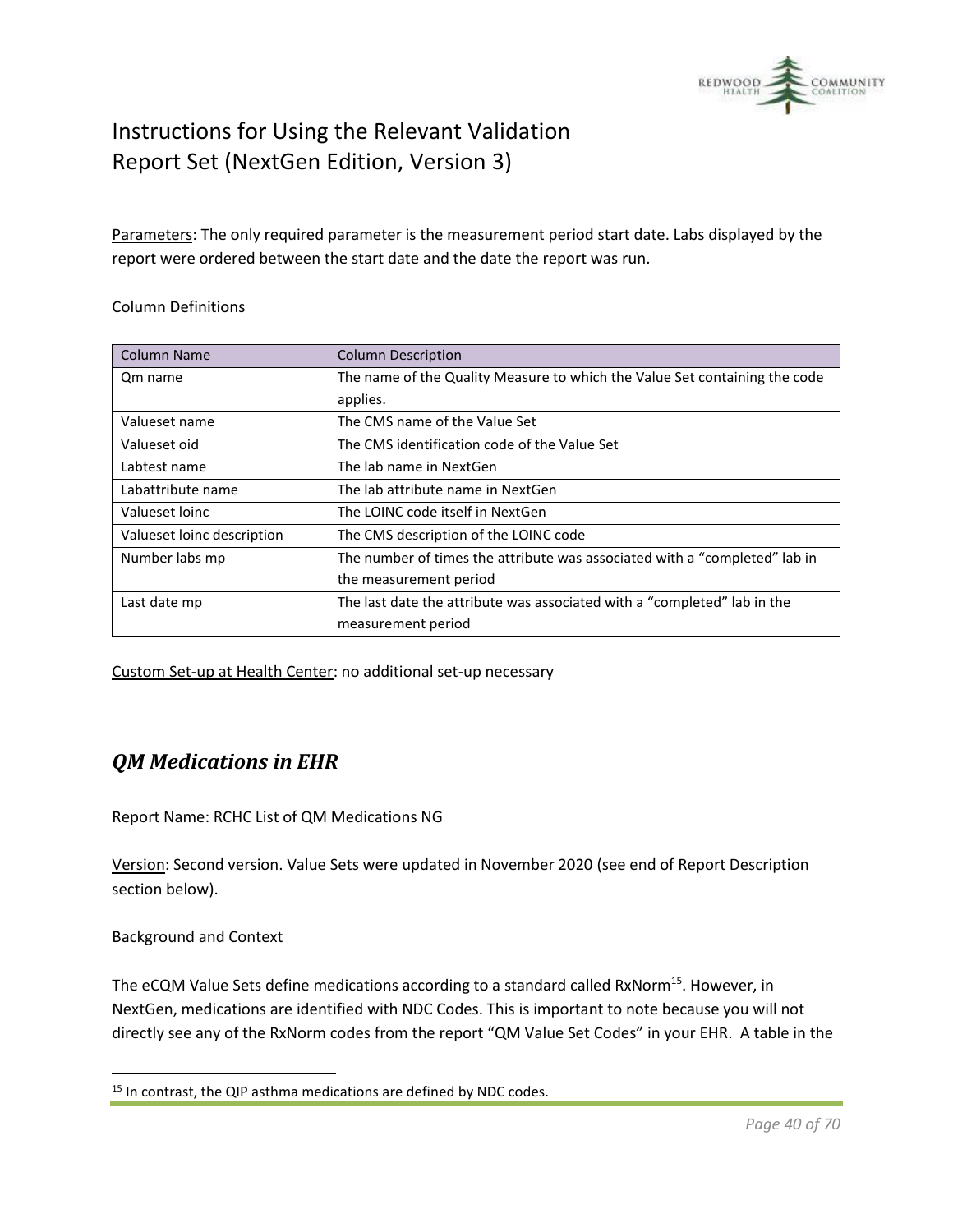

Relevant Production Database named "rxnorm\_crosswalk\_ndc" is used to translate the RxNorm codes to NDC codes.

#### Report Description

The main idea behind this report is to display all of the medications that belong to the UDS QM Value Sets that were used in the measurement period. Therefore, this report is purposefully more inclusive than the Transformers for the Quality Measures in order to identify as many medications as possible.

In the report output, each row consists of one medication (defined by a unique med ID number) for one Quality Measure and one Value Set. Note that one medication can belong to more than one Quality Measure and more than one Value Set. Therefore, individual medications can be duplicated if they belong to more than one Quality Measure and Value Set. The purpose of this is to allow the user to obtain a list of medications for a Quality Measure and Value Set by exporting the list to Excel and filtering the results.

Users of the report should filter and/or sort the results in order to identify any medications that should not be in a particular Value Set. There is another RCHC validation report called "All Medications and Rx Groups" that displays all medications regardless of Value Set affiliation. This report can also be used to identify medications that do not belong to the Value Set but actually should be included. In NextGen, an appropriate NDC code would need to be added (or removed, as appropriate) to the medication administrative record in the EHR.

Medications on the report must have had an action in the measurement period. There are columns for Value Set id and name. Similar to other validation reports in this section, there are also columns for the number of encounters with a medication action and the last date when an action occurred. Note that these are helpful to understand the relative use of medications, but do not imply the number of medications or patients picked up by the Quality Measure Transformer.

Update in November 2020: One Value Set added for medications. This was a 2020 Value Set used by the Quality Measures but left off the previous version of the report.

#### Relevant Database: Staging

Parameters: The only required parameter is the measurement period start date. Medications displayed by the report had a medication action between the start date and the date the report was run.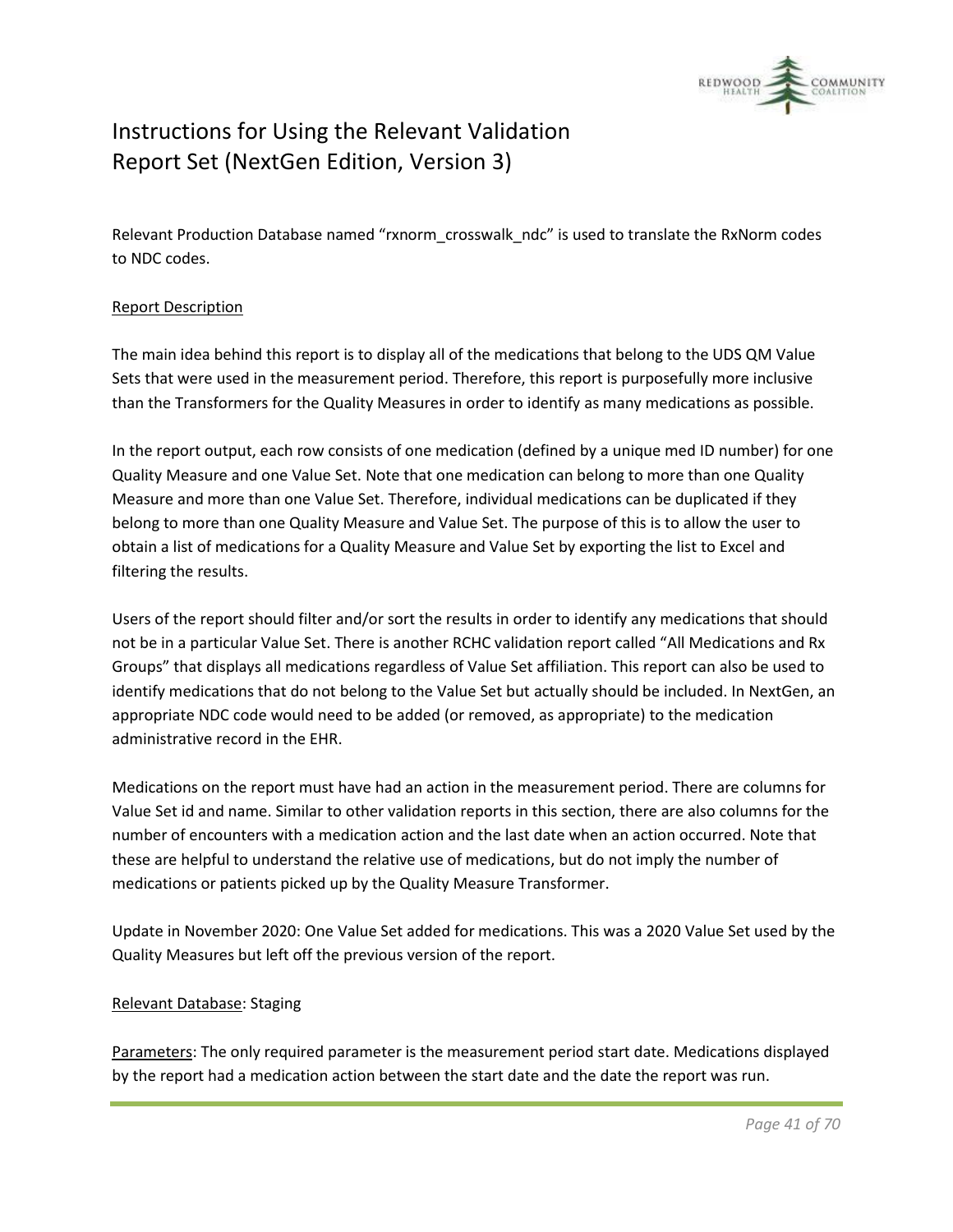

#### Column Definitions

| Column Name        | <b>Column Description</b>                                                    |
|--------------------|------------------------------------------------------------------------------|
| Om name            | The name of the Quality Measure to which the Value Set containing the code   |
|                    | applies.                                                                     |
| Valueset name      | The CMS name of the Value Set                                                |
| Valueset oid       | The CMS identification code of the Value Set                                 |
| Med id             | The internal medication ID number in NextGen                                 |
| Med name           | The medication name in NextGen                                               |
| Number meddates mp | The number of dates (encounters) with at least one action on the medication  |
|                    | in the measurement period                                                    |
| Last date mp       | The date of the last visit with at least one action on the medication in the |
|                    | measurement period                                                           |

Custom Set-up at Health Center: no additional set-up necessary

### <span id="page-41-0"></span>*QM Vaccines in EHR*

Report Name: RCHC List of QM Vaccines NG

Version: First version

Background and Context: This report lists all vaccines in the health center EHR that match the Value Set CVX codes<sup>16</sup> for vaccines featured by the Childhood Immunization Quality Measure. This list can be used to ensure that vaccines have the correct CVX codes assigned to them. First, check the list for a specific Value Set to see if any vaccines do not belong. They probably have the wrong CVX code. Then, using your knowledge of what vaccines are commonly used in the system, look to see if any vaccines on the list are missing. This step is important because, typically, the health center enters a number of customized vaccines into the system and might not have also associated a CVX code to those records. The RCHC validation report "All Vaccines" can also be sorted alphabetically by vaccine name to at least group some together that might have common names. Association with Value Sets can also be seen on that report, but the denominator is all vaccines (not just Value Set vaccines).

<sup>&</sup>lt;sup>16</sup> To define vaccines, the Value Sets contain both CVX codes and CPT codes. Vaccine data is taken from Immunization Orders in NextGen and not from claims. Therefore, CVX codes are used on this report.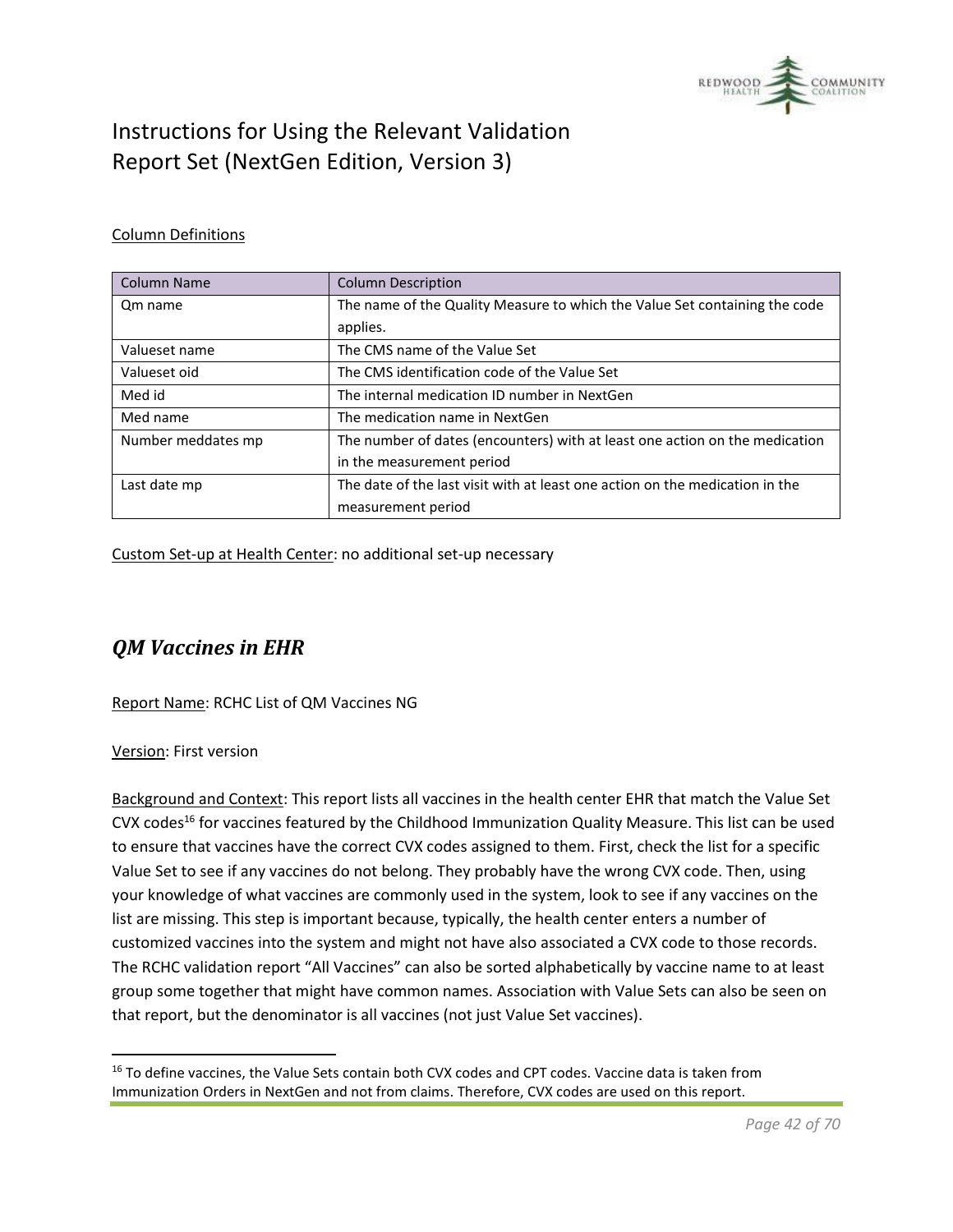

#### Report Description

In order for a vaccine to be counted and displayed, it must have been given in the measurement period, and not have been deleted. Note that the criteria for inclusion in this report may be different than for inclusion in the Quality Measures. Therefore, the number of vaccines displayed on the report is not necessarily the same as those identified by any vaccine-related Transformer in Relevant.

This report does not contain any specific patient information. Instead, each row features one vaccine associated with a Value Set belonging to a Quality Measure. The user can also see if the vaccine was used frequently (column number vacc mp displays the number of vaccines in the measurement period) and used very recently (column last\_date\_mp displays the last vaccine date in the measurement period). Note that the frequency and recent activity of vaccines are provided for comparison purposes only (for example, seeing that one vaccine was ordered relatively more or less frequently than another, or seeing which vaccine was ordered the most within one category). This information is not the number of vaccines or unduplicated patients that may be displayed in a Quality Measure, billed in the measurement period, etc.

#### Relevant Database: Staging

Parameters: The only required parameter is the measurement period start date. Vaccines displayed by the report were given between the start date and the date the report was run.

| <b>Column Name</b>       | <b>Column Description</b>                                                  |
|--------------------------|----------------------------------------------------------------------------|
| Qm name                  | The name of the Quality Measure to which the Value Set containing the code |
|                          | applies.                                                                   |
| Valueset name            | The CMS name of the Value Set                                              |
| Valueset oid             | The CMS identification code of the Value Set                               |
| Vaccine name             | The vaccine name in NextGen                                                |
| Valueset cvx             | The CVX code itself                                                        |
| Valueset cvx description | The CMS description of the CVX code                                        |
| Number vacc mp           | The number of times the vaccine was given in the measurement period        |
| Last date mp             | The last date the vaccine was given in the measurement period              |

#### Column Definitions

Custom Set-up at Health Center: no additional set-up necessary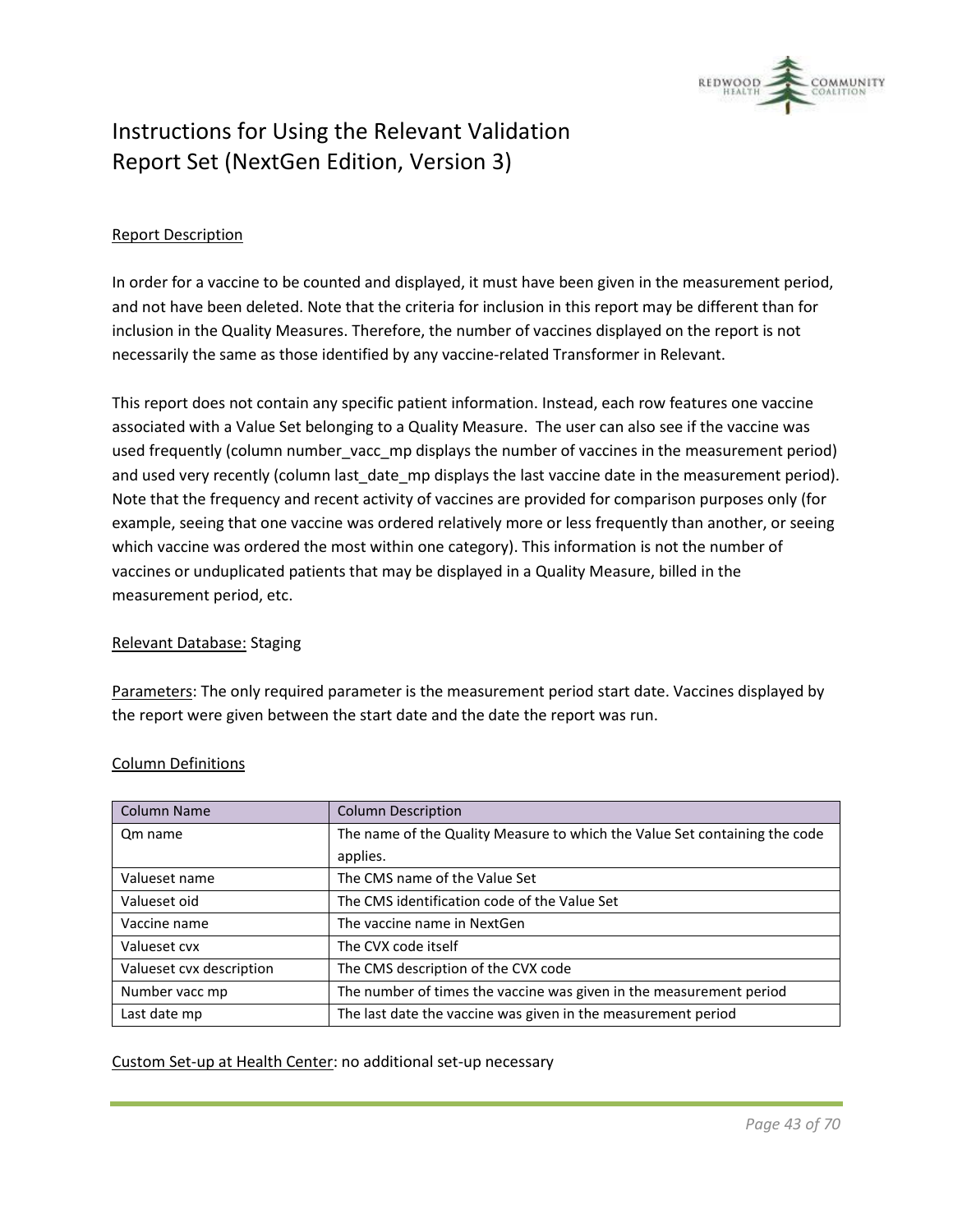

# <span id="page-43-0"></span>**C. System Set-Up and Utilization Reports**

These reports basically display big list of items with associated details. They cover all of the major item groups. When displaying data from the EHR, the internal ID code is displayed by the report (when available). This can help a developer to more easily investigate unexpected data.

Whereas the reports in the previous section display only the items in your EHR that correspond to the Value Set, the reports in this section display all of the items. Therefore, these reports are more useful for purposes other than simply defining the Value Set, like identifying items that are currently not connected to the Value Set but should be. For example, there might be a vaccine that you recognize by name as something that "should" belong to a particular Value Set but is not currently connected to it because it does not have the appropriate CVX code. Therefore, it is recommended that you export the large list to Excel and then sort or filter the list by name to see groups of similar items. If one item appropriately belongs to a Value Set, it is likely that other items with the same or similar names also should belong to the same Value Set $^{17}$ .

### <span id="page-43-1"></span>*All Diagnosis Codes*

#### Report Name: RCHC List All Diagnosis Codes NG

Version: Second version. Value Sets were updated in November 2020 (see end of Report Description section below).

#### Background and Context

This report is useful to get an idea of which diagnosis codes are associated with the UDS and QIP Value Sets and which are most commonly being used during encounters. For example, which diabetes diagnosis code is the most common among all codes in the Value Set for the diabetes Quality Measure.

This report belongs to the System Set-Up and Utilization sub-set of validation reports, so the data displayed is for research and understanding purposes. There is not a specific validation routine suggested for this data. However, insight into the Value Set codes can be gained with this report. For example, you can see that the Value Set for the QIP measure Asthma Medication Ratio contains

 $17$  In all cases, suspicions like this should be verified by a clinical expert.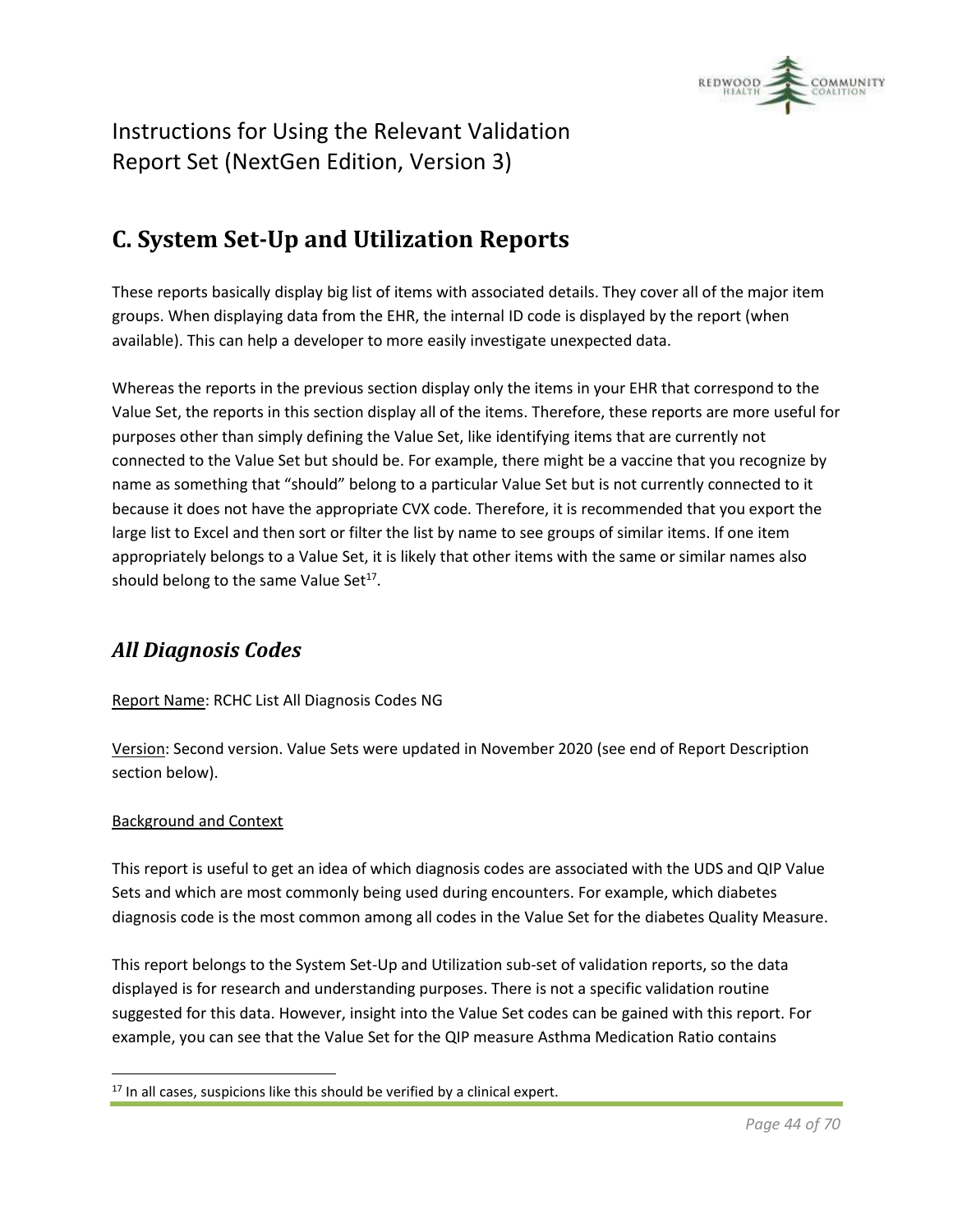

diagnosis codes for both persistent and intermittent asthma. This seems unusual since the measure description in the 2020 QIP manual states the denominator is for patients "…who were identified as having persistent asthma…" (page 25 of the manual, 2020 PCP QIP Measurement Specifications: FAMILY PRACTICE).

#### Report Description

The report lists all diagnosis codes that are associated with encounters in the measurement period. A count of visits and unduplicated patients are also displayed so the user can get an idea of how the codes are being used<sup>18</sup>. There are additional columns that describe the diagnosis code in terms of membership in a UDS or QIP Value Set, and from where the code is pulled for the Quality Measure (i.e., from the Problem List or from an Assessment).

This report shows one unique diagnosis code per row. If the code belongs to more than one Value Set, multiple sets will appear in the column for aggregated Value Sets (column name "Value set name agg"). Likewise, the Quality Measure name, Value Set description, Value Set OID and EHR target are also aggregated when more than one is associated with the code.

Diagnosis codes from UDS and QIP Value Sets are displayed, but in cases where a Quality Measure is the same between them, the UDS Value Set is displayed.

Lastly, note that when exporting the results to Excel, default formatting may eliminate some initial and trailing zeros in the Dxcode column.

Update in November 2020: Four Value Sets were added for diagnoses groups. These were 2020 Value Sets used by the Quality Measures but left off the previous version of the report.

#### Relevant Database: Staging

Parameters: The only required parameter in the SQL code is named "startdate." This date is used to define the measurement period, which is between the start date and the date the report is run. Counts of patients displayed on the report must have had at least one encounter in the measurement period.

<sup>&</sup>lt;sup>18</sup> On UDS Table 6A, there is a section called "Visits and Patients by Selected Diagnoses, Lines 1–20d." Patients in this section are identified by a diagnosis code on an Assessment in the measurement period. It is commonly agreed that defining patients with chronic diseases by diagnosis codes on Problem Lists is more precise than defining patients by diagnosis codes on Assessments, but you can examine your own data.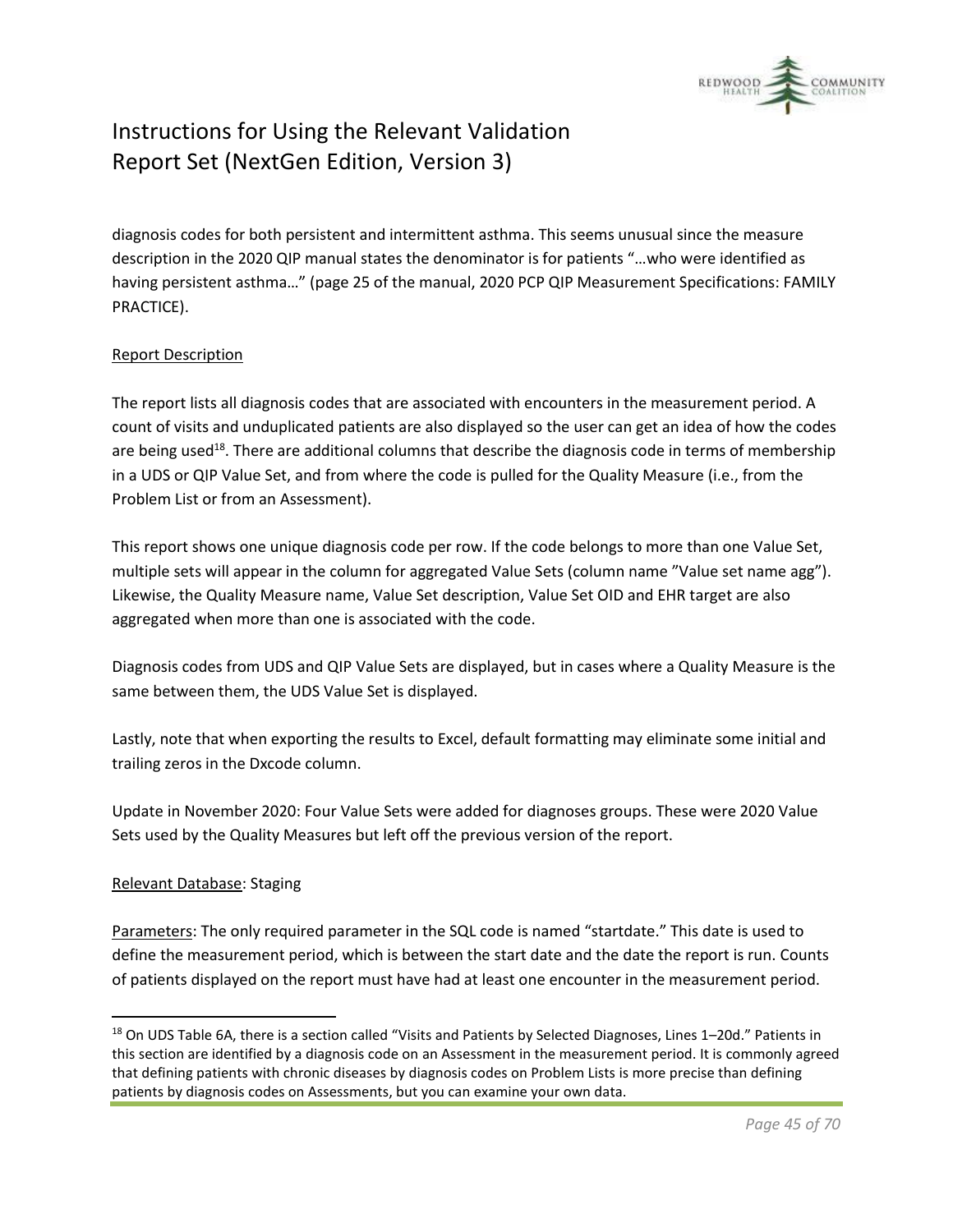

Note that this encounter criterion is intentionally broad so that visits other than UDS medical visits are captured (along with the diagnosis codes).

#### Column Definitions

| <b>Column Name</b>             | <b>Column Description</b>                                                    |
|--------------------------------|------------------------------------------------------------------------------|
| Code System                    | Code system (ICD-9 or ICD-10)                                                |
| <b>Dxcode</b>                  | The diagnosis code itself                                                    |
| Dxname Mostcommon              | The most common name assigned to the diagnosis code by users                 |
| Ed Dx Apprearances             | Number of times the code appeared as an encounter diagnosis                  |
| Ed Dx Undup Pts                | Unduplicated patients with the code as an encounter diagnosis                |
| Pd Dx Apprearances             | Number of times the code appeared as a patient diagnosis                     |
| Pd Dx Undup Pts                | Unduplicated patients with the code as patient diagnosis                     |
| Measure Qm Agg                 | The Quality Measure name associated with the diagnosis code (if applicable). |
|                                | Names aggregated if more than one is associated.                             |
| Value Set Name Agg             | The Value Set name associated with the diagnosis code (if applicable). Names |
|                                | aggregated if more than one is associated.                                   |
| Value Set Oid Agg              | For UDS measures, the identification code of the CMS Value Set associated    |
|                                | with the diagnosis code (if applicable). For QIP measures, the name of the   |
|                                | Value Set associated with the diagnosis code (if applicable). Names          |
|                                | aggregated if more than one is associated.                                   |
| Value Set Code Description Agg | For UDS measures, the description of the code (if applicable). Descriptions  |
|                                | aggregated if more than one is associated.                                   |
| Dx Type Agg                    | The diagnosis type as it related to its use by the Quality Measure           |

Custom Set-up at Health Center: no further set-up is necessary for this report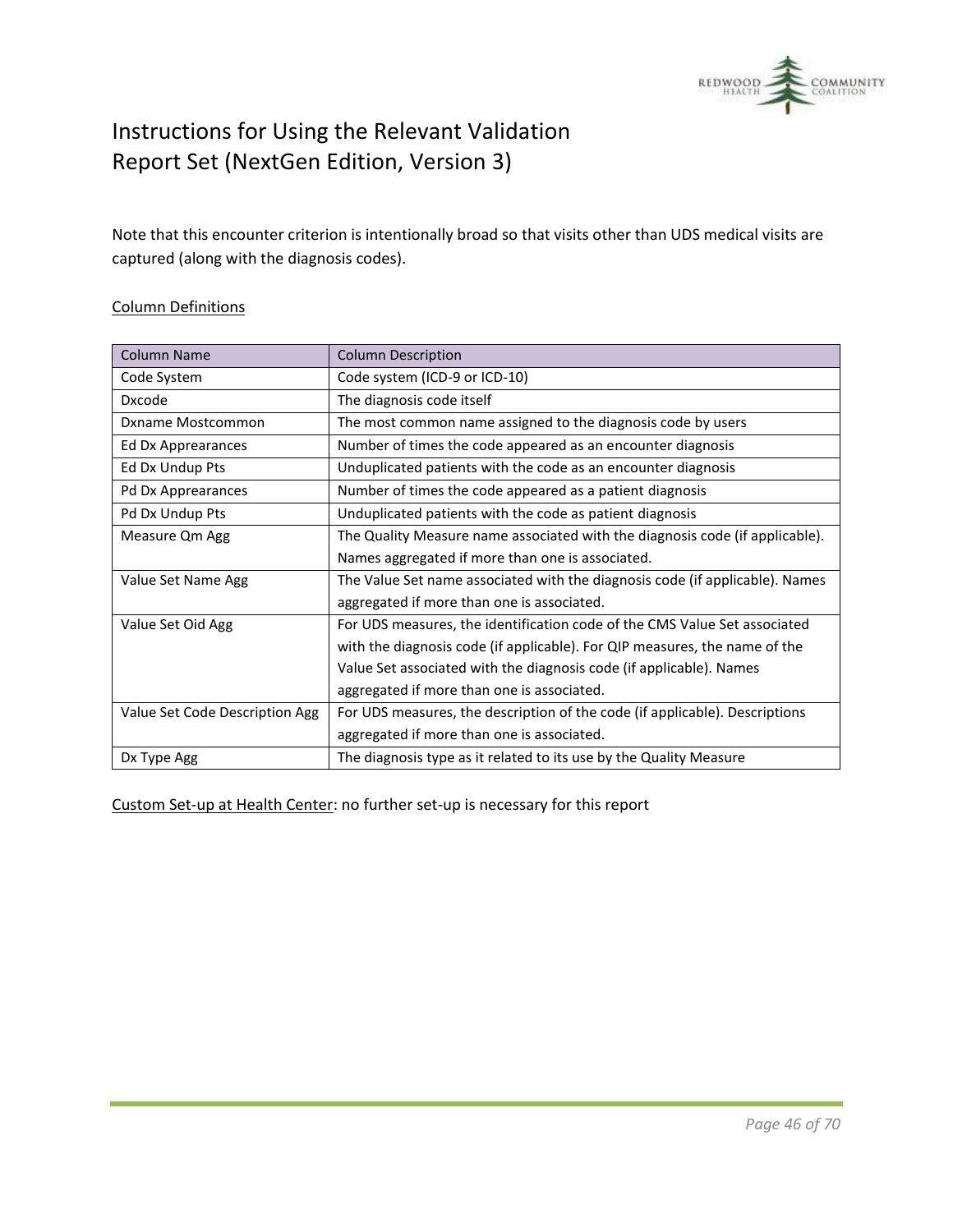

### <span id="page-46-0"></span>*Diagnosis Location Report*

Report Name: RCHC Diagnosis Location Report NG

Version: First version

#### Background and Context

There are three tables in NextGen that contain diagnosis codes attributed to a patient:

- 1. patient\_problems
- 2. encounter diags
- 3. patient\_diagnosis

It appears that different health centers are pulling Quality Measure diagnosis codes from different tables in order to define patient populations. Furthermore, at any one health center, there is inconsistency with which table (or combination of tables) the diagnosis codes come from for different Quality Measures. These instructions are not going to propose a succinct method for entering data into NextGen. The health center will need to review its data entry workflow (or create a new one accordingly) based on directions from NextGen and their own experience. However, the Diagnosis Location Report can be used to investigate how many patients may be identified by the Value Sets from each location. Additionally, it is suggested that a consistent method of coding be used in all Transformers that identify patients of a particular diagnosis type (see below) and that those codes come from Value Sets.

Similar to the report "RCHC List All Diagnosis Codes" there is a column for diagnosis type (Dx Type). This can affect the location of where the codes should be stored and pulled. For example, the data model developed for eCW is that when a patient is diagnosed with a chronic disease (for example, diabetes) or a condition that effects care on an ongoing basis (for example, a mastectomy), the appropriate diagnosis code is placed on the Problem List. The Problem list is therefore the "source of truth" for these kinds of diagnoses and individual encounter diagnoses are not queried. However, other kinds of conditions are time-limited (for example, pregnancy) and so encounter diagnoses are used. Health centers using NextGen can also use a validation report (the RCHC Problem List Validation Report) to ensure that the Problem list is accurate for the major chronic diseases. When a Transformer identifies a "clean" list of patients with a particular chronic disease, this contributes to more accurate reporting of the QM but also confirms that Care Gaps, system alerts, reports, and case management activities (like reminder mailings) are targeted to suitable patients.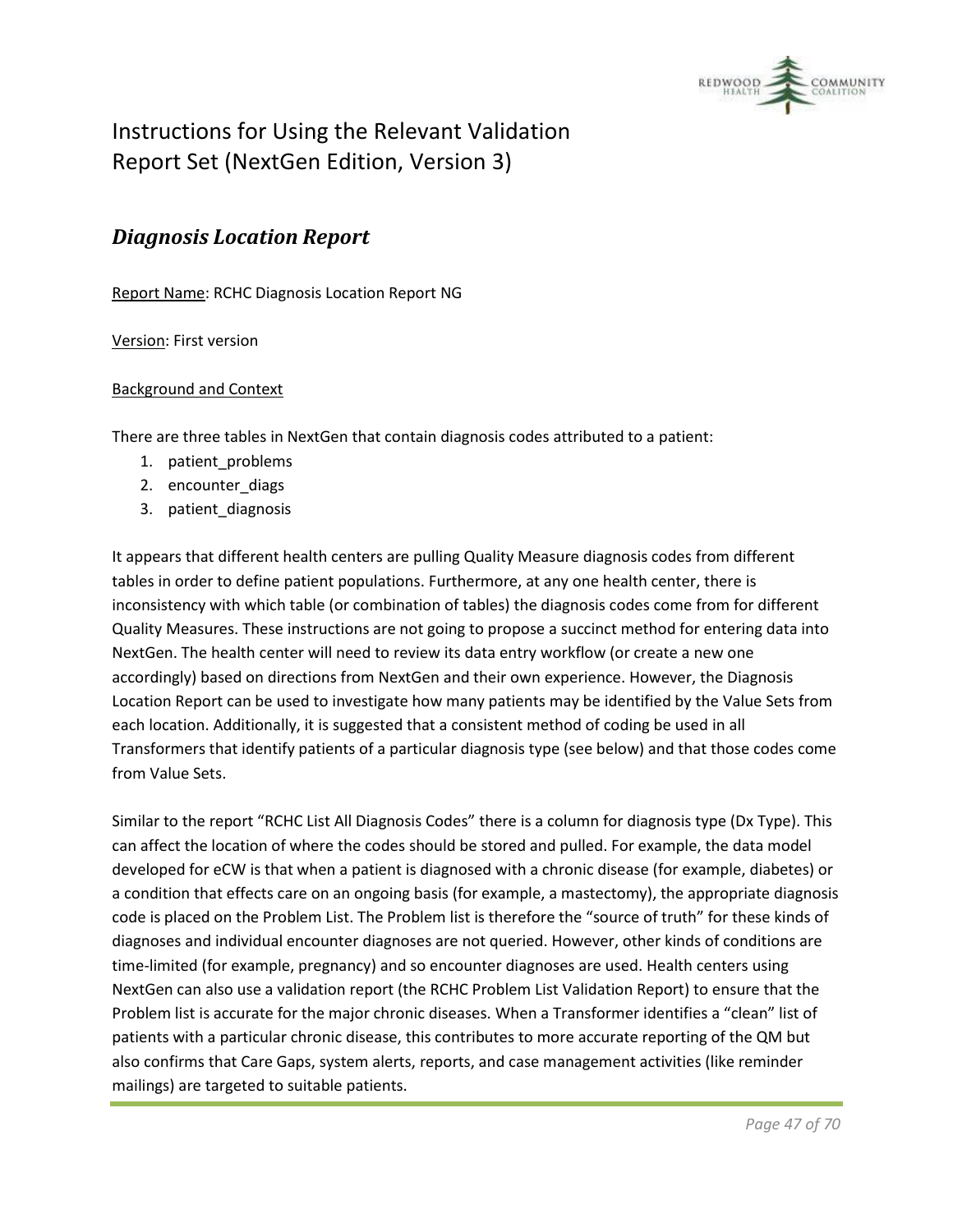

#### Report Description

This report simply displays the number of unduplicated patients belonging to a diagnosis-related Value Set who can be identified from the three NextGen tables containing diagnosis codes. As mentioned above, the model for eCW health centers assumes that codes for chronic diseases should be pulled from the Problem List and codes for more time-limited diseases or conditions come from Encounter Assessments. Therefore, this report features a suggested diagnosis type column (named "Dx Type") to provide additional information to help with Transformer design and understanding.

The options for this column "Dx Type" are:

- Main chronic diseases the main Quality Measure chronic diseases. Patients identified with these diseases should be clinically diagnosed by a professional who makes independent decisions. In the eCW model, these come from the Problem List.
- Other chronic diseases other chronic diseases, normally used for exclusions in the Quality Measures. In the eCW model, these come from the Problem List.
- Cancer or surgery these can come from the Problem List or the Encounter Assessment, depending on data-entry workflow. In the eCW model, these come from the Problem List.
- Encounter assessment. These time-limited diseases and conditions are normally noted during an encounter and not put on the Problem List
- Other. Depending on data-entry workflow, these can come from the Problem List or the Encounter Assessment.

This report is intended for informational and investigative purposes. It does not display patient-level information (see the report "RCHC Problem List Validation Report NG") or detail on the individual diagnosis codes (see the report "RCHC List All Diagnosis Codes NG"). When you look at the Transformer that pulls patients for a particular Value Set (even if it does not currently use the Value Set directly), compare the number of patients identified on the tables for the Dx Type (where is possibly 'should' be pulling from) compared to the number of patients identified on the tables used by the Transformer.

#### Relevant Database: Staging Database

Parameters: The only required parameter in the SQL code is named "startdate." This date is used to define the measurement period, which is between the start date and the date the report is run. Counts of patients displayed on the report must have had at least one encounter in the measurement period that was part of the UDS Universe. Note that this encounter criterion is intentionally broad so that visits other than UDS medical visits are captured (along with the diagnosis codes).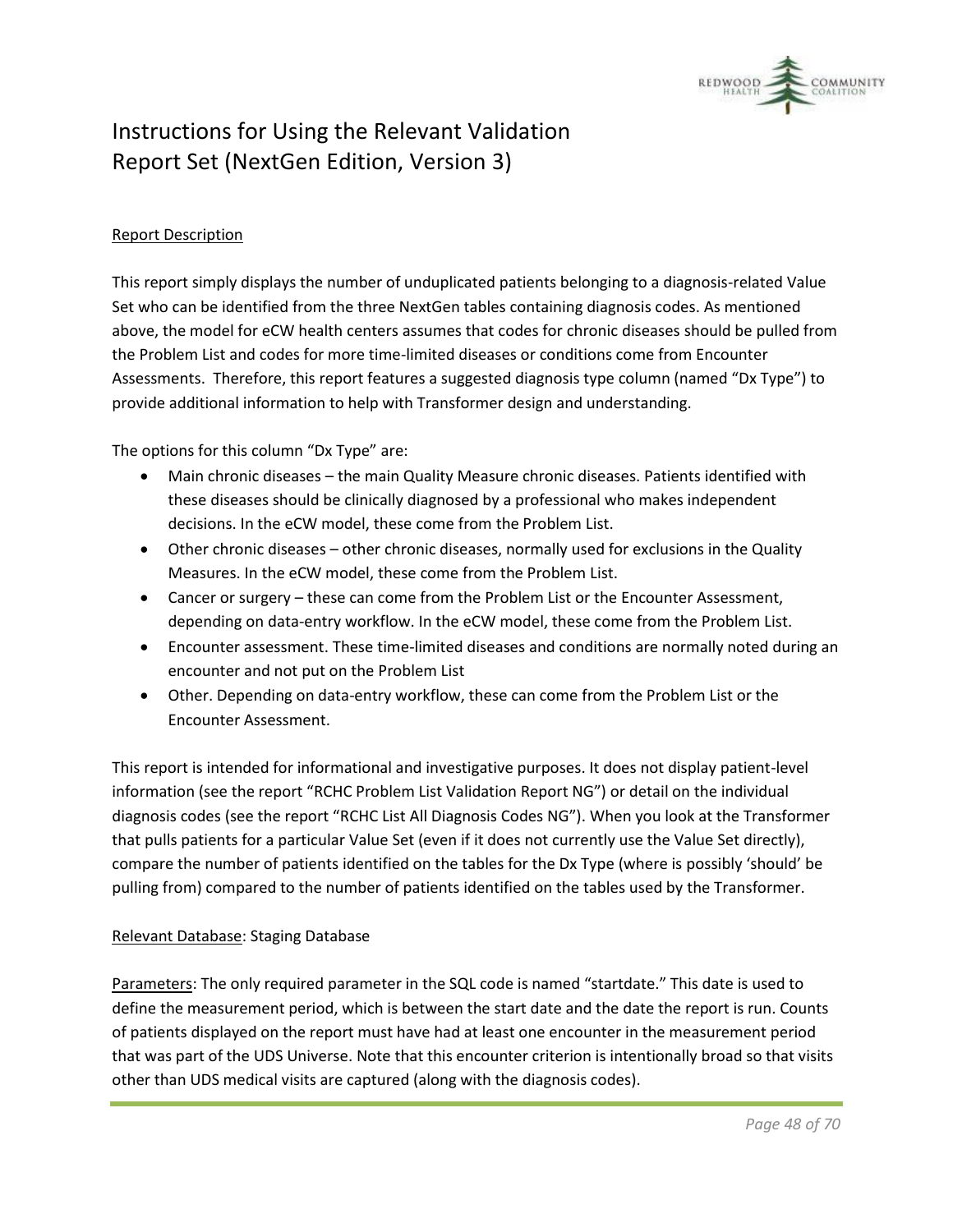

#### Column Definitions

| Column Name                | <b>Column Description</b>                                              |
|----------------------------|------------------------------------------------------------------------|
| Measure Om                 | The name of the Quality Measure                                        |
| Value Set Name             | The name of the Value Set                                              |
| Dx Type                    | The diagnosis type (see list above)                                    |
| Patient Problems Pt Count  | The unduplicated count of patients who had one or more diagnosis codes |
|                            | belonging to the Value Set on the Problem List (Relevant table         |
|                            | "patient diagnosis")                                                   |
| Encounter Diags Pt Count   | The unduplicated count of patients who had one or more diagnosis codes |
|                            | belonging to the Value Set on the Encounter Diagnosis (Relevant table  |
|                            | "encounter diags")                                                     |
| Patient Diagnosis Pt Count | The unduplicated count of patients who had one or more diagnosis codes |
|                            | belonging to the Value Set on the Patient Diagnosis (Relevant table    |
|                            | "patient diagnosis")                                                   |

Custom Set-up at Health Center: no further set-up is necessary for this report

### <span id="page-48-0"></span>*All Lab Names and Attributes*

Report Name: RCHC List All Lab Names and Attributes NG

Version: First version

#### Background and Context

This report lists all of the lab names and attributes ordered during the measurement period. This is useful for checking groups of similar labs to make sure they are associated with a Value Set, where appropriate (i.e., through the LOINC code), and also to identify any labs associated with a Value Set but actually should not be associated with it. The LOINC code is connected to the lab attribute.

Note that a unique lab test name can have one or more lab attributes and that not all attributes must accompany the lab test name every time it is ordered. Furthermore, a unique lab attribute can be associated with one or more lab test names. For example, the "Basic Metabolic Panel" can have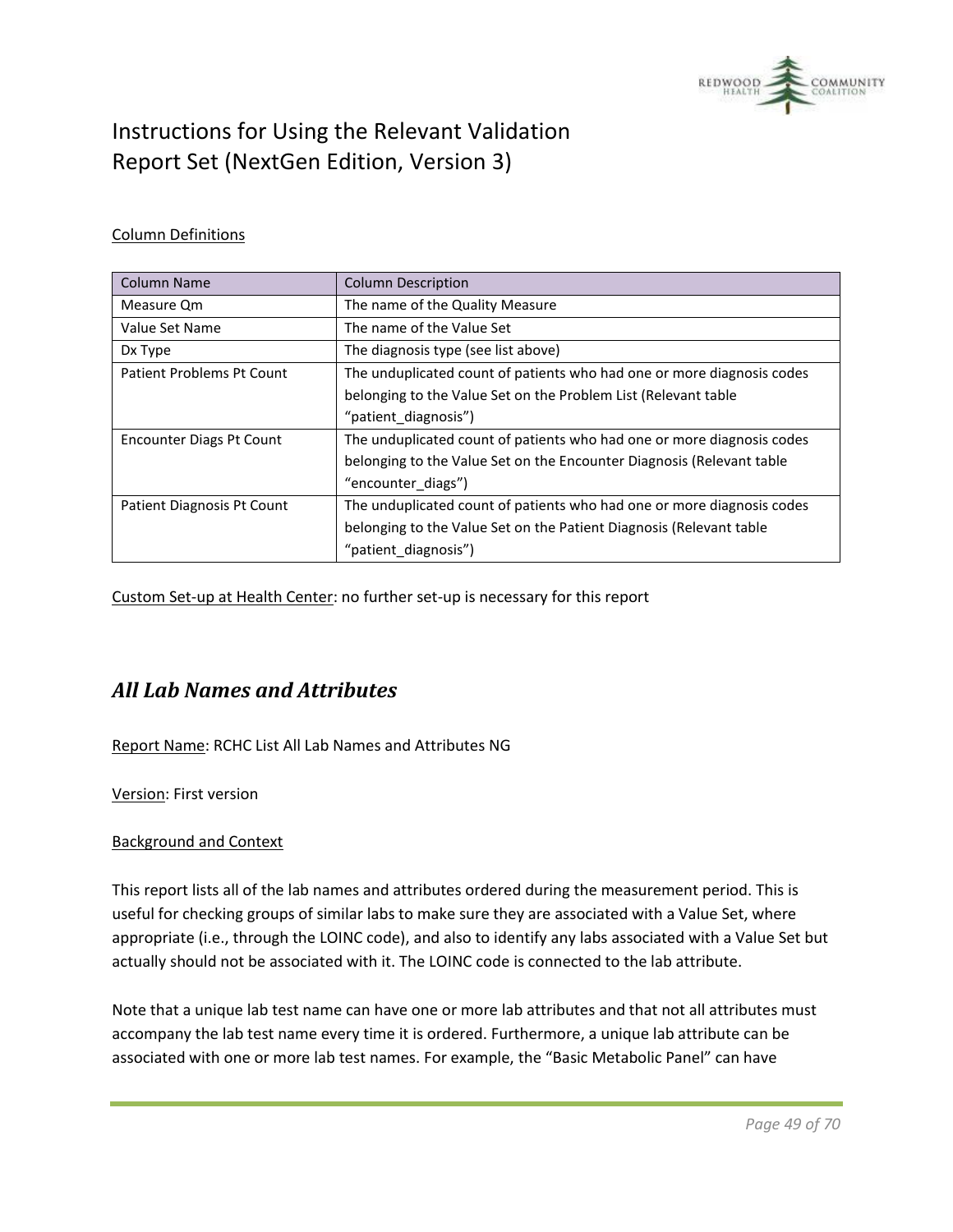

attributes like Glucose, Serum Chloride, and Carbon Dioxide. But Carbon Dioxide (LOINC code = 2028-9) can appear in other labs too, like the Comprehensive Metabolic Panel and the Renal Function Panel.

#### Report Description

In order for a lab to be counted and displayed, it must have been ordered in the measurement period defined in the report parameters. Labs must also have a Collected Date, a Lab Value or result comment, and not have been itself deleted or cancelled. Note that the criteria for inclusion in this report may be different than for inclusion in the Quality Measures. Therefore, the number of labs displayed on the report is not necessarily the same as those identified by any lab-related Transformer in Relevant.

This report shows one unique lab test / lab attribute combination per row. If the LOINC code belongs to more than one Value Set, multiple sets will appear in the column for aggregated Value Sets (column name "Valueset name agg"). Likewise, the Quality Measure name, Value Set description, and Value Set OID are also aggregated when more than one is associated with the code.

#### Relevant Database: Staging Database

Parameters: The only required parameter in the SQL code is named "startdate." This date is used to define the measurement period, which is between the start date and the date the report is run. Labs displayed on the report must have been ordered in the measurement period.

| <b>Column Name</b>             | <b>Column Description</b>                                                     |
|--------------------------------|-------------------------------------------------------------------------------|
| Labtest name                   | The lab test name that is associated with the lab attribute                   |
| Labattribute name              | The lab attribute name                                                        |
| Lab loinc                      | The LOINC code associated with the lab attribute                              |
| Valueset loinc description agg | The Value Set LOINC description, if the code is part of one or more of the    |
|                                | Value Sets (aggregated, if the attribute is in more than one Value Set)       |
| Qm name agg                    | The Quality Measure name, if the associated LOINC code is part of one or      |
|                                | more of Quality Measures (aggregated, if in more than one measure)            |
| Valueset name agg              | The Value Set name, if the associated LOINC code is part of one or more of    |
|                                | the Value Sets (aggregated, if in more than one Value Set)                    |
| Valueset oid agg               | The Value Set OID, if the associated LOINC code is part of one or more of the |
|                                | Value Sets (aggregated, if in more than one Value Set)                        |
| Number labs mp                 | The unduplicated number of labs in the Measurement Period                     |

#### Column Definitions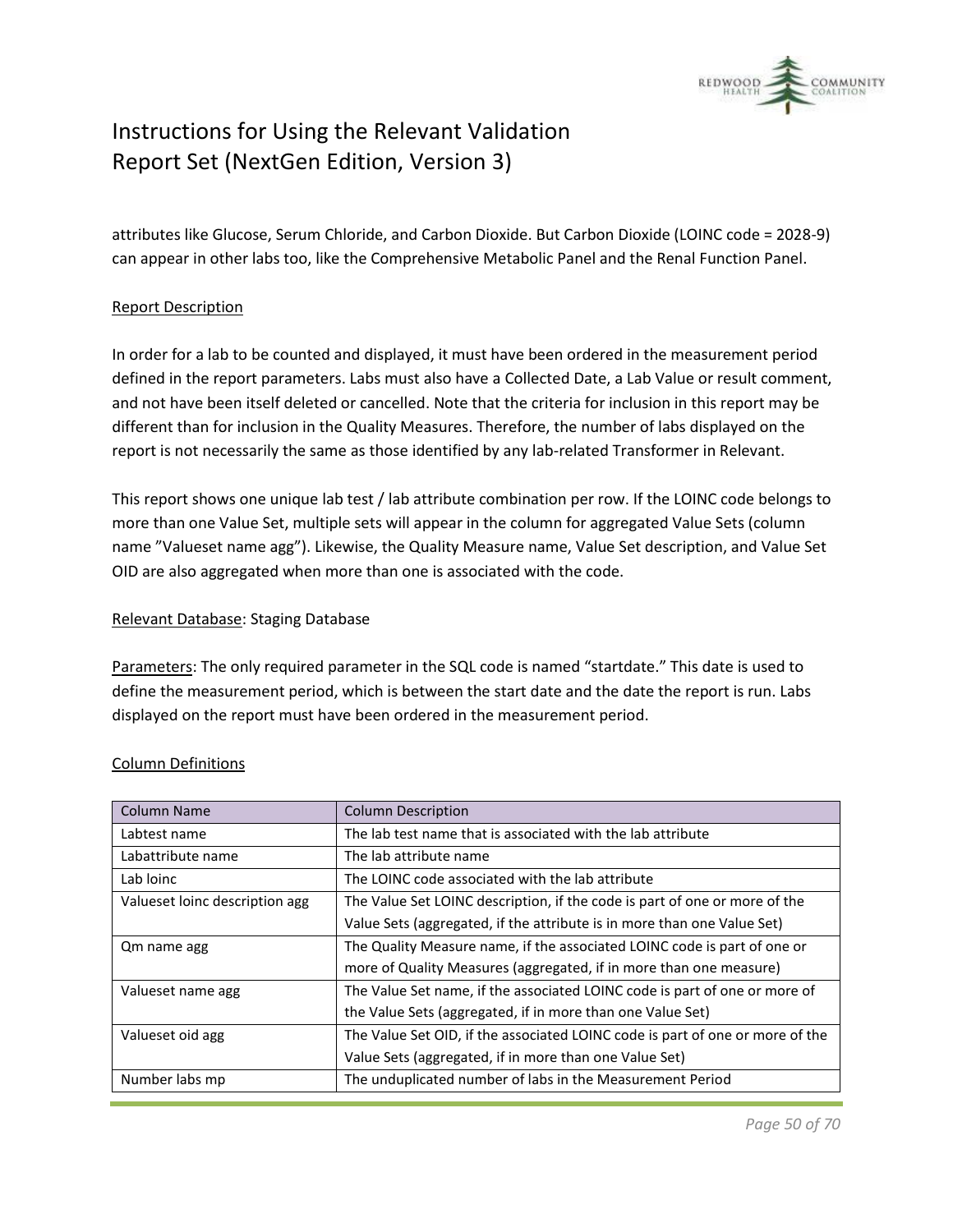

| Column Name          | <b>Column Description</b>                                           |
|----------------------|---------------------------------------------------------------------|
| Number attributes mp | The unduplicated number of lab attributes in the Measurement Period |
| Last order date mp   | The last date in the Measurement Period the lab was ordered         |

Custom Set-up at Health Center: no further set-up is necessary for this report

### <span id="page-50-0"></span>*All Medications*

#### Report Name: RCHC List All Medications NG

Version: Second version. Value Sets were updated in November 2020 (see end of Report Description section below).

#### Background and Context

There may be situations where a Quality Manager would like to see a list of medications that have been used within a period of time. In other cases, a developer may want to gather a list of medications or medication ID numbers for adding into the SQL code of a report. This report lists all of the medications with an action in the measurement period as well as frequency of use. Similar to other reports in the System Set-Up and Utilization sub-set of validation reports, this information is displayed for research and understanding purposes.

#### Report Description

The report lists all medications documented in a measurement period, along with the number of unique patients and unique visits related to the medication. To be included on the report, a medication must have been used at least once in the measurement period.

This report displays unduplicated medications in rows where one medication has a unique medication ID number (column Med ID). Note that one medication can belong to more than one Quality Measure or more than one Value Set. In those cases, all of the measure names and Value Sets are aggregated into a single field as a list separated by semi-colons. This report displays medications from both UDS and QIP Quality Measures.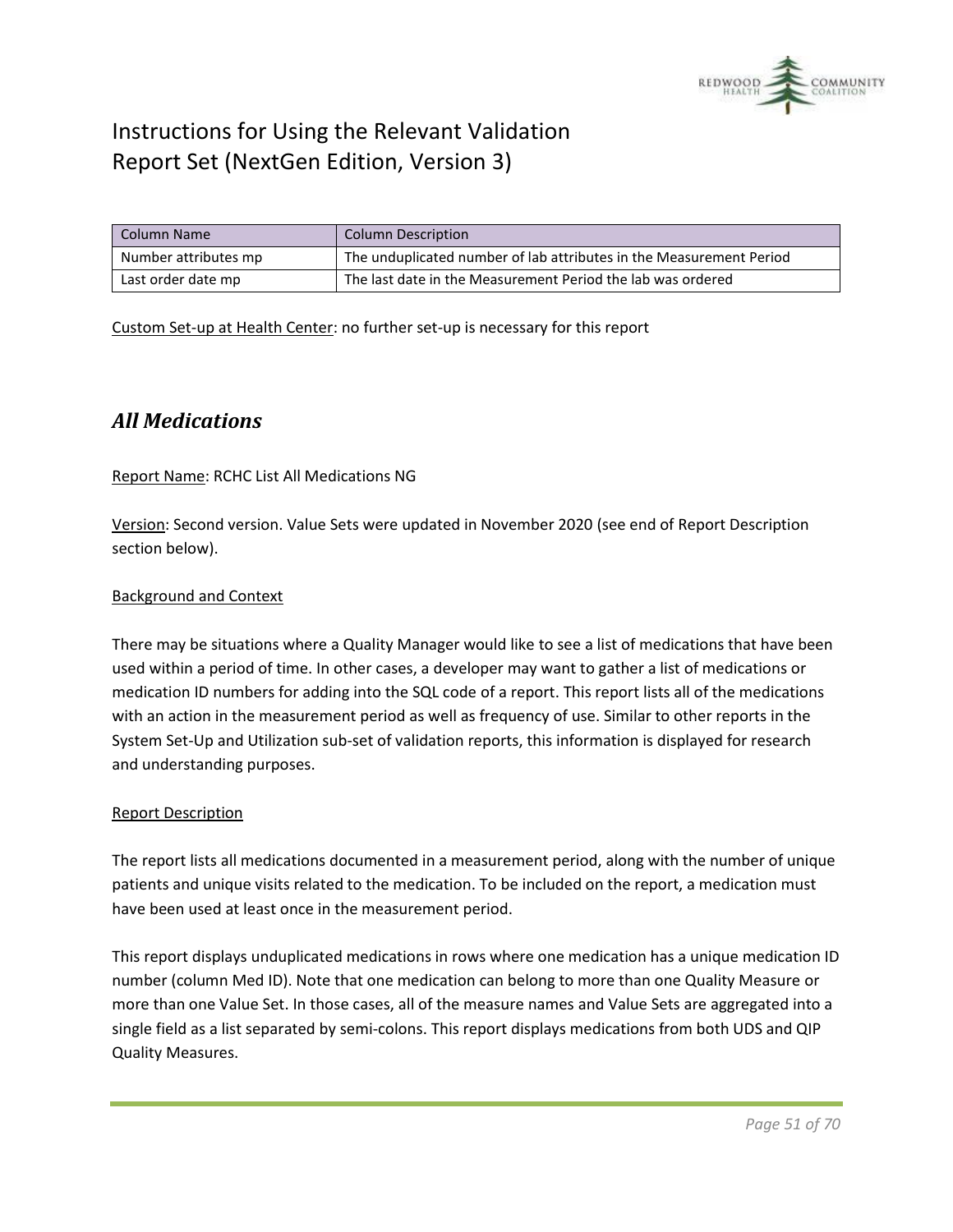

Update in November 2020: One Value Set added for medications. This was a 2020 Value Set used by the Quality Measures but left off the previous version of the report.

#### Relevant Database: Staging

Parameters: The only required parameter in the SQL code is named "startdate." This date is used to define the measurement period, which is between the start date and the date the report is run. Medications displayed on the report must be associated with an encounter in the measurement period. Note that visit criteria are intentionally broad so that visits other than UDS medical visits are captured and the greatest number of patients and medications appear on the report.

| <b>Column Name</b>            | <b>Column Description</b>                                                    |
|-------------------------------|------------------------------------------------------------------------------|
| Med Id                        | The internal medication ID number                                            |
| Med Name                      | The medication name associated with the medication ID                        |
| Uds Value Set Oids            | The identification code(s) of the CMS Value Set that the medication is       |
|                               | associated with, if applicable                                               |
| Uds Value Set Names           | The name(s) of the CMS Value Set that the medication is associated with, if  |
|                               | applicable                                                                   |
| Uds Measure Oms               | The UDS Quality Measure name(s) the medication is associated with, if        |
|                               | applicable                                                                   |
| Qip Value Set Names           | The name(s) of the QIP Value Set that the medication is associated with, if  |
|                               | applicable                                                                   |
| <b>Qip Measure Qms</b>        | The QIP Quality Measure name(s) the medication is associated with, if        |
|                               | applicable                                                                   |
| Unique Pts With Med Action    | The number of unique patients with at least one action on the medication in  |
|                               | the measurement period                                                       |
| Unique Visits With Med Action | The number of unique visits with at least one action on the medication in    |
|                               | the measurement period                                                       |
| Last Visit With Med Action    | The date of the last visit with at least one action on the medication in the |
|                               | measurement period                                                           |

#### Column Definitions

Custom Set-up at Health Center: no further set-up is necessary for this report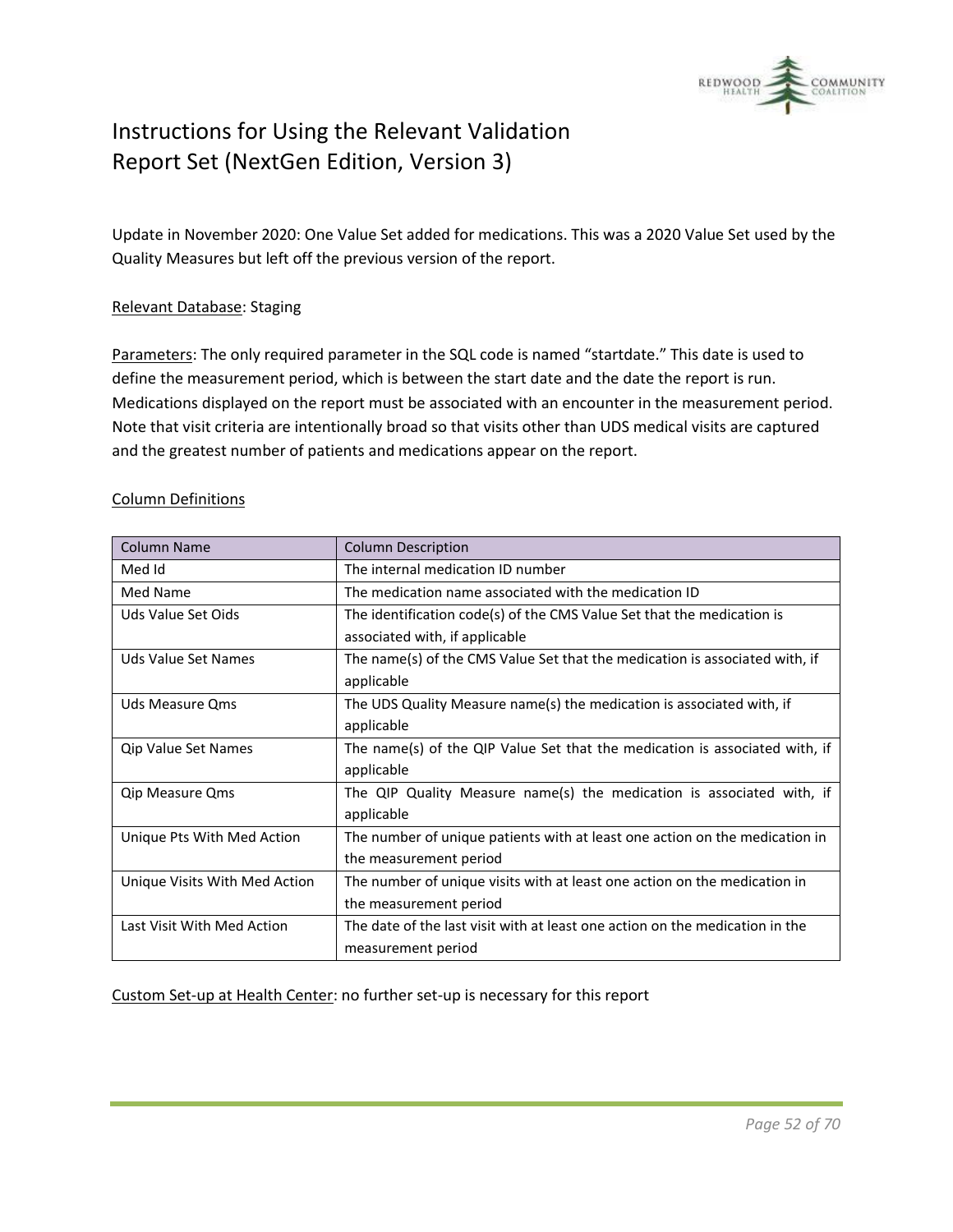

### <span id="page-52-0"></span>*All Vaccines*

Report Name: RCHC List All Vaccines NG

#### Version: First version

Background and Context: This report lists all vaccines and injections given during the measurement period. This is useful for checking groups of similar vaccines to make sure they are associated with a Value Set, where appropriate (i.e., through the CVX code), and also to identify any vaccines associated with a Value Set but actually should not be.

#### Report Description

The report shows a unique vaccine name on each row. The only 2020 Quality Measure using CVX codes is Childhood Immunization Status. If more than one Value Set is associated with the unique vaccine, the names are aggregated in the column "Valueset name agg" and the OID numbers are aggregated in the column "Valueset oid agg."

In NextGen, vaccines can be associated with CVX or CPT codes, although we are normally using CVX codes from the Value Sets to identify them from immunization orders and not CPT codes from claims. Nonetheless, there is a column for each on the report. There are also columns that show the total number of times the vaccine was given in the measurement period.

#### Relevant Database: Staging

Parameters: The only required parameter in the SQL code is named "startdate." This date is used to define the measurement period, which is between the start date and the date the report is run. The measurement period is applied to the given dates for the vaccines or injections.

#### Column Definitions

| <b>Column Name</b> | <b>Column Description</b>                                              |
|--------------------|------------------------------------------------------------------------|
| Vaccine Name       | The vaccine or injection name associated with the ID number            |
| Cvx Code           | The CVX code(s) that appeared in NextGen during the measurement period |
| Cpt Code           | The CPT code(s) that appeared in NextGen during the measurement period |
| Om Name            | The Quality Measure associated with the vaccine                        |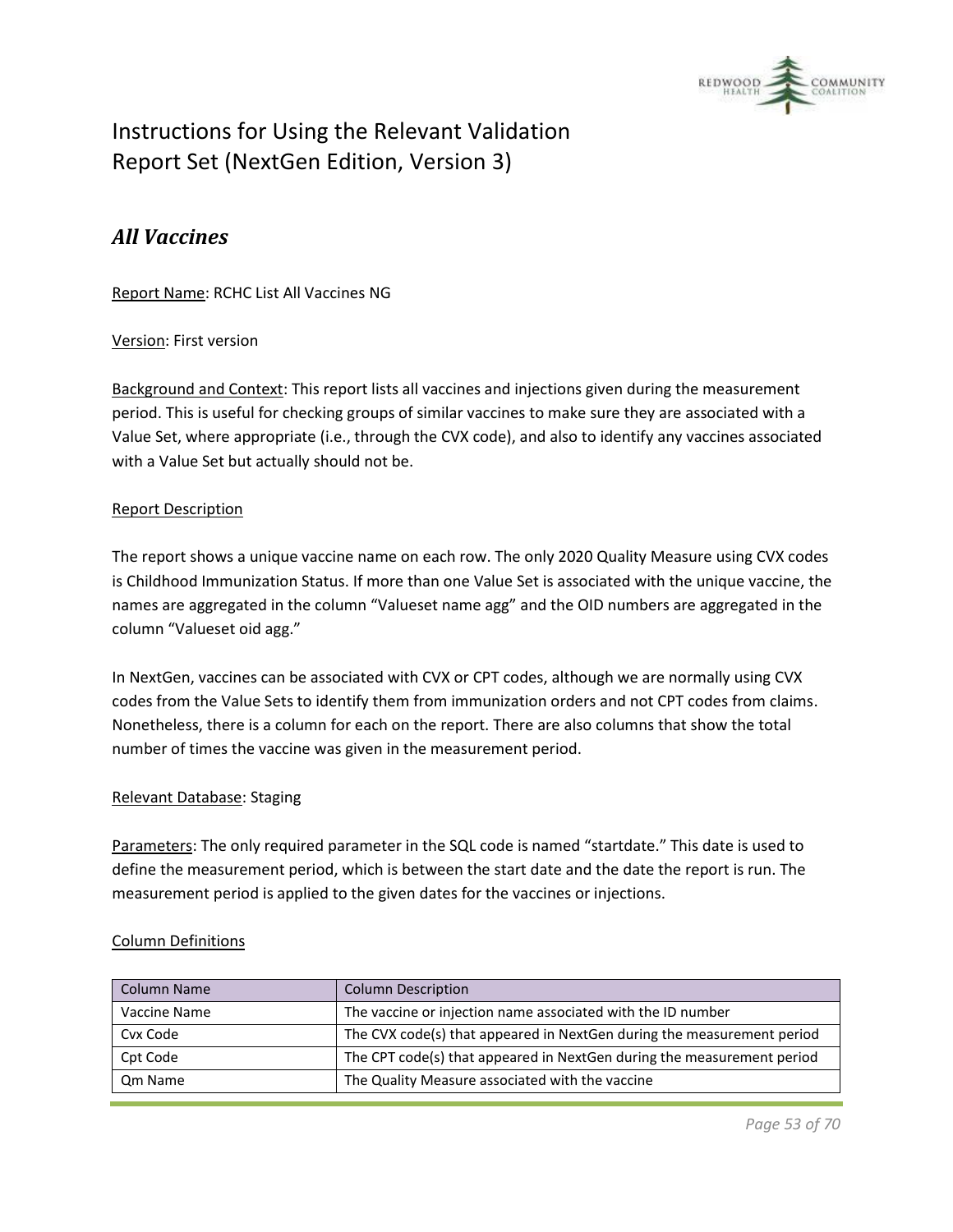

| <b>Column Name</b> | <b>Column Description</b>                                                    |  |  |  |
|--------------------|------------------------------------------------------------------------------|--|--|--|
| Valueset Name Agg  | The Value Set name, if the associated CVX code is part of one or more of the |  |  |  |
|                    | Value Sets (aggregated, if in more than one Value Set)                       |  |  |  |
| Valueset Oid Agg   | The Value Set OID, if the associated CVX code is part of one or more of the  |  |  |  |
|                    | Value Sets (aggregated, if in more than one Value Set)                       |  |  |  |
| Number Vacc Mp     | The total number of vaccines or injections documented during the             |  |  |  |
|                    | <b>Measurement Period</b>                                                    |  |  |  |
| Last Date Mp       | The last date in the measurement period when the vaccine or injection was    |  |  |  |
|                    | given                                                                        |  |  |  |

Custom Set-up at Health Center: no further set-up is necessary for this report

### <span id="page-53-0"></span>*All Providers, Resources and Staff*

Report Name: RCHC List All Providers, Resources and Staff NG

#### Version: First version

Background and Context: The UDS and OSHPD reports summarize visits by providers and some kinds of Resources and Staff, organized by unique categories. These individuals must be mapped to the appropriate categories using the instructions provided by Relevant. This report provides a large list of all personnel by type and displays how they are currently mapped.

#### Report Description

This report displays all health center personnel who were attached to visits in the measurement period through the Provider ID (field name rendering\_provider\_id) on the raw NextGen table named "patient\_encounter." The report displays a summary of visits from different perspectives so you can see how credit for visits is being distributed and to address any mapping issues.

One row of the report displays one Provider (although it could also be another kind of staff or resource, depending on who is credited for the visit). The report intentionally displays a wide variety of health center personnel but does not imply that all of them should have visits reported on the UDS and OSHPD reports. These reporting agencies provide specific instructions on which types of personnel are appropriate for which categories and those instructions should always be consulted when mapping is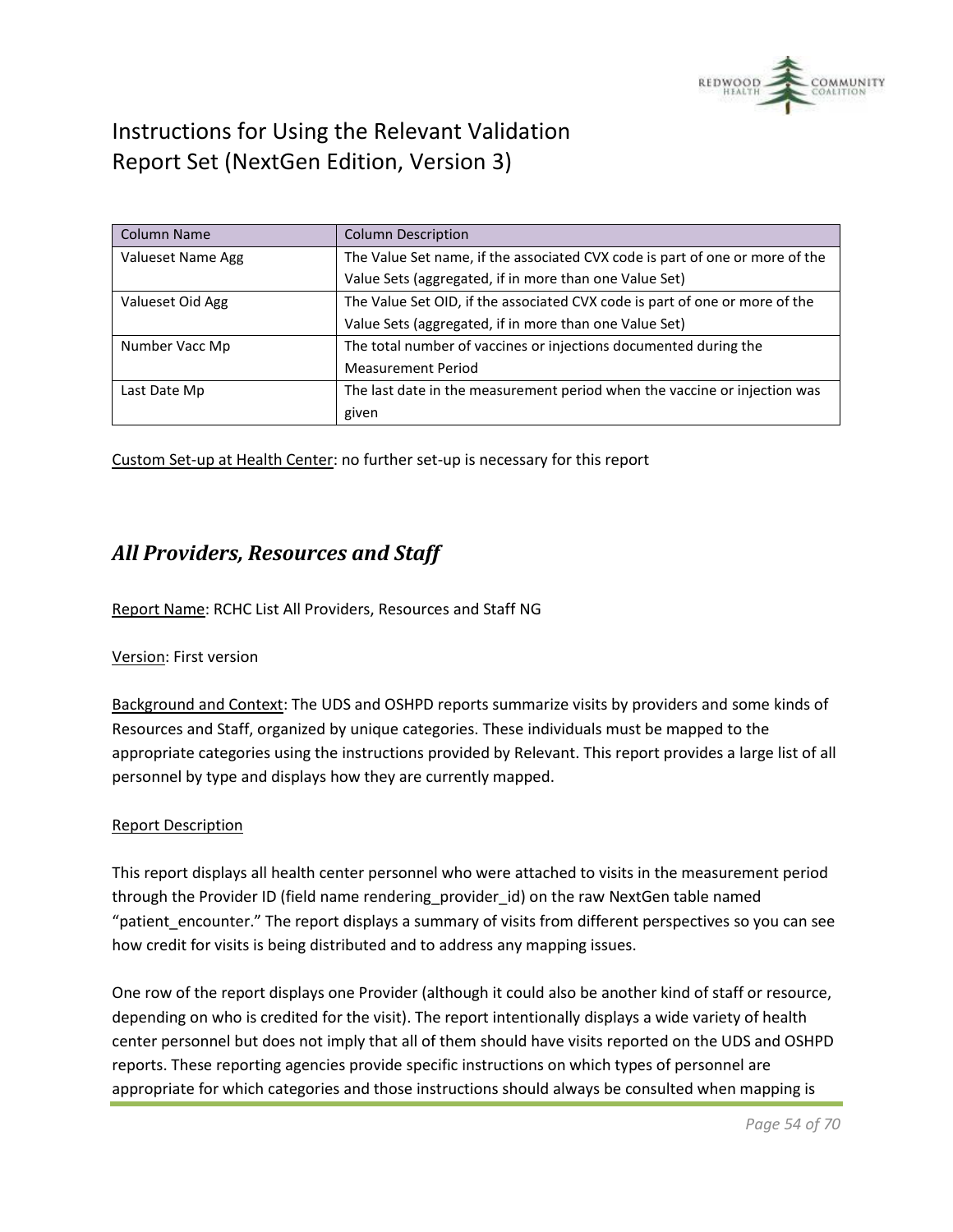

concerned. Furthermore, the report does not suggest that visit counts in any column are counts that should be reported on the UDS or OSHPD reports. Again, the official instructions for those reports define the parameters for visits that are reportable. Note that the default version of the report does not include Dentrix providers or data from any other source of visits.

It is recommended that the user export the results to Excel where the data can be filtered or sorted easily. It is a good idea to involve somebody at your health center who is an expert on the job descriptions of staff members and familiar with the different definitions of staffing categories on the UDS and OSHPD reports.

Provider names, credentials and specialty are displayed by the report. Generally, providers with similar combinations of credentials and specialty belong to the same UDS or OSHPD categories. Therefore, sort the list by those fields and look to see if groups of providers or other staff are mapped in the same way. Also, look to see that there is consistency in the mapping between the UDS and OSHPD categories<sup>19</sup>. Lastly, ensure that the credentials and specialty fields are completed and consistent (at least) for all providers who make independent clinical decisions in the medical, dental and mental health departments. If you see providers or other staff members who are incorrectly mapped, investigate the logic by looking at how the staff member type (field staff member type id) was assigned in the Importer "Visits" <sup>20</sup>

#### Relevant Database: Staging

Parameters: The measurement period start date and end date define the visit range considered by the report.

#### Column Definitions

| Column Name | <b>Column Description</b>       |  |  |
|-------------|---------------------------------|--|--|
| Provider Id | The internal Provider ID number |  |  |
| Last Name   | Last name                       |  |  |
| First Name  | First name                      |  |  |

 $19$  Even though there are differences in the staff categories between the two reports, there are areas of overlap where consistency can be observed. For example, one person should not be mapped as a nurse on one report and a doctor on the other.

<sup>&</sup>lt;sup>20</sup> Alternately, trace how visits are summarized by UDS and OSHPD staff categories in the report that you use to obtain the data. Different health centers employ different methods.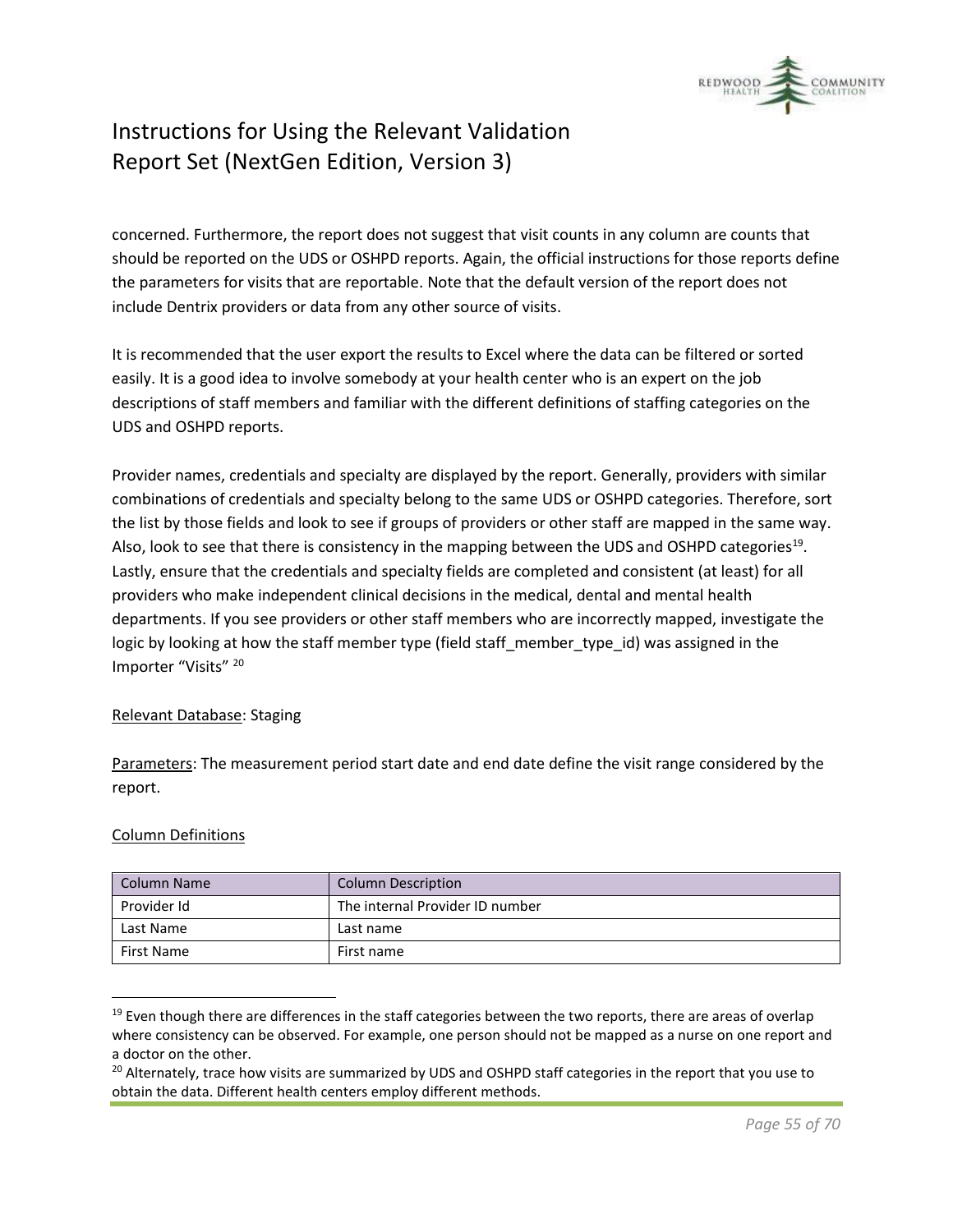

| <b>Column Name</b>             | <b>Column Description</b>                                                    |  |  |
|--------------------------------|------------------------------------------------------------------------------|--|--|
| Credentials                    | Credentials                                                                  |  |  |
| Specialty                      | Specialty                                                                    |  |  |
| Is Resident                    | Is a resident (TRUE/FALSE)                                                   |  |  |
| <b>Ftes</b>                    | <b>Full Time Equivalents</b>                                                 |  |  |
| Uds Staff Member Type          | Name of the UDS Table 5 staff member type                                    |  |  |
| Uds Major Serv Categ           | Name of the UDS major service category for that UDS Staff Member Type        |  |  |
| <b>Oshpd Provider Category</b> | Name of the OSHPD Page 2 staff member type                                   |  |  |
| Visit Count Raw                | Raw count of visits directly from a combination of the patient encounter and |  |  |
|                                | appointments tables                                                          |  |  |
| Rel Visit Count                | Count of visits from the relevant visits table                               |  |  |
| <b>Rel Uds Count</b>           | Number of UDS visits from the relevant_visits table                          |  |  |
| <b>Rel Non Uds Count</b>       | Number of non-UDS visits from the relevant visits table                      |  |  |
| <b>Rel Udsmed Count</b>        | Number of UDS medical visits from the relevant visits table                  |  |  |
| Last Visit Date                | Last visit date of any kind in the measurement period                        |  |  |
| <b>Prim Care Patients</b>      | Number of unduplicated patients seen in the measurement period who are       |  |  |
|                                | assigned to the provider as the Primary Care Giver                           |  |  |

Custom Set-up at Health Center: The temporary tables "temp\_staff\_member\_type\_id," "temp\_uds\_staff\_member\_types" and "temp\_oshpd\_staff\_member\_types" should contain copies of code from the Transformers, Importers, or Reports that are used to summarize data for the UDS and OSHPD reports. These temporary tables are used to map the specialty of the visit provider to the category of the UDS or OSHPD report. If your health center is not using Relevant to summarize UDS Table 5 or OSHPD Page 2, then you may not have done this kind of mapping<sup>21</sup>.

Note that if your health center does not have a table for provider FTE (table name "relevant staff member ftes") then delete the JOIN to that table in the Main Statement and delete the column "ftes" in the SELECT statement.

 $21$  Nonetheless, you could create your own mapping by copying a list of provider specialty ID numbers and specialty name text to Excel and then adding columns for the UDS staff category (and UDS Table 5 line number) and the OSHPD staff category (and OSHPD Page 2 line number).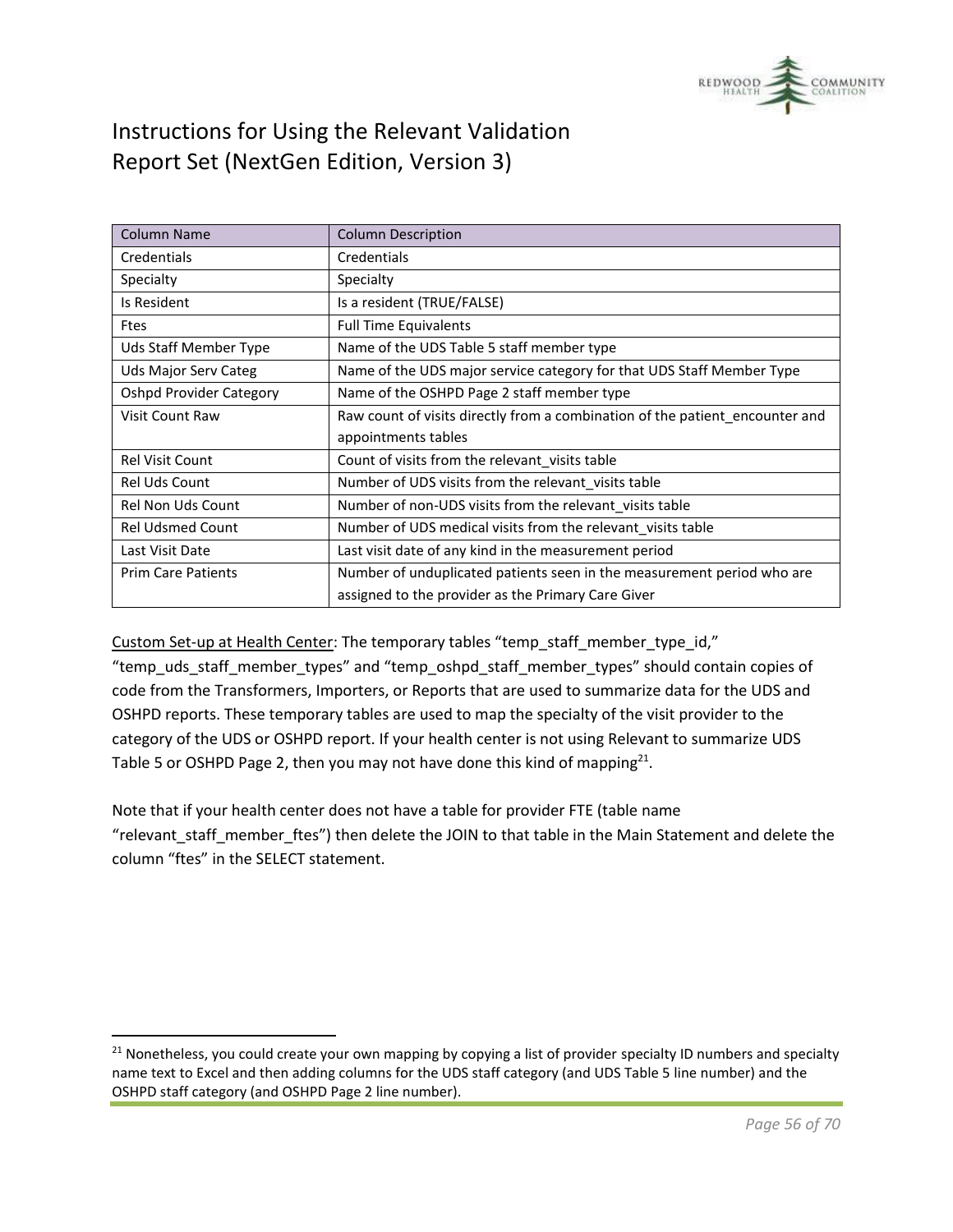

### <span id="page-56-0"></span>*All Insurance Names*

Report Name: RCHC List All Insurance NG

#### Version: First version

Background and Context: The UDS and OSHPD reports summarize patients by insurance categories. Therefore, individual insurance names must be mapped to the appropriate categories using the instructions provided by Relevant. This report provides a large list of all insurance names and displays how they are currently mapped.

#### Report Description

The most important function of this report is to show how all the insurance names are mapped. One row of the report displays one insurance name (identified by a unique ID in the column payer\_key). There are columns for the current UDS and OSHPD mapping as well as the number of patients who have the insurance listed as their primary insurance, the number of claims in the measurement period with the insurance as the primary, secondary and tertiary insurance, and the last time the insurance was used. The report does not imply that the patient counts displayed are reportable to the UDS or OSHPD, or used for any other official purpose. The appropriate Relevant reports should be used for those summaries.

The default version 1 of the report does not display an OSHPD insurance category. For the reporting year 2019, it appears that the Relevant insurance group (column relevant payer groups\_name) was displayed on the OSHPD demographics report instead of some kind of mapped OSHPD insurance group. Therefore, the column oshpd insurance category displays 'Not yet mapped.' However, if the health center decides to adopt a procedure for mapping insurance names to OSHPD insurance groups, that column can be used to display the OSHPD insurance group. In eCW, insurance names are placed into OSHPD groups using a dummy field. There is no such standard procedure among health centers using NextGen.

The first version of this report does not include insurance that comes out of Dentrix. Note that for UDS purposes, only medical insurance should be reported on Table 4.

It is recommended that the output be exported to Excel so that it can be sorted and filtered more easily. It is a good idea to involve somebody at your health center who is an expert on the different kinds of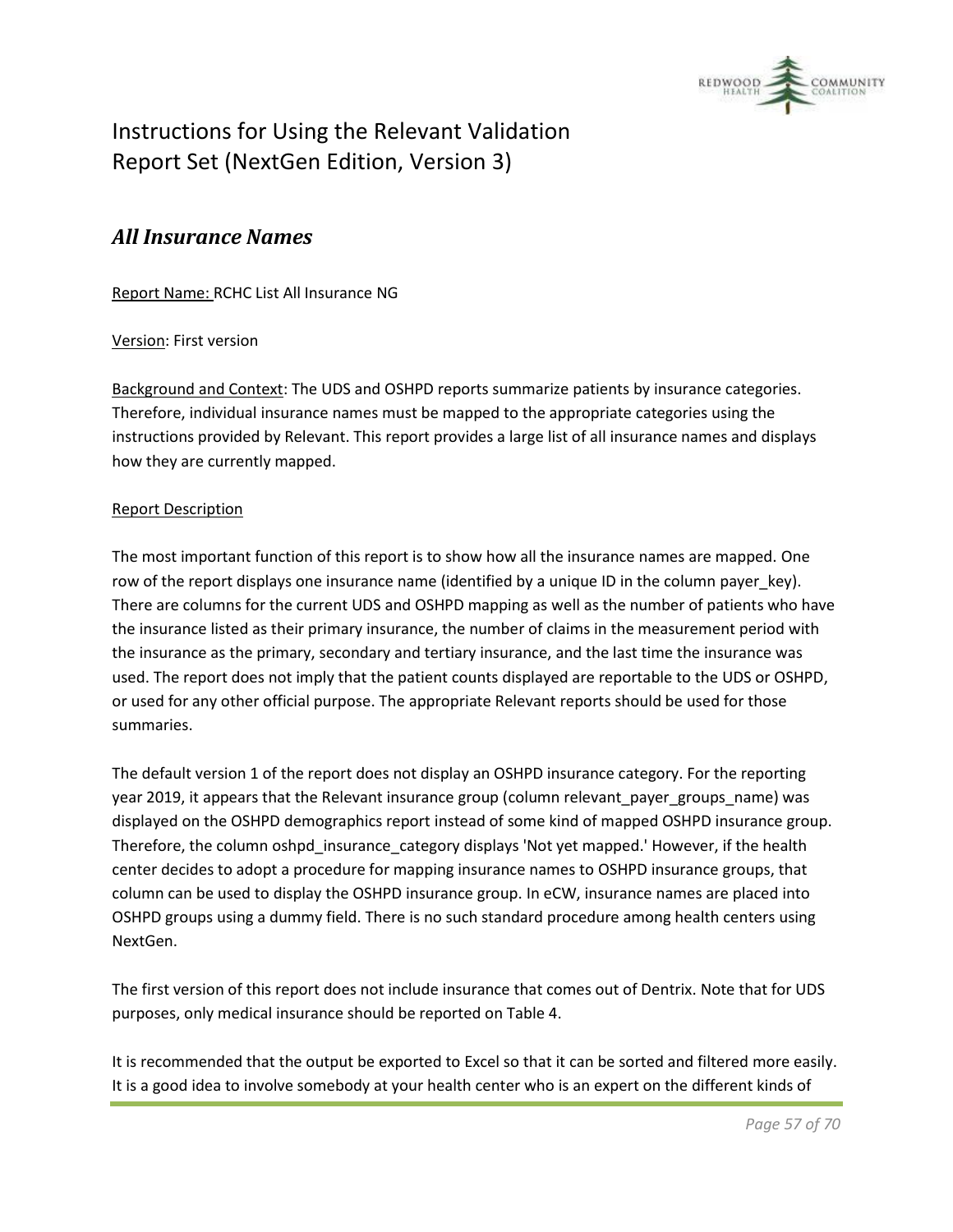

insurance and familiar with the different definitions of insurance categories on the UDS and OSHPD reports.

The insurance name and the insurance group assigned by the health center are displayed by the report. Generally, insurance names with the same insurance group belong to the same UDS or OSHPD categories, but there may be exceptions depending on how your health center chose to assign the groups. Therefore, sort the list by insurance group (column "Healthcenter ins group name") to see if the insurance names in the same insurance groups are mapped in the same way. Also, look to see that there is consistency in the mapping between the UDS and OSHPD categories<sup>22</sup> (that is, if you decide to add OSHPD insurance categories). Lastly, ensure that each insurance is assigned to an insurance group in NextGen and that the assignment is consistent. If you see insurance names incorrectly mapped, investigate the logic and change the code in the following standard Transformers:

- UDS mapping is done in the Transformer "relevant payers"
- OSHPD mapping is not currently done but may be added

#### Relevant Database: Staging

Parameters: The measurement period start date and end date define the service date range on claims considered by the report.

| <b>Column Name</b>          | <b>Column Description</b>                                                  |  |
|-----------------------------|----------------------------------------------------------------------------|--|
| Payer Key                   | The internal insurance ID number (the Payer ID)                            |  |
| Insurance name              | The insurance name corresponding to the insurance ID number                |  |
| Healthcenter ins group name | The insurance group name assigned by the health center to the insurance    |  |
|                             | name                                                                       |  |
| Relevant payer groups name  | The Payer Group Name assigned by Relevant                                  |  |
| UDS insurance category      | The UDS insurance category                                                 |  |
| Oshpd insurance category    | The OSHPD insurance category (not currently mapped)                        |  |
| Undup pts primaryins        | The number of unduplicated patients who had the insurance as their primary |  |
|                             | insurance (currently, regardless of measurement period)                    |  |

#### Column Definitions

 $22$  Even though there are differences in the insurance categories between the two reports, there are areas of overlap where consistency can be observed, For example, one insurance should not be mapped as private on one report and Medi-Cal on the other.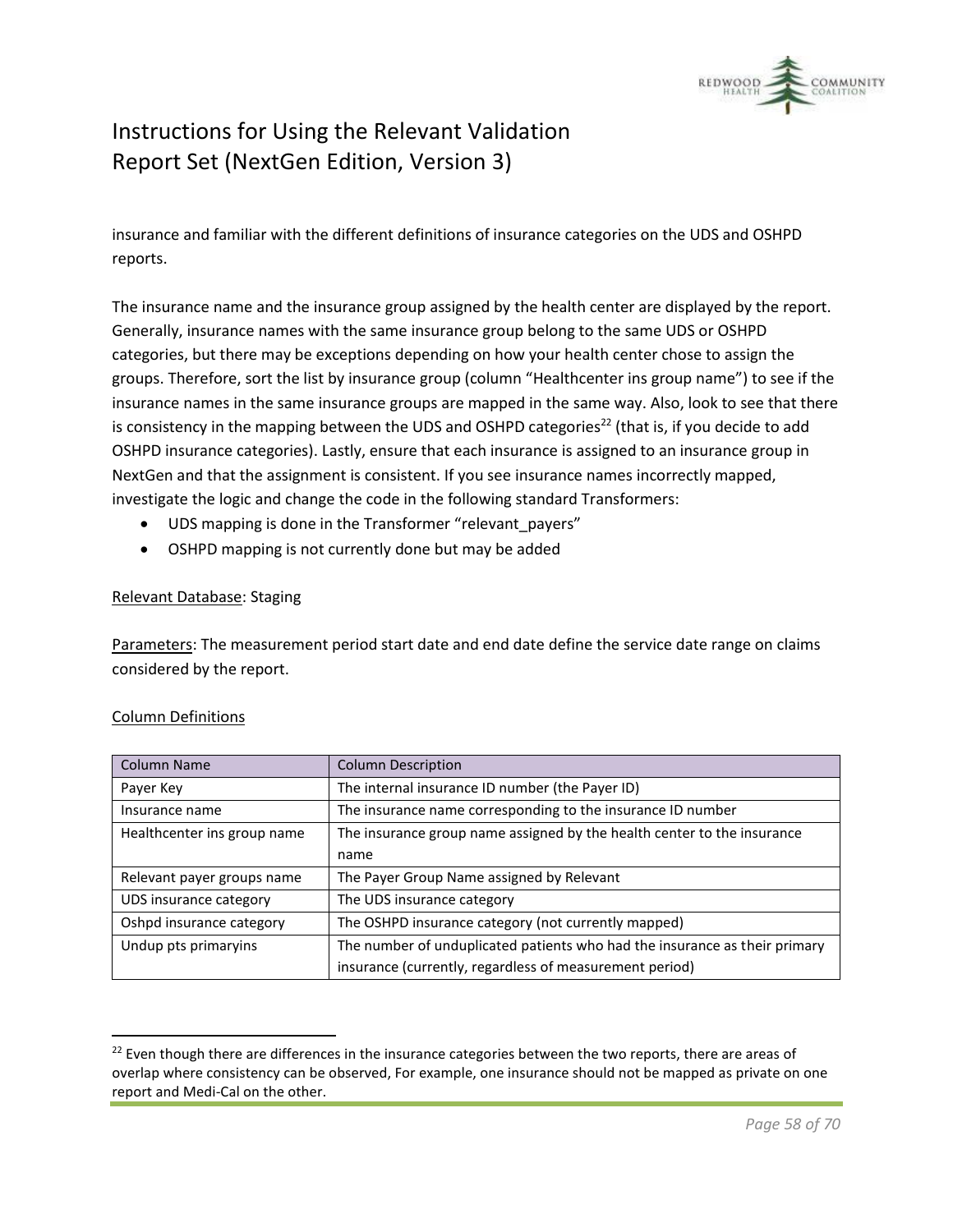

| <b>Column Name</b> | <b>Column Description</b>                                                   |  |  |  |
|--------------------|-----------------------------------------------------------------------------|--|--|--|
| Primary on claim   | The number of unduplicated claims that had the insurance in the primary     |  |  |  |
|                    | position (in the measurement period)                                        |  |  |  |
| Secondary on claim | The number of unduplicated claims that had the insurance in the secondary   |  |  |  |
|                    | position (in the measurement period)                                        |  |  |  |
| Tertiary on claim  | The number of unduplicated claims that had the insurance in the tertiary    |  |  |  |
|                    | position (in the measurement period)                                        |  |  |  |
| Last service date  | The last service date (in the measurement period) for the insurance (in any |  |  |  |
|                    | position) from the claim                                                    |  |  |  |

Custom Set-up at Health Center: no further set-up is necessary for this report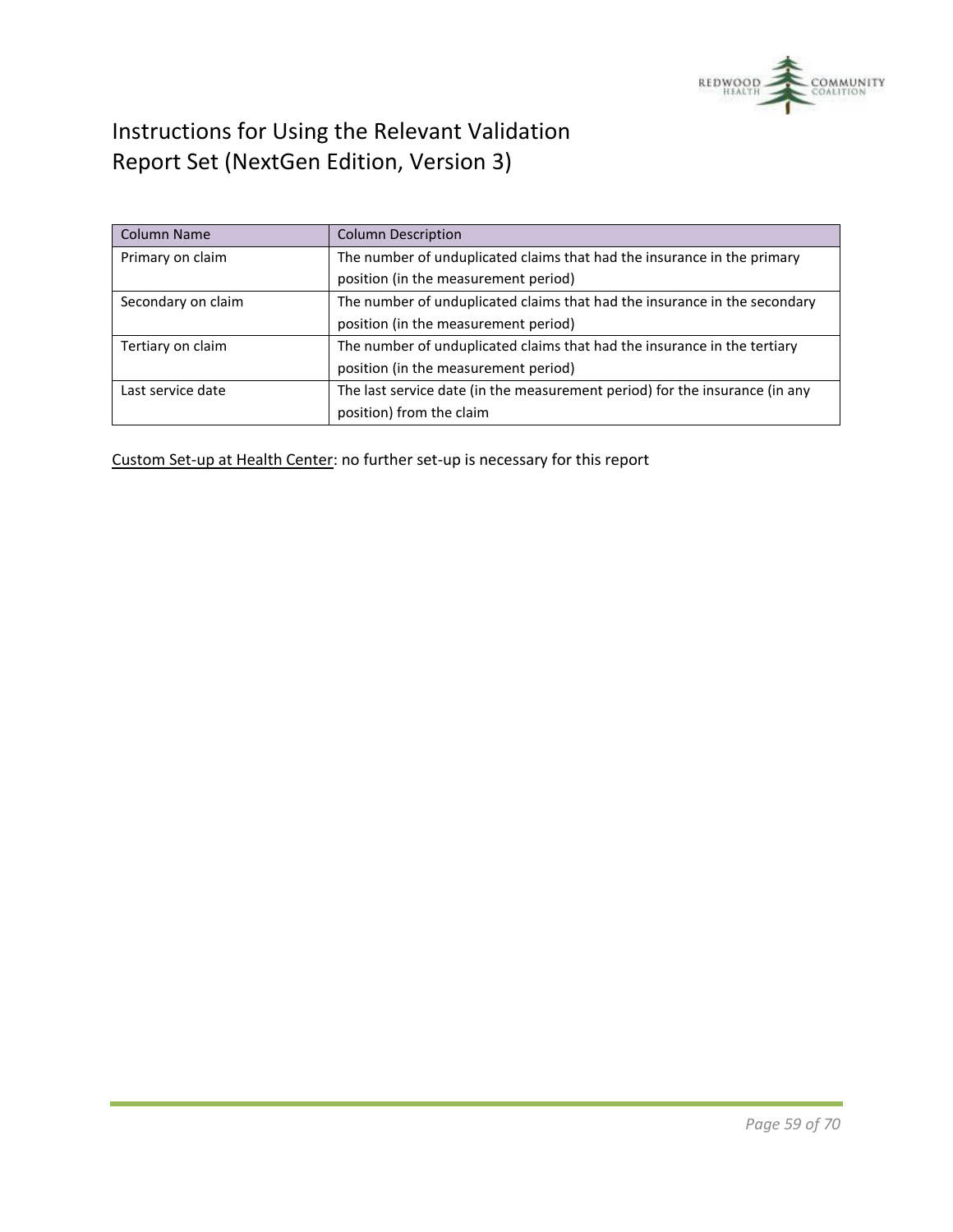

# <span id="page-59-0"></span>**Appendix A: Standards for Cancer Exclusions**

The Standards for Cancer Exclusions displayed below were copied from the RCHC Data Standards and Integrity Committee Recommendations, approved May 7, 2018.

Exclusions for the Cervical Cancer Screening and Colorectal Cancer Screening reports are defined as follows:

| <b>Measure</b>                    | <b>Exclusion</b><br><b>Description</b>                     | Text in Surgical or Medical History                                                                                                                                                                                                                                                                                                                      | Diagnosis Code on Problem List                                                                                                                                                                |
|-----------------------------------|------------------------------------------------------------|----------------------------------------------------------------------------------------------------------------------------------------------------------------------------------------------------------------------------------------------------------------------------------------------------------------------------------------------------------|-----------------------------------------------------------------------------------------------------------------------------------------------------------------------------------------------|
| Cervical<br>Cancer<br>Screening   | Women who had a<br>hysterectomy with<br>no residual cervix | • Hysterectomy PLUS<br>• Total, complete or radical (but not 'subtotal')<br>Absence of cervix                                                                                                                                                                                                                                                            | Q51.5, Z90.710, or Z90.712                                                                                                                                                                    |
| Colorectal<br>Cancer<br>Screening | Total colectomy or<br>colorectal cancer                    | • Colorectal cancer<br>Malignant neoplasm of the<br>$\bullet$<br>colon<br>⋗<br>⋗<br>cecum<br>appendix<br>➤<br>hepatic flexure<br>➤<br>rectosigmoid junction<br>⋗<br>➤<br>rectum<br>➤<br>anus<br>anal canal<br>➤<br>cloacogenic zone<br>➤<br>large intestine<br>⋗<br>• Colectomy, PLUS<br>• Total, complete or radical (but not partial,<br>hemi, or sub) | C18.0, C18.1, C18.2, C18.3,<br>C18.4, C18.5, C18.6, C18.7,<br>C18.8, C18.9, C19, C20, C21.2,<br>C21.8, C78.5, C7A.021, C7A.022,<br>C7A.023, C7A.024, C7A.025,<br>C7A.026, Z85.038, or Z85.048 |

The exclusion for the Breast Cancer Screening Quality Measure is a little more complicated because patients must have a complete bilateral mastectomy to be excluded. It is not unusual that a patient has a partial mastectomy or only a unilateral mastectomy. By themselves, these do not qualify for the exclusion. Therefore, the Quality Measure report defines the exclusion as follows on the table beginning on the next page.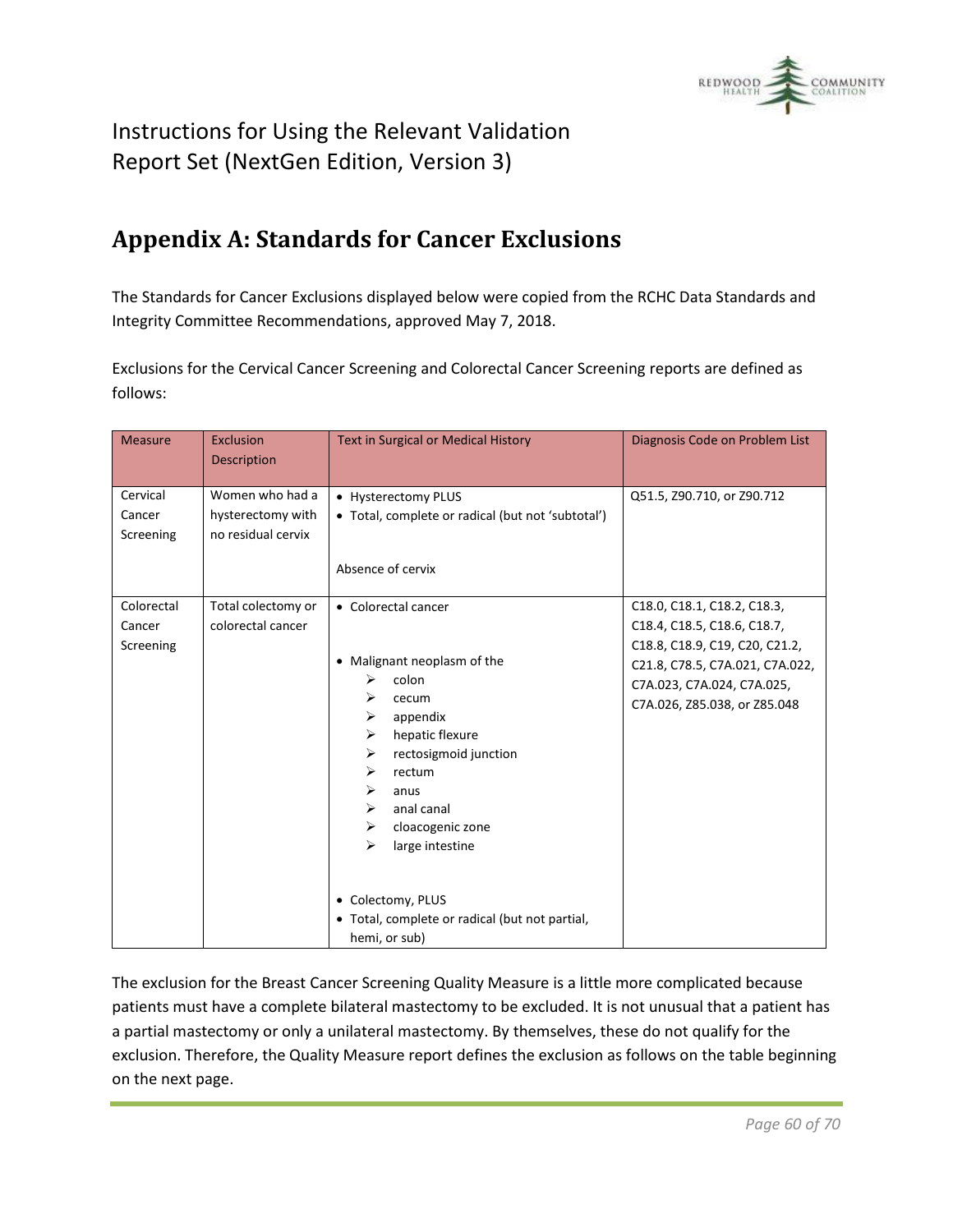

| Mastectomy                      | <b>Text in Surgical or Medical History</b>     | Diagnosis Code on Problem List            |  |
|---------------------------------|------------------------------------------------|-------------------------------------------|--|
| Bilateral                       | • Mastectomy, PLUS                             | • Z90.13: Acquired absence of bilateral   |  |
|                                 | • Bilateral, double, or (left and right) PLUS  | breasts and nipples                       |  |
|                                 | • Total, complete or radical                   |                                           |  |
| Two Unilaterals (Specific)      | Two records of:                                | Both codes of:                            |  |
|                                 | • Mastectomy, PLUS                             | • Z90.11: Acquired absence of right       |  |
|                                 | • Unilateral and left, or unilateral and right | breast and nipple                         |  |
|                                 | (but not both left and right in same           | • Z90.12: Acquired absence of left        |  |
|                                 | record), PLUS                                  | breast and nipple                         |  |
|                                 | • Total, complete or radical                   |                                           |  |
| Two Unilaterals (General or Mix | Two records in Surgical History with           | Two of the following codes with different |  |
| of General/Specific)            | different surgery dates:                       | Onset dates:                              |  |
|                                 | Mastectomy, PLUS                               | • Z90.11: Acquired absence of right       |  |
|                                 | • Unilateral PLUS                              | breast and nipple                         |  |
|                                 | • Total, complete or radical                   | • Z90.12: Acquired absence of left        |  |
|                                 |                                                | breast and nipple                         |  |
|                                 |                                                | • Z90.13: Acquired absence of bilateral   |  |
|                                 |                                                | breasts and nipples                       |  |

The cancer screening exclusion validation report therefore looks for patient records with only partial or non-specific text in Surgical or Medical History. The criteria built into the report therefore looks for the following text combinations:

| <b>Measure</b>                     | Text in Surgical or Medical History                     |  |  |  |
|------------------------------------|---------------------------------------------------------|--|--|--|
|                                    |                                                         |  |  |  |
| <b>Cervical Cancer Screening</b>   | • Hysterectomy, by itself, OR                           |  |  |  |
|                                    | • Missing total, complete and radical                   |  |  |  |
| <b>Colorectal Cancer Screening</b> | • Colectomy, by itself, OR                              |  |  |  |
|                                    | Missing total, complete and radical                     |  |  |  |
| <b>Breast Cancer Screening</b>     | • Mastectomy, by itself, OR                             |  |  |  |
|                                    | • Missing total, complete and radical OR                |  |  |  |
|                                    | • Missing bilateral, double, unilateral, left and right |  |  |  |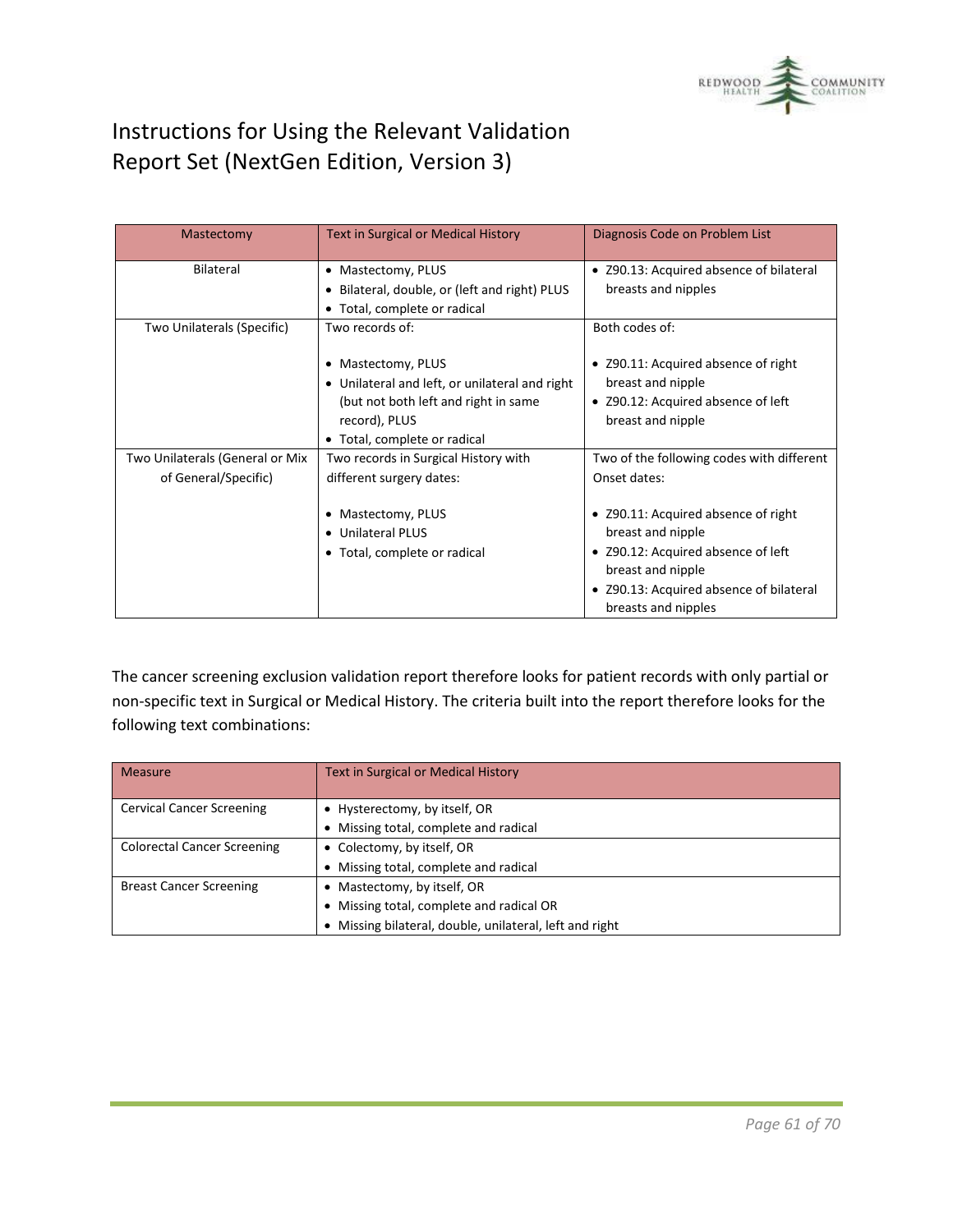

# <span id="page-61-0"></span>**Appendix B: Obtaining and Configuring the Validation Report Set**

You can access the SQL code for the report set from the RCHC Aggregate instance of Relevant. Before actually running the report in your instance, it is recommended that you first copy the code to DataGrip so you can test it. Note that you cannot run the validation reports in the RCHC instance. They exist there only for you to COPY.

To obtain a report, get into the RCHC Aggregate, find the report(s) you are interested in, and copy the code to a new report in your health center instance. It is recommended that you document any changes to your report so that if a new version becomes available, you can recreate the changes.

To get to the reports, first click on the Reports section on the splash page of RCHC Aggregate instance. If you do not already have a user name and password, may have to find out who in your organization is authorized to access this instance.



Step 1: Go to the RCHC Instance (you need a user account) and click on Reports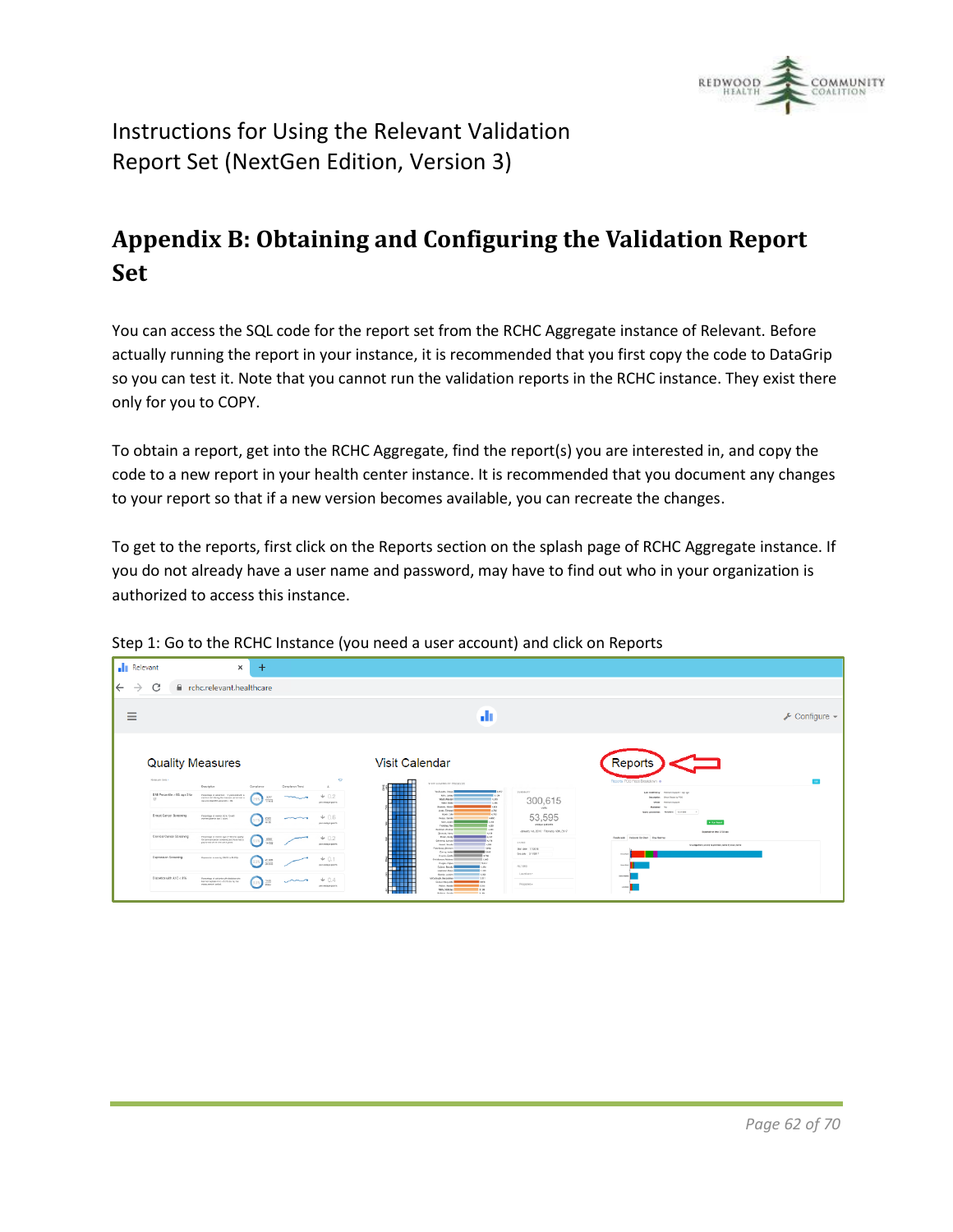

Step 2: Filter the report list on the Reports page by clicking Report Sets and checking the option "2020 UDS Validation Reports NextGen"

| <b>Reports</b> |                                               |
|----------------|-----------------------------------------------|
| Q<br>Search    | Report Sets -                                 |
|                | Filter by Report Sets<br>$\equiv$<br>$\times$ |
|                | Search<br>$\alpha$                            |
|                | 2020 UDS Validation Reports                   |
|                | ✔ 2020 UDS Validation Reports NextGen         |
|                | Grants                                        |
|                | Health Centers and RCHC SQL reports           |
|                | OSHPD 2019                                    |
|                | PHP/RCHC Enrollment Analysis                  |
|                | PIP                                           |
|                | QIP                                           |
|                |                                               |

Step 3: Click on the name of a report you want to copy (reports for NextGen users end in "NG")

| <b>Name</b>                         | Owner            | <b>Last Edited</b> | <b>Published</b> | <b>Execution Count</b> |
|-------------------------------------|------------------|--------------------|------------------|------------------------|
| RCHC Demographics Validation Report | <b>Ben Fouts</b> | a day ago          | yes              | 0                      |
|                                     |                  |                    |                  |                        |

#### Step 4: Click on the button for "Copy report definition"

| Reports: RCHC Demographics Validation Report o                                                                                                                                  |                      | <b>SP</b><br>Edit<br>I۴                    |
|---------------------------------------------------------------------------------------------------------------------------------------------------------------------------------|----------------------|--------------------------------------------|
| <b>Description</b>                                                                                                                                                              | <b>Parameters</b>    | Copy report<br>definition<br>(for sharing) |
| Displays patients who might have incomplete or non-standard demographics data normally<br>summarized for the UDS and OSHPD reports. Records recommended for further exploration | <b>MP Start Date</b> | <b>MP End Date</b>                         |
| are noted in the column "action neeeded agg."                                                                                                                                   | 01/01/2020           | 05/31/2020                                 |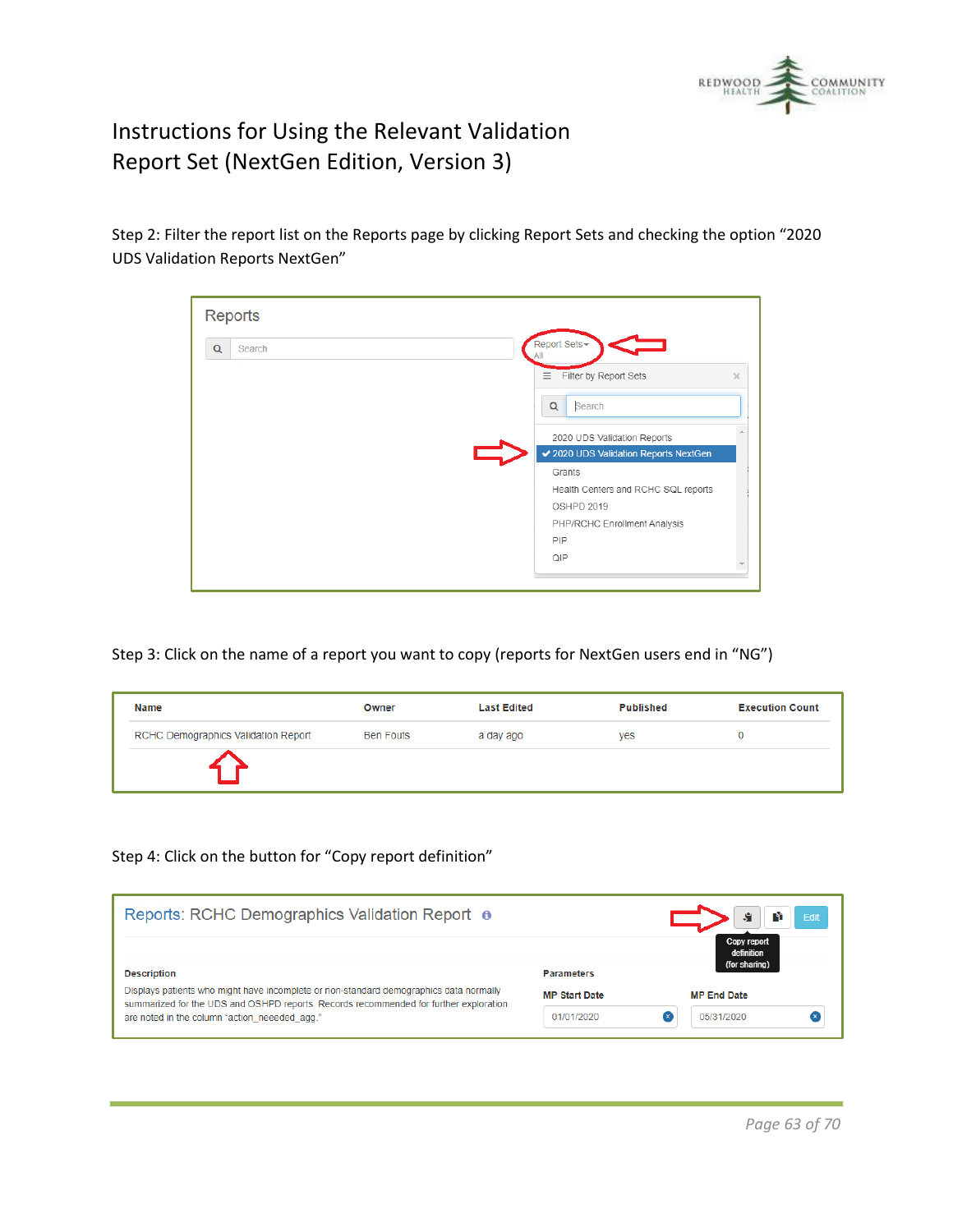

Step 5: Go to your own instance of Relevant and click on New Report, then Import Report

| Reports |                     |                                 | New Report $\sim$                    |
|---------|---------------------|---------------------------------|--------------------------------------|
| Search  | Report Sets-<br>All | Show: Published Unpublished All | <b>Blank Report</b><br>Import Report |

Step 6: Click in the blank area and press Control-V to paste the report definition code. Click the Import button. Save the report on the next screen

| <b>IMPORT REPORT</b>                               | $\times$ |
|----------------------------------------------------|----------|
| Place report definition here<br>Control-V to paste |          |
| Import<br>Format                                   |          |

Step 7: Save the report. Do not run it at this point. Instead, open it again for editing. Copy the code to DataGrip and look for tables or fields that are highlighted in red. This indicates that the table or field name does not exist (and therefore needs to me modified slightly). Then run each temporary table in sequence to see if it works. Make adjustments to the code as necessary. If you get stuck, contact Ben Fouts at RCHC.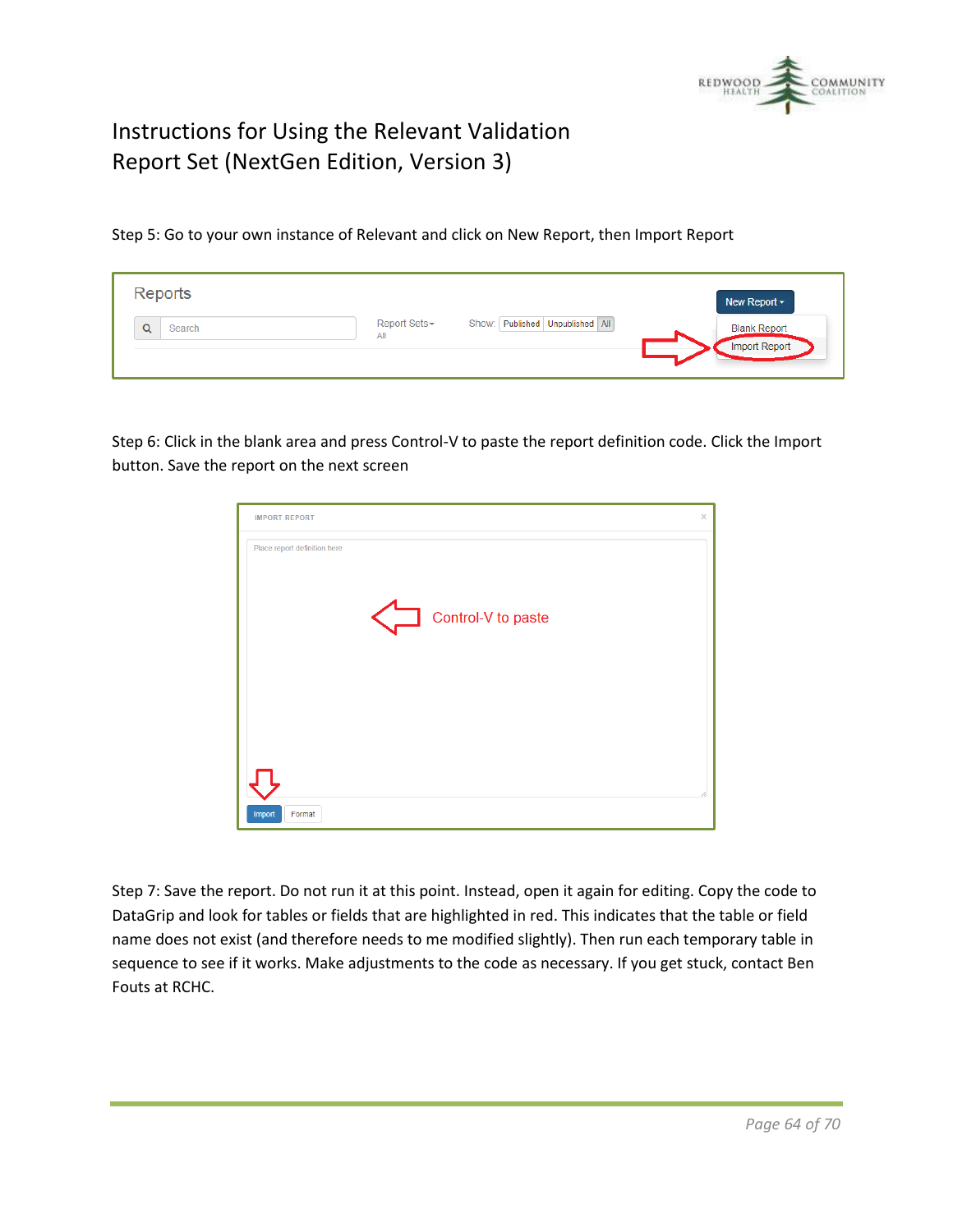

# <span id="page-64-0"></span>**Appendix C: List of Value Sets Used in Quality Measures**

Value Sets define the diagnosis codes, lab codes, vaccine codes, medication codes, and procedures codes used by the Quality Measures. The sets are updated by the measure authority every year. The RCHC Data Standards and Integrity Committee recommends that health centers use the Value Sets directly to define these items in their system<sup>23</sup>. The table below shows the Value Sets for the Quality Measures that are tracked for the 2020 UDS and QIP reports.

| <b>2020 Quality Measure</b>      | <b>Value Set Description</b>                                | <b>OID or Unique Name</b>                | <b>Value Set Type</b> |
|----------------------------------|-------------------------------------------------------------|------------------------------------------|-----------------------|
| <b>Breast Cancer Screening</b>   | History of bilateral mastectomy                             | 2.16.840.1.113883.3.464.1003.198.12.1068 | Diagnosis             |
|                                  | <b>Status Post Left Mastectomy</b>                          | 2.16.840.1.113883.3.464.1003.198.12.1069 | <b>Diagnosis</b>      |
|                                  | <b>Status Post Right Mastectomy</b>                         | 2.16.840.1.113883.3.464.1003.198.12.1070 | Diagnosis             |
|                                  | Unilateral Mastectomy, Unspecified<br>Laterality            | 2.16.840.1.113883.3.464.1003.198.12.1071 | <b>Diagnosis</b>      |
| <b>Cervical Cancer Screening</b> | <b>HPV Test</b>                                             | 2.16.840.1.113883.3.464.1003.110.12.1059 | Labs                  |
|                                  | Pap Test                                                    | 2.16.840.1.113883.3.464.1003.108.12.1017 | Labs                  |
|                                  | Hysterectomy with No Residual Cervix                        | 2.16.840.1.113883.3.464.1003.198.12.1014 | Diagnosis             |
| <b>Colorectal Cancer</b>         | Malignant Neoplasm of Colon                                 | 2.16.840.1.113883.3.464.1003.108.12.1001 | Diagnosis             |
| Screening                        | Fecal Occult Blood Test (FOBT)                              | 2.16.840.1.113883.3.464.1003.198.12.1011 | Labs                  |
|                                  | <b>FIT DNA</b>                                              | 2.16.840.1.113883.3.464.1003.108.12.1039 | Labs                  |
| Childhood Immunization<br>Status | Disorders of the Immune System                              | 2.16.840.1.113883.3.464.1003.120.12.1001 | Diagnosis             |
|                                  | Encephalopathy due to Childhood<br>Vaccination              | 2.16.840.1.113883.3.464.1003.114.12.1007 | <b>Diagnosis</b>      |
|                                  | <b>Hepatitis A</b>                                          | 2.16.840.1.113883.3.464.1003.110.12.1024 | Diagnosis             |
|                                  | <b>Hepatitis B</b>                                          | 2.16.840.1.113883.3.464.1003.110.12.1025 | Diagnosis             |
|                                  | <b>HIV</b>                                                  | 2.16.840.1.113883.3.464.1003.120.12.1003 | <b>Diagnosis</b>      |
|                                  | Intussusception                                             | 2.16.840.1.113883.3.464.1003.199.12.1056 | Diagnosis             |
|                                  | Malignant Neoplasm of Lymphatic and<br>Hematopoietic Tissue | 2.16.840.1.113883.3.464.1003.108.12.1009 | <b>Diagnosis</b>      |
|                                  | <b>Measles</b>                                              | 2.16.840.1.113883.3.464.1003.110.12.1053 | <b>Diagnosis</b>      |
|                                  | Mumps                                                       | 2.16.840.1.113883.3.464.1003.110.12.1032 | Diagnosis             |
|                                  | Rubella                                                     | 2.16.840.1.113883.3.464.1003.110.12.1037 | Diagnosis             |
|                                  | Severe Combined Immunodeficiency                            | 2.16.840.1.113883.3.464.1003.120.12.1007 | Diagnosis             |

The report "QM Value Set Codes" will display all of the codes that compose each Value Set in this table.

<sup>23</sup> The table "cqm\_value\_set\_codes" in the Staging Database is updated with the latest codes every year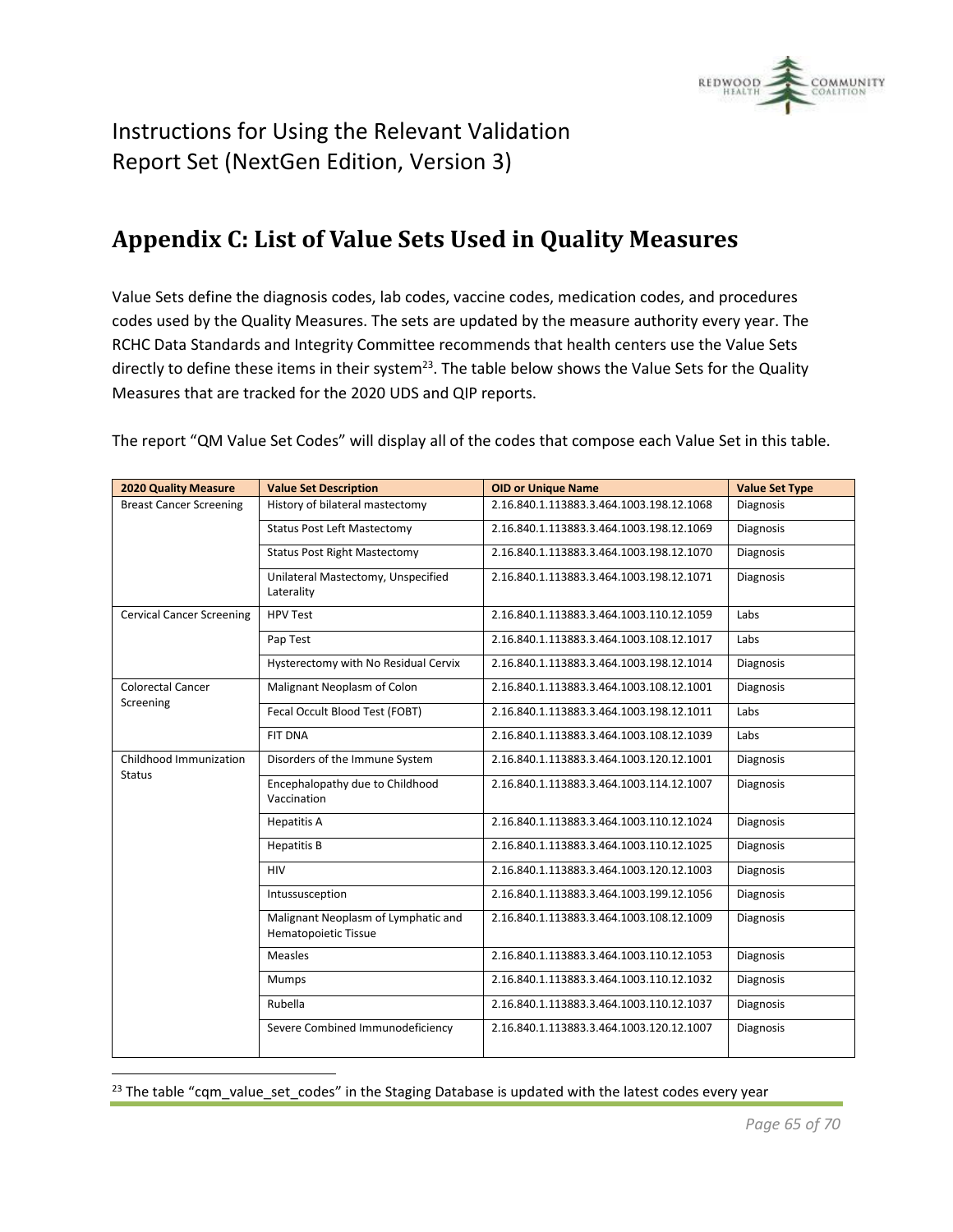

| <b>2020 Quality Measure</b>                     | <b>Value Set Description</b>                              | <b>OID or Unique Name</b>                | <b>Value Set Type</b>                |
|-------------------------------------------------|-----------------------------------------------------------|------------------------------------------|--------------------------------------|
|                                                 | Varicella Zoster                                          | 2.16.840.1.113883.3.464.1003.110.12.1039 | Diagnosis                            |
|                                                 | Anti Hepatitis A IgG Antigen Test                         | 2.16.840.1.113883.3.464.1003.198.12.1033 | Labs                                 |
|                                                 | Anti Hepatitis B Virus Surface Ab                         | 2.16.840.1.113883.3.464.1003.198.12.1073 | Labs                                 |
|                                                 | Measles Antibody Test (IgG Antibody<br>presence)          | 2.16.840.1.113883.3.464.1003.198.12.1060 | Labs                                 |
|                                                 | Measles Antibody Test (IgG Antibody<br>Titer)             | 2.16.840.1.113883.3.464.1003.198.12.1059 | Labs                                 |
|                                                 | Mumps Antibody Test (IgG Antibody<br>presence)            | 2.16.840.1.113883.3.464.1003.198.12.1062 | Labs                                 |
|                                                 | Mumps Antibody Test (IgG Antibody<br>Titer)               | 2.16.840.1.113883.3.464.1003.198.12.1061 | Labs                                 |
|                                                 | Rubella Antibody Test (IgG Antibody<br>presence)          | 2.16.840.1.113883.3.464.1003.198.12.1064 | Labs                                 |
|                                                 | Rubella Antibody Test (IgG Antibody<br>Titer)             | 2.16.840.1.113883.3.464.1003.198.12.1063 | Labs                                 |
|                                                 | Varicella Zoster Antibody Test (IgG<br>Antibody Presence) | 2.16.840.1.113883.3.464.1003.198.12.1067 | Labs                                 |
|                                                 | Varicella Zoster Antibody Test (IgG<br>Antibody Titer)    | 2.16.840.1.113883.3.464.1003.198.12.1066 | Labs                                 |
|                                                 | DTaP Vaccine                                              | 2.16.840.1.113883.3.464.1003.196.12.1214 | Vaccines                             |
|                                                 | <b>Hepatitis A Vaccine</b>                                | 2.16.840.1.113883.3.464.1003.196.12.1215 | Vaccines                             |
|                                                 | <b>Hepatitis B Vaccine</b>                                | 2.16.840.1.113883.3.464.1003.196.12.1216 | Vaccines                             |
|                                                 | HiB Vaccine (3 dose schedule)                             | 2.16.840.1.113883.3.464.1003.110.12.1083 | Vaccines                             |
|                                                 | HiB Vaccine (4 dose schedule)                             | 2.16.840.1.113883.3.464.1003.110.12.1085 | Vaccines                             |
|                                                 | Inactivated Polio Vaccine (IPV)                           | 2.16.840.1.113883.3.464.1003.196.12.1219 | Vaccines                             |
|                                                 | Influenza Vaccine                                         | 2.16.840.1.113883.3.464.1003.196.12.1218 | Vaccines                             |
|                                                 | Measles, Mumps and Rubella (MMR)<br>Vaccine               | 2.16.840.1.113883.3.464.1003.196.12.1224 | Vaccines                             |
|                                                 | Pneumococcal Conjugate Vaccine                            | 2.16.840.1.113883.3.464.1003.196.12.1221 | Vaccines                             |
|                                                 | Rotavirus Vaccine (2 dose schedule)                       | 2.16.840.1.113883.3.464.1003.196.12.1222 | Vaccines                             |
|                                                 | Rotavirus Vaccine (3 dose schedule)                       | 2.16.840.1.113883.3.464.1003.196.12.1223 | Vaccines                             |
|                                                 | Varicella Zoster Vaccine (VZV)                            | 2.16.840.1.113883.3.464.1003.196.12.1170 | Vaccines                             |
| Controlling High Blood<br>Pressure              | <b>Essential Hypertension</b>                             | 2.16.840.1.113883.3.464.1003.104.12.1011 | Diagnosis (main<br>chronic diseases) |
|                                                 | Chronic Kidney Disease, Stage 5                           | 2.16.840.1.113883.3.526.3.1002           | Diagnosis                            |
|                                                 | End Stage Renal Disease                                   | 2.16.840.1.113883.3.526.3.353            | Diagnosis                            |
|                                                 | Kidney Transplant Recipient                               | 2.16.840.1.113883.3.464.1003.109.12.1029 | <b>Diagnosis</b>                     |
| Depression Remission at<br><b>Twelve Months</b> | Major Depression Including Remission                      | 2.16.840.113883.3.67.1.101.3.2444        | Diagnosis (main<br>chronic diseases) |
|                                                 | <b>Bipolar Disorder</b>                                   | 2.16.840.1.113883.3.67.1.101.1.128       | Diagnosis                            |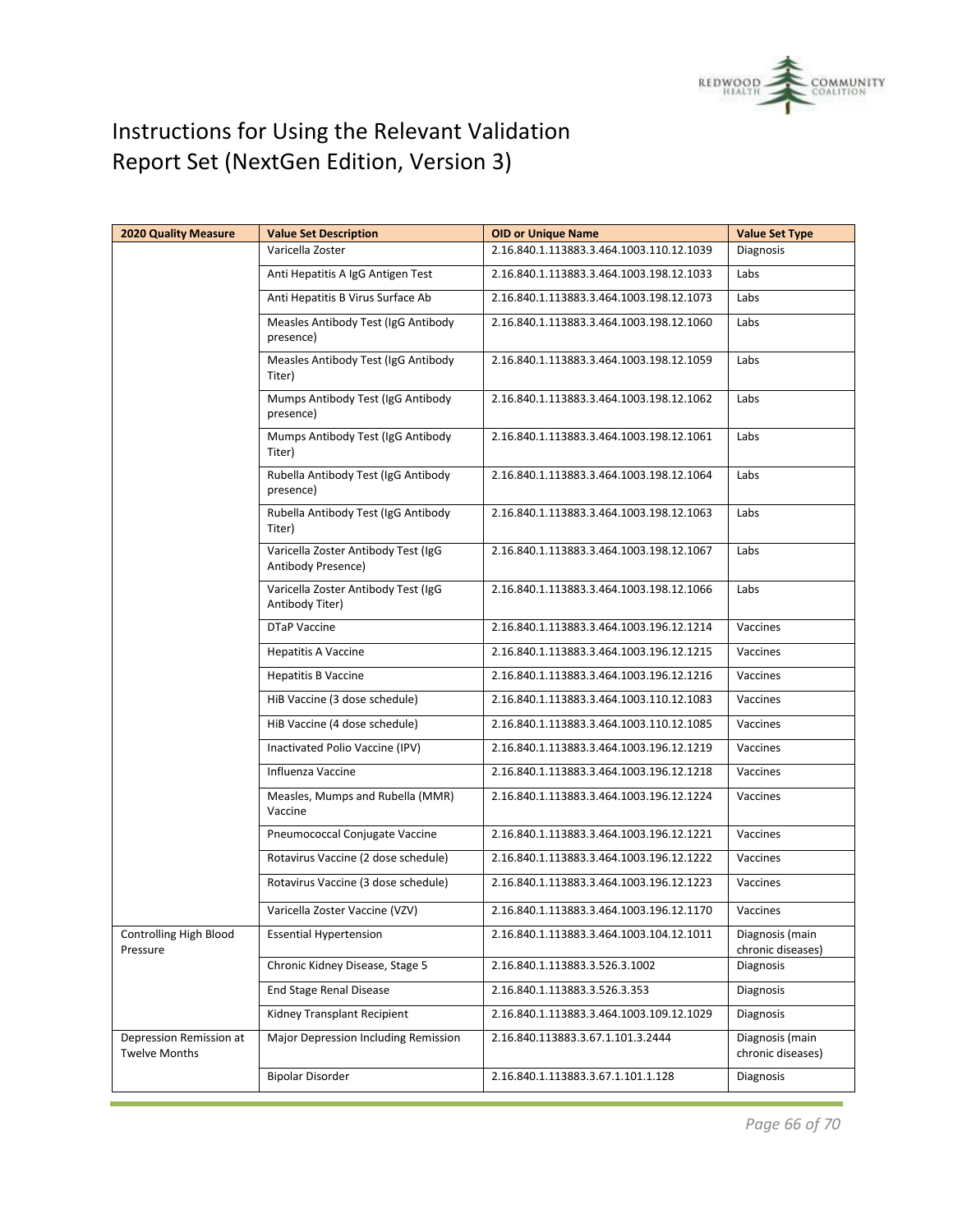

| <b>2020 Quality Measure</b>                           | <b>Value Set Description</b>                                            | <b>OID or Unique Name</b>                | <b>Value Set Type</b>                |
|-------------------------------------------------------|-------------------------------------------------------------------------|------------------------------------------|--------------------------------------|
|                                                       | Dysthymia                                                               | 2.16.840.1.113883.3.67.1.101.1.254       | Diagnosis                            |
|                                                       | Personality Disorder                                                    | 2.16.840.1.113883.3.67.1.101.1.246       | Diagnosis                            |
|                                                       | Pervasive Developmental Disorder                                        | 2.16.840.1.113883.3.464.1003.105.12.1152 | Diagnosis                            |
|                                                       | Schizophrenia or Psychotic Disorder                                     | 2.16.840.1.113883.3.464.1003.105.12.1104 | Diagnosis                            |
| Hemoglobin A1c (HbA1c)<br>Poor Control (> 9%)         | <b>Diabetes</b>                                                         | 2.16.840.1.113883.3.464.1003.103.12.1001 | Diagnosis (main<br>chronic diseases) |
|                                                       | <b>HbA1c Laboratory Test</b>                                            | 2.16.840.1.113883.3.464.1003.198.12.1013 | Labs                                 |
| HIV Linkage to Care                                   | HIV                                                                     | 2.16.840.1.113883.3.464.1003.120.12.1003 | Diagnosis (main<br>chronic diseases) |
| <b>HIV Screening</b>                                  | Conditions Due To Human<br>Immunodeficiency Virus (HIV)                 | 2.16.840.1.113762.1.4.1056.54            | Diagnosis (main<br>chronic diseases) |
|                                                       | Human Immunodeficiency Virus (HIV)<br>Laboratory Test Codes (Ab and Ag) | 2.16.840.1.113762.1.4.1056.50            | Labs                                 |
| <b>Ischemic Vascular</b><br>Disease (IVD): Use of     | <b>Acute Myocardial Infarction</b>                                      | 2.16.840.1.113883.3.464.1003.104.12.1001 | Diagnosis (main<br>chronic diseases) |
| Aspirin or Another<br>Antiplatelet                    | Ischemic Vascular Disease                                               | 2.16.840.1.113883.3.464.1003.104.12.1003 | Diagnosis (main<br>chronic diseases) |
|                                                       | <b>Anticoagulant Medications</b>                                        | 2.16.840.1.113883.3.464.1003.196.12.1283 | <b>Medications</b>                   |
|                                                       | Aspirin and Other Antiplatelets                                         | 2.16.840.1.113883.3.464.1003.196.12.1211 | <b>Medications</b>                   |
| Body Mass Index (BMI)                                 | Above Normal Follow-up                                                  | 2.16.840.1.113883.3.600.1.1525           | Diagnosis                            |
| Screening and Follow-Up<br>Plan                       | Below Normal Follow up                                                  | 2.16.840.1.113883.3.600.1.1528           | Diagnosis                            |
| <b>Screening for Depression</b><br>and Follow-Up Plan | Depression diagnosis                                                    | 2.16.840.1.113883.3.600.145              | Diagnosis (main<br>chronic diseases) |
|                                                       | <b>Bipolar Diagnosis</b>                                                | 2.16.840.1.113883.3.600.450              | Diagnosis                            |
|                                                       | Depression medications - adolescent                                     | 2.16.840.1.113883.3.600.469              | <b>Medications</b>                   |
|                                                       | Depression medications - adult                                          | 2.16.840.1.113883.3.600.470              | <b>Medications</b>                   |
| <b>Tobacco Use: Screening</b><br>and Cessation        | <b>Tobacco Use Cessation</b><br>Pharmacotherapy                         | 2.16.840.1.113883.3.526.3.1190           | <b>Medications</b>                   |
| Intervention                                          | <b>Tobacco Use Cessation Counseling</b>                                 | 2.16.840.1.113883.3.526.3.509            | Procedures                           |
| Statin Therapy for the<br>Prevention and              | Atherosclerosis and Peripheral Arterial<br><b>Disease</b>               | 2.16.840.1.113762.1.4.1047.21            | Diagnosis (main<br>chronic diseases) |
| Treatment of<br>Cardiovascular Disease                | Cerebrovascular disease, Stroke, TIA                                    | 2.16.840.1.113762.1.4.1047.44            | Diagnosis (main<br>chronic diseases) |
|                                                       | <b>Diabetes</b>                                                         | 2.16.840.1.113883.3.464.1003.103.12.1001 | Diagnosis (main<br>chronic diseases) |
|                                                       | Ischemic heart disease or coronary<br>occlusion, rupture, or thrombosis | 2.16.840.1.113762.1.4.1047.46            | Diagnosis (main<br>chronic diseases) |
|                                                       | Myocardial Infarction                                                   | 2.16.840.1.113883.3.526.3.403            | Diagnosis (main<br>chronic diseases) |
|                                                       | Stable and Unstable Angina                                              | 2.16.840.1.113762.1.4.1047.47            | Diagnosis (main<br>chronic diseases) |
|                                                       | <b>Breastfeeding</b>                                                    | 2.16.840.1.113762.1.4.1047.73            | Diagnosis                            |
|                                                       | <b>End Stage Renal Disease</b>                                          | 2.16.840.1.113883.3.526.3.353            | <b>Diagnosis</b>                     |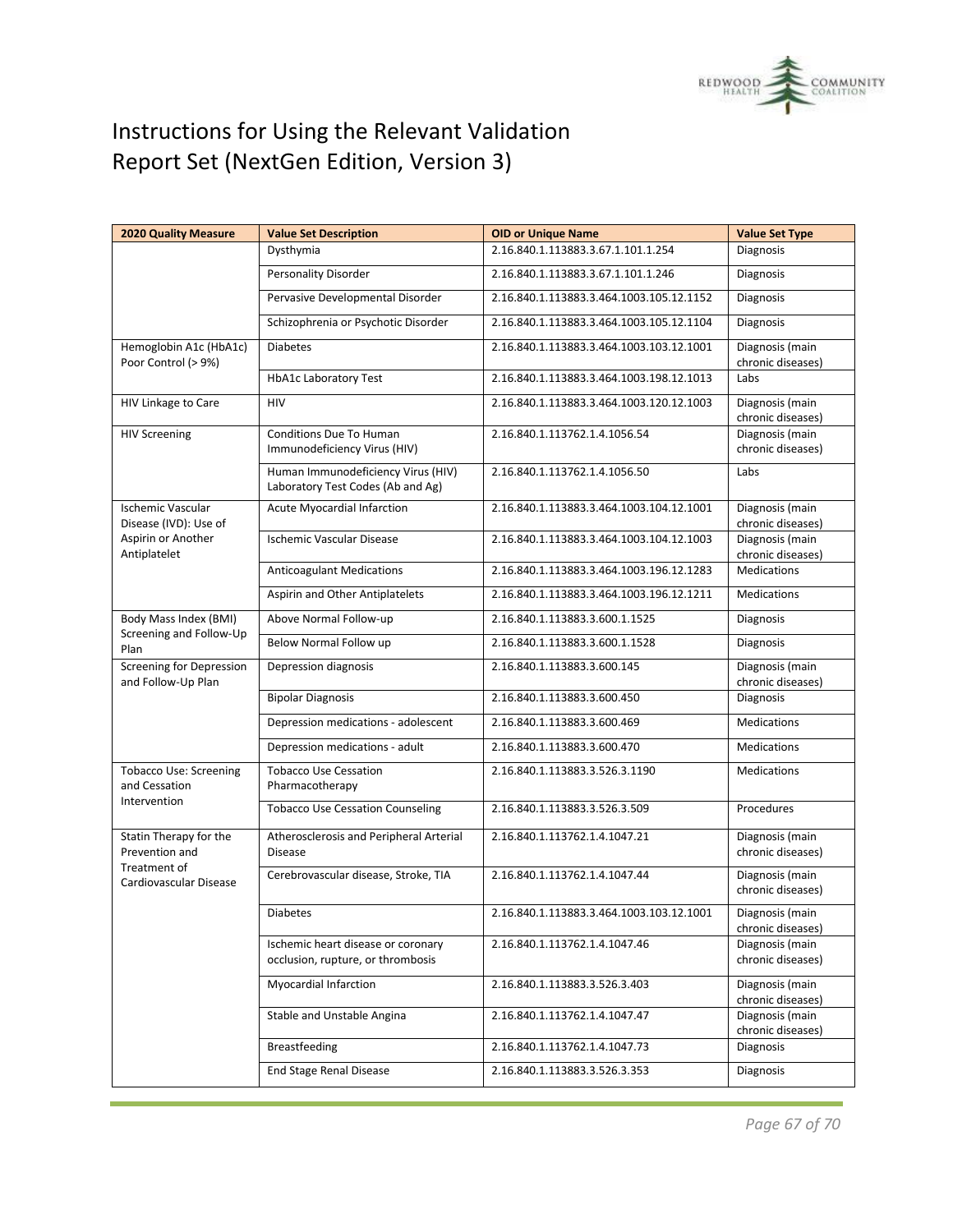

| <b>2020 Quality Measure</b>                                                                     | <b>Value Set Description</b>                          | <b>OID or Unique Name</b>                                                                                                        | <b>Value Set Type</b>                |
|-------------------------------------------------------------------------------------------------|-------------------------------------------------------|----------------------------------------------------------------------------------------------------------------------------------|--------------------------------------|
|                                                                                                 | <b>Hepatitis A</b>                                    | 2.16.840.1.113883.3.464.1003.110.12.1024                                                                                         | <b>Diagnosis</b>                     |
|                                                                                                 | <b>Hepatitis B</b>                                    | 2.16.840.1.113883.3.67.1.101.1.269                                                                                               | Diagnosis                            |
|                                                                                                 | Hypercholesterolemia                                  | 2.16.840.1.113762.1.4.1047.100                                                                                                   | Diagnosis                            |
|                                                                                                 | Liver Disease                                         | 2.16.840.1.113762.1.4.1047.42                                                                                                    | Diagnosis                            |
|                                                                                                 | Rhabdomyolysis                                        | 2.16.840.1.113762.1.4.1047.102                                                                                                   | <b>Diagnosis</b>                     |
|                                                                                                 | LDL-c                                                 | 2.16.840.1.113883.3.117.1.7.1.215                                                                                                | Labs                                 |
|                                                                                                 | High intensity statin therapy                         | 2.16.840.1.113762.1.4.1047.97                                                                                                    | <b>Medications</b>                   |
|                                                                                                 | Low intensity statin therapy                          | 2.16.840.1.113762.1.4.1047.107                                                                                                   | <b>Medications</b>                   |
|                                                                                                 | Moderate intensity statin therapy                     | 2.16.840.1.113762.1.4.1047.98                                                                                                    | <b>Medications</b>                   |
| Weight Assessment and                                                                           | <b>Counseling for Nutrition</b>                       | 2.16.840.1.113883.3.464.1003.195.12.1003                                                                                         | Procedures                           |
| <b>Counseling for Nutrition</b><br>and Physical Activity for<br><b>Children and Adolescents</b> | <b>Counseling for Physical Activity</b>               | 2.16.840.1.113883.3.464.1003.118.12.1035                                                                                         | Procedures                           |
| <b>Multiple Quality</b><br>Measures                                                             | Frailty (Diagnosis, Symptoms and<br>Encounters)       | 2.16.840.1.113883.3.464.1003.113.12.1074<br>2.16.840.1.113883.3.464.1003.113.12.1075<br>2.16.840.1.113883.3.464.1003.101.12.1088 | Diagnosis                            |
|                                                                                                 | Palliative care encounter                             | 2.16.840.1.113883.3.600.1.1575                                                                                                   | Diagnosis                            |
|                                                                                                 | <b>Advanced Illness</b>                               | 2.16.840.1.113883.3.464.1003.110.12.1082                                                                                         | Diagnosis                            |
|                                                                                                 | Care Services in Long-Term Residential<br>Facility    | 2.16.840.1.113883.3.464.1003.101.12.1014                                                                                         | Diagnosis                            |
|                                                                                                 | <b>Dementia Medications</b>                           | 2.16.840.1.113883.3.464.1003.196.12.1510                                                                                         | <b>Medications</b>                   |
|                                                                                                 | Pregnancy or Other Related Diagnoses                  | 2.16.840.1.113883.3.600.1.1623                                                                                                   | Diagnosis                            |
| Well-Child Visits in the<br>First 15 Months of Life                                             | <b>Well-Care Visits</b>                               | Well-Care Value Set                                                                                                              | Diagnosis and<br>Procedures          |
| <b>Asthma Medication Ratio</b>                                                                  | Asthma                                                | Asthma Value Set                                                                                                                 | Diagnosis (main<br>chronic diseases) |
|                                                                                                 | <b>Acute Respiratory Failure</b>                      | Acute Respiratory Failure Value Set                                                                                              | Diagnosis                            |
|                                                                                                 | Chronic Respiratory Conditions Due To<br>Fumes/Vapors | Chronic Respiratory Conditions Due To<br>Fumes/Vapors Value Set                                                                  | <b>Diagnosis</b>                     |
|                                                                                                 | COPD                                                  | <b>COPD Value Set</b>                                                                                                            | Diagnosis                            |
|                                                                                                 | <b>Cystic Fibrosis</b>                                | Cystic Fibrosis Value Set                                                                                                        | Diagnosis                            |
|                                                                                                 | Emphysema                                             | Emphysema Value Set                                                                                                              | Diagnosis                            |
|                                                                                                 | <b>Obstructive Chronic Bronchitis</b>                 | Obstructive Chronic Bronchitis Value Set                                                                                         | Diagnosis                            |
|                                                                                                 | Other Emphysema                                       | Other Emphysema Value Set                                                                                                        | Diagnosis                            |
|                                                                                                 | <b>Asthma Controller Medications</b>                  | <b>Asthma Controller Medication List</b>                                                                                         | <b>Medications</b>                   |
|                                                                                                 | <b>Asthma Reliever Medications</b>                    | Asthma Reliever Medication List                                                                                                  | <b>Medications</b>                   |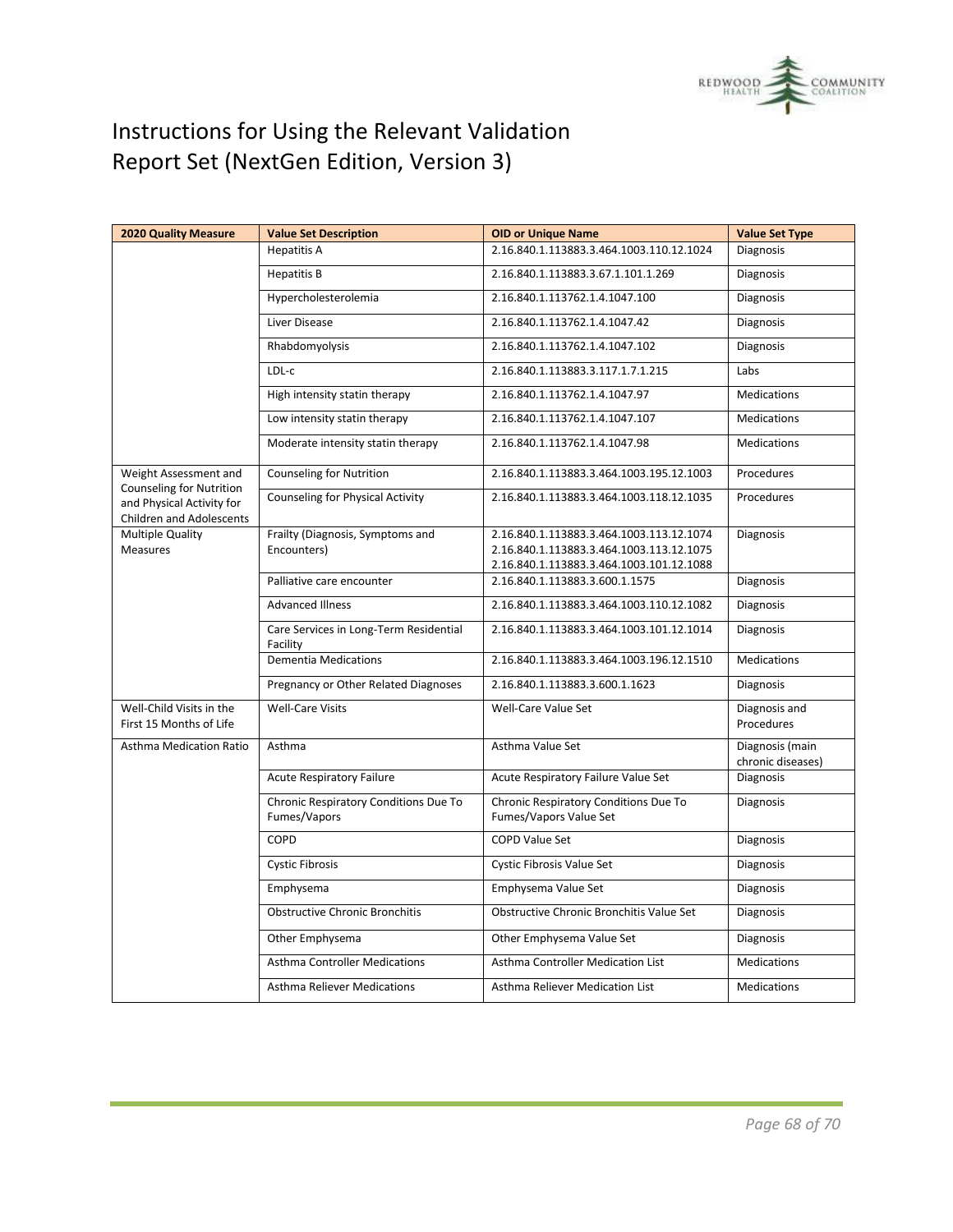

# **Appendix D: Recommended Frequency for Running the Validation Reports**

<span id="page-68-0"></span>

| <b>Suggested Frequency</b>                                                      | <b>Report General Name</b>                  | <b>Report Relevant Name</b>                              |
|---------------------------------------------------------------------------------|---------------------------------------------|----------------------------------------------------------|
| Monthly (run mid-month for the Measurement                                      | Incomplete Labs                             | RCHC Incomplete Labs Validation Report NG                |
| Period of the previous month)                                                   | Incomplete or Non-Standard Demographic Data | RCHC Demographics Validation Report NG                   |
| Quarterly (run mid-month for the Measurement<br>Period of the previous quarter) | Persistent Asthma Diagnosis                 | RCHC Persistent Asthma Diagnosis Validation<br>Report NG |
| Semi-annually (run mid-month for the                                            | Problem List                                | RCHC Problem List Validation Report NG                   |
| Measurement Period of the previous six months)                                  | <b>Cancer Exclusions</b>                    | RCHC Cancer Exclusion Validation Report NG               |
|                                                                                 | All Providers, Resources and Staff          | RCHC List All Providers, Resources and Staff NG          |
|                                                                                 | All Insurance Names                         | RCHC List All Insurance NG                               |
| Annually (run in December for the Measurement<br>Period of year-to-date)        | QM Lab Names and Attributes in EHR          | RCHC List of QM Lab Names and Attributes NG              |
|                                                                                 | All Lab Names and Attributes                | RCHC List All Lab Names and Attributes NG                |
|                                                                                 | <b>QM Medications in EHR</b>                | RCHC List of QM Medications NG                           |
|                                                                                 | All Medications and Rx Groups               | RCHC List All Medications and Rx Groups NG               |
|                                                                                 | QM Vaccines in EHR                          | RCHC List of QM Vaccines NG                              |
|                                                                                 | All Vaccines                                | <b>RCHC List All Vaccines NG</b>                         |
| As needed (reference only)                                                      | <b>QM Value Set Codes</b>                   | RCHC List of QM Value Set Codes NG                       |
|                                                                                 | All Diagnosis Codes                         | RCHC List All Diagnosis Codes NG                         |
|                                                                                 | <b>Diagnosis Location Report</b>            | <b>RCHC Diagnosis Location Report NG</b>                 |

*Additional notes about this table appear on the following page*